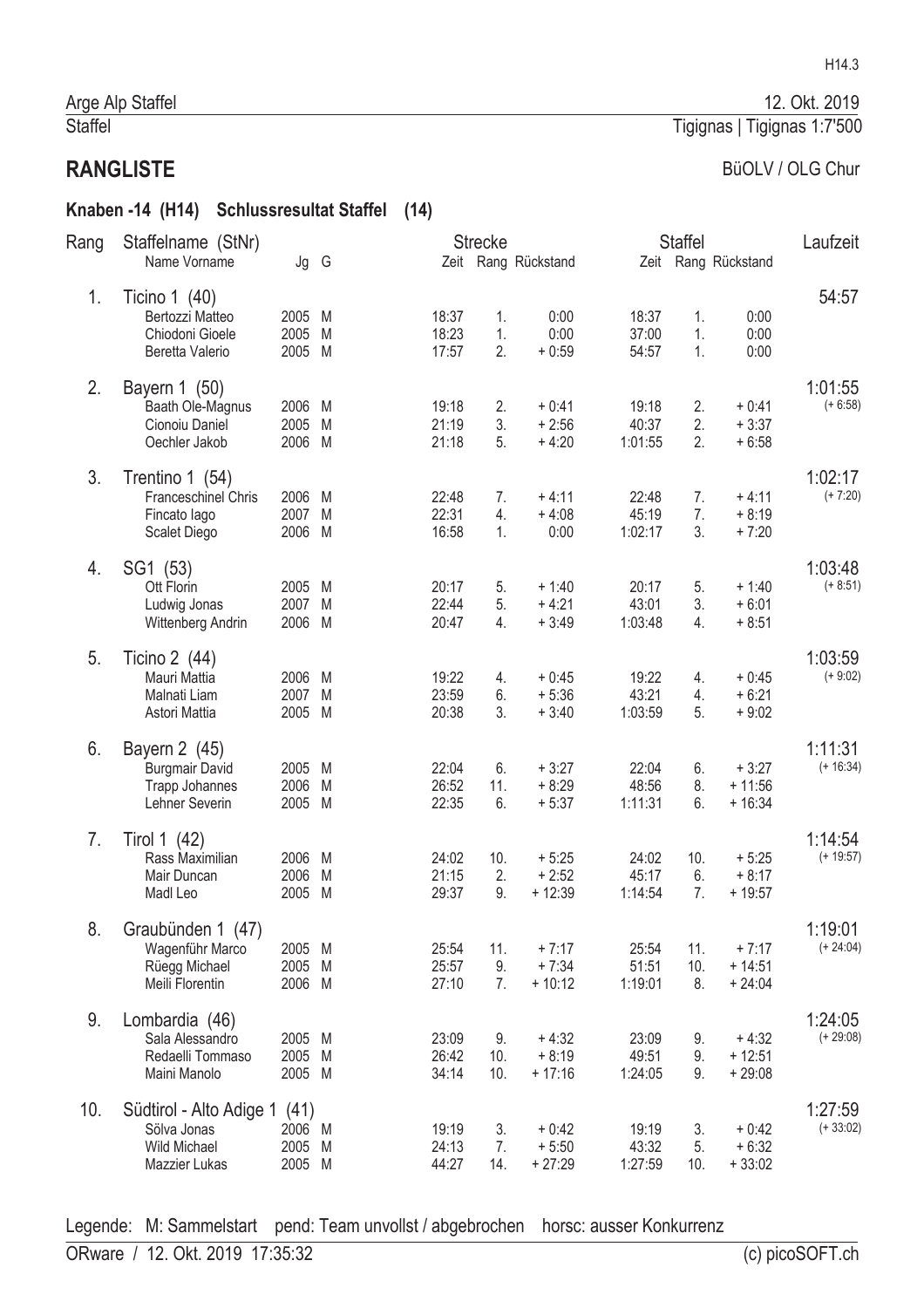# **RANGLISTE**

#### BüOLV / OLG Chur

Tigignas | Tigignas 1:7'500

#### Knaben -14 (H14) Schlussresultat Staffel (14) (Fortsetzung)

| Rang | Staffelname (StNr)    |      |   |       | <b>Strecke</b> |                     |         | <b>Staffel</b> |                     | Laufzeit      |
|------|-----------------------|------|---|-------|----------------|---------------------|---------|----------------|---------------------|---------------|
|      | Name Vorname          | Jg G |   |       |                | Zeit Rang Rückstand |         |                | Zeit Rang Rückstand |               |
| 11.  | Ticino 3 (49)         |      |   |       |                |                     |         |                |                     | 1:31:28       |
|      | Romagna Giulio        | 2009 | M | 22:52 | 8.             | $+4:15$             | 22:52   | 8.             | $+4:15$             | $(+36:31)$    |
|      | Asmus John            | 2009 | M | 39:59 | 13.            | $+21:36$            | 1:02:51 | 12.            | $+25:51$            |               |
|      | Enrile Pietro         | 2007 | M | 28:37 | 8.             | $+11:39$            | 1:31:28 | 11.            | $+36:31$            |               |
| 12.  | Baden-Württemberg 1   | (43) |   |       |                |                     |         |                |                     | 1:37:21       |
|      | <b>Bauerfeld Nico</b> | 2005 | M | 26:39 | 12.            | $+8:02$             | 26:39   | 12.            | $+8:02$             | $(+ 42:24)$   |
|      | Tevini Janne          | 2005 | M | 31:32 | 12.            | $+13:09$            | 58:11   | 11.            | $+21:11$            |               |
|      | Janda Mikulas         | 2006 | M | 39:10 | 12.            | $+22:12$            | 1:37:21 | 12.            | $+42:24$            |               |
| 13.  | Trentino 2 (52)       |      |   |       |                |                     |         |                |                     | 1:44:28       |
|      | Fedel Samuele         | 2008 | M | 41:37 | 14.            | $+23:00$            | 41:37   | 14.            | $+23:00$            | $(+49:31)$    |
|      | Santuari Nicolò       | 2005 | M | 24:32 | 8.             | $+6:09$             | 1:06:09 | 13.            | $+29:09$            |               |
|      | Bettega Martin        | 2006 | M | 38:19 | 11.            | $+21:21$            | 1:44:28 | 13.            | $+49:31$            |               |
| 14.  | Baden-Württemberg 2   | (48) |   |       |                |                     |         |                |                     | 1:59:34       |
|      | Breckle Kai           | 2007 | M | 35:08 | 13.            | $+16:31$            | 35:08   | 13.            | $+16:31$            | $(+ 1:04:37)$ |
|      | <b>Funk Mathias</b>   | 2005 | M | 41:28 | 14.            | $+23:05$            | 1:16:36 | 14.            | $+39:36$            |               |
|      | Breckle Anja          | 2005 | F | 42:58 | 13.            | $+26:00$            | 1:59:34 | 14.            | $+1:04:37$          |               |
|      |                       |      |   |       |                |                     |         |                |                     |               |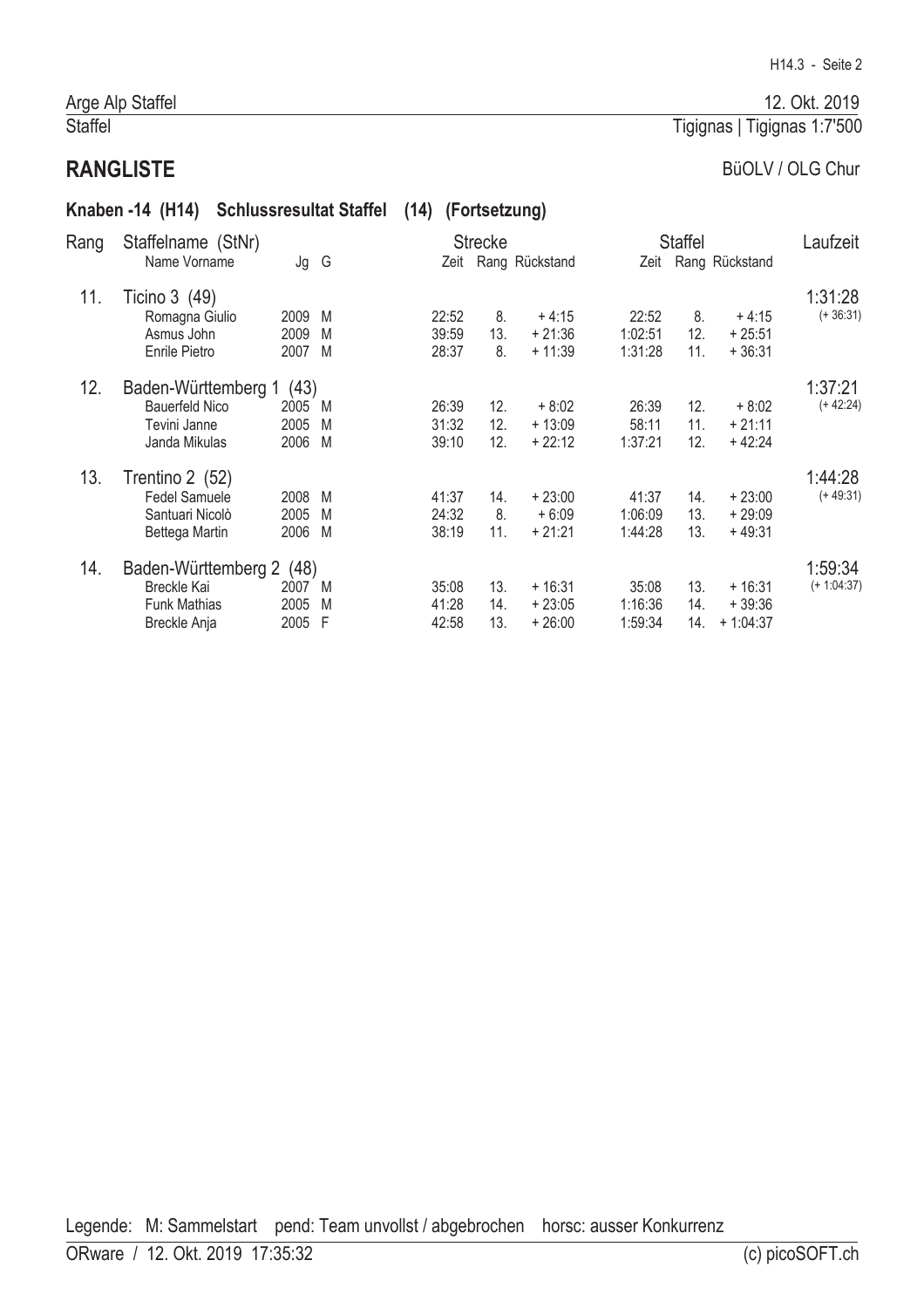#### Junioren -18 (H18) Schlussresultat Staffel (15)

| Name Vorname<br>Zeit Rang Rückstand<br>Zeit Rang Rückstand<br>Jg G<br>1.<br>Ticino 1 (74)<br>2002 M<br>37:28<br>2.<br>$+1:28$<br>37:28<br>2.<br>$+1:28$<br>Besomi Tommaso<br>2001<br>38:56<br>0:00<br>1:16:24<br>Corsi Reto<br>M<br>1.<br>1.<br>0:00<br>2001 M<br>35:52<br>1.<br>0:00<br>1:52:16<br>0:00<br>Degiorgi Nicola<br>1.<br>2.<br>Trentino 1 (77)<br>Grisenti Leonardo<br>2004 M<br>$+4:45$<br>40:45<br>3.<br>$+4:45$<br>40:45<br>3.<br>2.<br>$+2:01$<br>3.<br>40:57<br>1:21:42<br>$+5:18$<br>Palumbo Pietro<br>2001<br>M<br>35:56<br>2.<br>$+0:04$<br>1:57:38<br>2.<br>$+5:22$<br>2001 M<br>Bettega Damiano<br>3.<br>1:58:42<br>SG1 (81)<br>2002 M<br>36:00<br>0:00<br>36:00<br>0:00<br><b>Sutter Andrin</b><br>1.<br>1.<br>43:37<br>$+4:41$<br>1:19:37<br>2.<br>$+3:13$<br>2001 M<br>4.<br>Benz Andrin<br>2002 M<br>39:05<br>$+3:13$<br>1:58:42<br>3.<br>$+6:26$<br>Hutzli Janis<br>4.<br>Graubünden 1 (76)<br>4.<br>44:25<br>$+8:25$<br>44:25<br>$+8:25$<br>Infanger Nicolò<br>2004 M<br>7.<br>7.<br>45:34<br>2005<br>6.<br>$+6:38$<br>1:29:59<br>6.<br>$+13:35$<br>Gartmann Elia<br>M<br>3.<br>36:49<br>$+0:57$<br>2:06:48<br>4.<br>$+14:32$<br>Rüegg Simon<br>2002 M<br>5.<br>2:07:00<br>Ticino 2 (71)<br>$(+ 14:44)$<br>Gattoni Giovanni<br>41:23<br>41:23<br>$+5:23$<br>2004 M<br>$+5:23$<br>5.<br>5.<br>$+5:21$<br>2003<br>44:17<br>1:25:40<br>$+9:16$<br>Knupfer Kilian<br>M<br>5.<br>5.<br>41:20<br>5.<br>$+5:28$<br>2:07:00<br>5.<br>$+ 14:44$<br>Ren Elia<br>2004 M<br>6.<br>2:20:27<br>SG2 AK (73)<br>$(+ 28:11)$<br>2004 M<br>$+7:01$<br>43:01<br>$+7:01$<br>Schmid Joschi<br>43:01<br>6.<br>6.<br>2003<br>41:12<br>3.<br>$+2:16$<br>1:24:13<br>$+7:49$<br>Schilter Joschua<br>M<br>4.<br>$+20:22$<br>2:20:27<br>$+28:11$<br>Hörnlimann Emanuel<br>1997 M<br>56:14<br>9.<br>6.<br>2:20:48<br>7.<br>Lombardia1 (78)<br>41:17<br>$(+ 28:32)$<br>Mandelli Matteo<br>2002 M<br>41:17<br>$+5:17$<br>$+5:17$<br>4.<br>4.<br>1:31:56<br>Di Stefano Marco Ansel 2004<br>M<br>50:39<br>8.<br>$+11:43$<br>7.<br>$+15:32$<br>48:52<br>7.<br>$+28:32$<br>Bocchietti Tommaso<br>M<br>7.<br>$+13:00$<br>2:20:48<br>2001<br>Lombardia2 (83)<br>2:41:51<br>8.<br>$(+49:35)$<br>$+10:36$<br>46:36<br>$+10:36$<br>Moscatelli Filippo<br>2003 M<br>46:36<br>8.<br>8.<br>2002 M<br>55:51<br>10.<br>$+16:55$<br>1:42:27<br>8.<br>$+26:03$<br>Maini Diego<br>12.<br>$+23:32$<br>2:41:51<br>8.<br>Filipelli Alessio<br>2001 M<br>59:24<br>$+49:35$<br>9.<br>2:47:46<br>Bayern 1 (82)<br>$+16:52$<br>$(+ 55:30)$<br>2001 M<br>52:52<br>$+16:52$<br>52:52<br>Lehner Benedikt<br>10.<br>10.<br>$+12:32$<br>2002<br>51:28<br>9.<br>1:44:20<br>9.<br>$+27:56$<br>Kraus Konstantin<br>M<br>2002 M<br>1:03:26<br>$+27:34$<br>13.<br>2:47:46<br>9.<br>$+55:30$<br>Friebe Jonas<br>2:50:10<br>10.<br>(72)<br>Baden-Württemberg<br>2004 M | Rang | Staffelname (StNr) |  |         | <b>Strecke</b> |          |         | <b>Staffel</b> |          | Laufzeit    |
|---------------------------------------------------------------------------------------------------------------------------------------------------------------------------------------------------------------------------------------------------------------------------------------------------------------------------------------------------------------------------------------------------------------------------------------------------------------------------------------------------------------------------------------------------------------------------------------------------------------------------------------------------------------------------------------------------------------------------------------------------------------------------------------------------------------------------------------------------------------------------------------------------------------------------------------------------------------------------------------------------------------------------------------------------------------------------------------------------------------------------------------------------------------------------------------------------------------------------------------------------------------------------------------------------------------------------------------------------------------------------------------------------------------------------------------------------------------------------------------------------------------------------------------------------------------------------------------------------------------------------------------------------------------------------------------------------------------------------------------------------------------------------------------------------------------------------------------------------------------------------------------------------------------------------------------------------------------------------------------------------------------------------------------------------------------------------------------------------------------------------------------------------------------------------------------------------------------------------------------------------------------------------------------------------------------------------------------------------------------------------------------------------------------------------------------------------------------------------------------------------------------------------------------------------------------------------------------------------------------------------------------------------------------------------------------------------------------------------------------------------------------------------------------------------------------------------------|------|--------------------|--|---------|----------------|----------|---------|----------------|----------|-------------|
|                                                                                                                                                                                                                                                                                                                                                                                                                                                                                                                                                                                                                                                                                                                                                                                                                                                                                                                                                                                                                                                                                                                                                                                                                                                                                                                                                                                                                                                                                                                                                                                                                                                                                                                                                                                                                                                                                                                                                                                                                                                                                                                                                                                                                                                                                                                                                                                                                                                                                                                                                                                                                                                                                                                                                                                                                                 |      |                    |  |         |                |          |         |                |          |             |
|                                                                                                                                                                                                                                                                                                                                                                                                                                                                                                                                                                                                                                                                                                                                                                                                                                                                                                                                                                                                                                                                                                                                                                                                                                                                                                                                                                                                                                                                                                                                                                                                                                                                                                                                                                                                                                                                                                                                                                                                                                                                                                                                                                                                                                                                                                                                                                                                                                                                                                                                                                                                                                                                                                                                                                                                                                 |      |                    |  |         |                |          |         |                |          | 1:52:16     |
|                                                                                                                                                                                                                                                                                                                                                                                                                                                                                                                                                                                                                                                                                                                                                                                                                                                                                                                                                                                                                                                                                                                                                                                                                                                                                                                                                                                                                                                                                                                                                                                                                                                                                                                                                                                                                                                                                                                                                                                                                                                                                                                                                                                                                                                                                                                                                                                                                                                                                                                                                                                                                                                                                                                                                                                                                                 |      |                    |  |         |                |          |         |                |          |             |
|                                                                                                                                                                                                                                                                                                                                                                                                                                                                                                                                                                                                                                                                                                                                                                                                                                                                                                                                                                                                                                                                                                                                                                                                                                                                                                                                                                                                                                                                                                                                                                                                                                                                                                                                                                                                                                                                                                                                                                                                                                                                                                                                                                                                                                                                                                                                                                                                                                                                                                                                                                                                                                                                                                                                                                                                                                 |      |                    |  |         |                |          |         |                |          |             |
|                                                                                                                                                                                                                                                                                                                                                                                                                                                                                                                                                                                                                                                                                                                                                                                                                                                                                                                                                                                                                                                                                                                                                                                                                                                                                                                                                                                                                                                                                                                                                                                                                                                                                                                                                                                                                                                                                                                                                                                                                                                                                                                                                                                                                                                                                                                                                                                                                                                                                                                                                                                                                                                                                                                                                                                                                                 |      |                    |  |         |                |          |         |                |          |             |
|                                                                                                                                                                                                                                                                                                                                                                                                                                                                                                                                                                                                                                                                                                                                                                                                                                                                                                                                                                                                                                                                                                                                                                                                                                                                                                                                                                                                                                                                                                                                                                                                                                                                                                                                                                                                                                                                                                                                                                                                                                                                                                                                                                                                                                                                                                                                                                                                                                                                                                                                                                                                                                                                                                                                                                                                                                 |      |                    |  |         |                |          |         |                |          | 1:57:38     |
|                                                                                                                                                                                                                                                                                                                                                                                                                                                                                                                                                                                                                                                                                                                                                                                                                                                                                                                                                                                                                                                                                                                                                                                                                                                                                                                                                                                                                                                                                                                                                                                                                                                                                                                                                                                                                                                                                                                                                                                                                                                                                                                                                                                                                                                                                                                                                                                                                                                                                                                                                                                                                                                                                                                                                                                                                                 |      |                    |  |         |                |          |         |                |          | $(+ 5:22)$  |
|                                                                                                                                                                                                                                                                                                                                                                                                                                                                                                                                                                                                                                                                                                                                                                                                                                                                                                                                                                                                                                                                                                                                                                                                                                                                                                                                                                                                                                                                                                                                                                                                                                                                                                                                                                                                                                                                                                                                                                                                                                                                                                                                                                                                                                                                                                                                                                                                                                                                                                                                                                                                                                                                                                                                                                                                                                 |      |                    |  |         |                |          |         |                |          |             |
|                                                                                                                                                                                                                                                                                                                                                                                                                                                                                                                                                                                                                                                                                                                                                                                                                                                                                                                                                                                                                                                                                                                                                                                                                                                                                                                                                                                                                                                                                                                                                                                                                                                                                                                                                                                                                                                                                                                                                                                                                                                                                                                                                                                                                                                                                                                                                                                                                                                                                                                                                                                                                                                                                                                                                                                                                                 |      |                    |  |         |                |          |         |                |          |             |
|                                                                                                                                                                                                                                                                                                                                                                                                                                                                                                                                                                                                                                                                                                                                                                                                                                                                                                                                                                                                                                                                                                                                                                                                                                                                                                                                                                                                                                                                                                                                                                                                                                                                                                                                                                                                                                                                                                                                                                                                                                                                                                                                                                                                                                                                                                                                                                                                                                                                                                                                                                                                                                                                                                                                                                                                                                 |      |                    |  |         |                |          |         |                |          |             |
|                                                                                                                                                                                                                                                                                                                                                                                                                                                                                                                                                                                                                                                                                                                                                                                                                                                                                                                                                                                                                                                                                                                                                                                                                                                                                                                                                                                                                                                                                                                                                                                                                                                                                                                                                                                                                                                                                                                                                                                                                                                                                                                                                                                                                                                                                                                                                                                                                                                                                                                                                                                                                                                                                                                                                                                                                                 |      |                    |  |         |                |          |         |                |          | $(+ 6:26)$  |
|                                                                                                                                                                                                                                                                                                                                                                                                                                                                                                                                                                                                                                                                                                                                                                                                                                                                                                                                                                                                                                                                                                                                                                                                                                                                                                                                                                                                                                                                                                                                                                                                                                                                                                                                                                                                                                                                                                                                                                                                                                                                                                                                                                                                                                                                                                                                                                                                                                                                                                                                                                                                                                                                                                                                                                                                                                 |      |                    |  |         |                |          |         |                |          |             |
|                                                                                                                                                                                                                                                                                                                                                                                                                                                                                                                                                                                                                                                                                                                                                                                                                                                                                                                                                                                                                                                                                                                                                                                                                                                                                                                                                                                                                                                                                                                                                                                                                                                                                                                                                                                                                                                                                                                                                                                                                                                                                                                                                                                                                                                                                                                                                                                                                                                                                                                                                                                                                                                                                                                                                                                                                                 |      |                    |  |         |                |          |         |                |          |             |
|                                                                                                                                                                                                                                                                                                                                                                                                                                                                                                                                                                                                                                                                                                                                                                                                                                                                                                                                                                                                                                                                                                                                                                                                                                                                                                                                                                                                                                                                                                                                                                                                                                                                                                                                                                                                                                                                                                                                                                                                                                                                                                                                                                                                                                                                                                                                                                                                                                                                                                                                                                                                                                                                                                                                                                                                                                 |      |                    |  |         |                |          |         |                |          | 2:06:48     |
|                                                                                                                                                                                                                                                                                                                                                                                                                                                                                                                                                                                                                                                                                                                                                                                                                                                                                                                                                                                                                                                                                                                                                                                                                                                                                                                                                                                                                                                                                                                                                                                                                                                                                                                                                                                                                                                                                                                                                                                                                                                                                                                                                                                                                                                                                                                                                                                                                                                                                                                                                                                                                                                                                                                                                                                                                                 |      |                    |  |         |                |          |         |                |          | $(+ 14:32)$ |
|                                                                                                                                                                                                                                                                                                                                                                                                                                                                                                                                                                                                                                                                                                                                                                                                                                                                                                                                                                                                                                                                                                                                                                                                                                                                                                                                                                                                                                                                                                                                                                                                                                                                                                                                                                                                                                                                                                                                                                                                                                                                                                                                                                                                                                                                                                                                                                                                                                                                                                                                                                                                                                                                                                                                                                                                                                 |      |                    |  |         |                |          |         |                |          |             |
|                                                                                                                                                                                                                                                                                                                                                                                                                                                                                                                                                                                                                                                                                                                                                                                                                                                                                                                                                                                                                                                                                                                                                                                                                                                                                                                                                                                                                                                                                                                                                                                                                                                                                                                                                                                                                                                                                                                                                                                                                                                                                                                                                                                                                                                                                                                                                                                                                                                                                                                                                                                                                                                                                                                                                                                                                                 |      |                    |  |         |                |          |         |                |          |             |
|                                                                                                                                                                                                                                                                                                                                                                                                                                                                                                                                                                                                                                                                                                                                                                                                                                                                                                                                                                                                                                                                                                                                                                                                                                                                                                                                                                                                                                                                                                                                                                                                                                                                                                                                                                                                                                                                                                                                                                                                                                                                                                                                                                                                                                                                                                                                                                                                                                                                                                                                                                                                                                                                                                                                                                                                                                 |      |                    |  |         |                |          |         |                |          |             |
|                                                                                                                                                                                                                                                                                                                                                                                                                                                                                                                                                                                                                                                                                                                                                                                                                                                                                                                                                                                                                                                                                                                                                                                                                                                                                                                                                                                                                                                                                                                                                                                                                                                                                                                                                                                                                                                                                                                                                                                                                                                                                                                                                                                                                                                                                                                                                                                                                                                                                                                                                                                                                                                                                                                                                                                                                                 |      |                    |  |         |                |          |         |                |          |             |
|                                                                                                                                                                                                                                                                                                                                                                                                                                                                                                                                                                                                                                                                                                                                                                                                                                                                                                                                                                                                                                                                                                                                                                                                                                                                                                                                                                                                                                                                                                                                                                                                                                                                                                                                                                                                                                                                                                                                                                                                                                                                                                                                                                                                                                                                                                                                                                                                                                                                                                                                                                                                                                                                                                                                                                                                                                 |      |                    |  |         |                |          |         |                |          |             |
|                                                                                                                                                                                                                                                                                                                                                                                                                                                                                                                                                                                                                                                                                                                                                                                                                                                                                                                                                                                                                                                                                                                                                                                                                                                                                                                                                                                                                                                                                                                                                                                                                                                                                                                                                                                                                                                                                                                                                                                                                                                                                                                                                                                                                                                                                                                                                                                                                                                                                                                                                                                                                                                                                                                                                                                                                                 |      |                    |  |         |                |          |         |                |          |             |
|                                                                                                                                                                                                                                                                                                                                                                                                                                                                                                                                                                                                                                                                                                                                                                                                                                                                                                                                                                                                                                                                                                                                                                                                                                                                                                                                                                                                                                                                                                                                                                                                                                                                                                                                                                                                                                                                                                                                                                                                                                                                                                                                                                                                                                                                                                                                                                                                                                                                                                                                                                                                                                                                                                                                                                                                                                 |      |                    |  |         |                |          |         |                |          |             |
|                                                                                                                                                                                                                                                                                                                                                                                                                                                                                                                                                                                                                                                                                                                                                                                                                                                                                                                                                                                                                                                                                                                                                                                                                                                                                                                                                                                                                                                                                                                                                                                                                                                                                                                                                                                                                                                                                                                                                                                                                                                                                                                                                                                                                                                                                                                                                                                                                                                                                                                                                                                                                                                                                                                                                                                                                                 |      |                    |  |         |                |          |         |                |          |             |
|                                                                                                                                                                                                                                                                                                                                                                                                                                                                                                                                                                                                                                                                                                                                                                                                                                                                                                                                                                                                                                                                                                                                                                                                                                                                                                                                                                                                                                                                                                                                                                                                                                                                                                                                                                                                                                                                                                                                                                                                                                                                                                                                                                                                                                                                                                                                                                                                                                                                                                                                                                                                                                                                                                                                                                                                                                 |      |                    |  |         |                |          |         |                |          |             |
|                                                                                                                                                                                                                                                                                                                                                                                                                                                                                                                                                                                                                                                                                                                                                                                                                                                                                                                                                                                                                                                                                                                                                                                                                                                                                                                                                                                                                                                                                                                                                                                                                                                                                                                                                                                                                                                                                                                                                                                                                                                                                                                                                                                                                                                                                                                                                                                                                                                                                                                                                                                                                                                                                                                                                                                                                                 |      |                    |  |         |                |          |         |                |          |             |
|                                                                                                                                                                                                                                                                                                                                                                                                                                                                                                                                                                                                                                                                                                                                                                                                                                                                                                                                                                                                                                                                                                                                                                                                                                                                                                                                                                                                                                                                                                                                                                                                                                                                                                                                                                                                                                                                                                                                                                                                                                                                                                                                                                                                                                                                                                                                                                                                                                                                                                                                                                                                                                                                                                                                                                                                                                 |      |                    |  |         |                |          |         |                |          |             |
|                                                                                                                                                                                                                                                                                                                                                                                                                                                                                                                                                                                                                                                                                                                                                                                                                                                                                                                                                                                                                                                                                                                                                                                                                                                                                                                                                                                                                                                                                                                                                                                                                                                                                                                                                                                                                                                                                                                                                                                                                                                                                                                                                                                                                                                                                                                                                                                                                                                                                                                                                                                                                                                                                                                                                                                                                                 |      |                    |  |         |                |          |         |                |          |             |
|                                                                                                                                                                                                                                                                                                                                                                                                                                                                                                                                                                                                                                                                                                                                                                                                                                                                                                                                                                                                                                                                                                                                                                                                                                                                                                                                                                                                                                                                                                                                                                                                                                                                                                                                                                                                                                                                                                                                                                                                                                                                                                                                                                                                                                                                                                                                                                                                                                                                                                                                                                                                                                                                                                                                                                                                                                 |      |                    |  |         |                |          |         |                |          |             |
|                                                                                                                                                                                                                                                                                                                                                                                                                                                                                                                                                                                                                                                                                                                                                                                                                                                                                                                                                                                                                                                                                                                                                                                                                                                                                                                                                                                                                                                                                                                                                                                                                                                                                                                                                                                                                                                                                                                                                                                                                                                                                                                                                                                                                                                                                                                                                                                                                                                                                                                                                                                                                                                                                                                                                                                                                                 |      |                    |  |         |                |          |         |                |          |             |
|                                                                                                                                                                                                                                                                                                                                                                                                                                                                                                                                                                                                                                                                                                                                                                                                                                                                                                                                                                                                                                                                                                                                                                                                                                                                                                                                                                                                                                                                                                                                                                                                                                                                                                                                                                                                                                                                                                                                                                                                                                                                                                                                                                                                                                                                                                                                                                                                                                                                                                                                                                                                                                                                                                                                                                                                                                 |      |                    |  |         |                |          |         |                |          |             |
|                                                                                                                                                                                                                                                                                                                                                                                                                                                                                                                                                                                                                                                                                                                                                                                                                                                                                                                                                                                                                                                                                                                                                                                                                                                                                                                                                                                                                                                                                                                                                                                                                                                                                                                                                                                                                                                                                                                                                                                                                                                                                                                                                                                                                                                                                                                                                                                                                                                                                                                                                                                                                                                                                                                                                                                                                                 |      |                    |  |         |                |          |         |                |          |             |
|                                                                                                                                                                                                                                                                                                                                                                                                                                                                                                                                                                                                                                                                                                                                                                                                                                                                                                                                                                                                                                                                                                                                                                                                                                                                                                                                                                                                                                                                                                                                                                                                                                                                                                                                                                                                                                                                                                                                                                                                                                                                                                                                                                                                                                                                                                                                                                                                                                                                                                                                                                                                                                                                                                                                                                                                                                 |      |                    |  |         |                |          |         |                |          |             |
|                                                                                                                                                                                                                                                                                                                                                                                                                                                                                                                                                                                                                                                                                                                                                                                                                                                                                                                                                                                                                                                                                                                                                                                                                                                                                                                                                                                                                                                                                                                                                                                                                                                                                                                                                                                                                                                                                                                                                                                                                                                                                                                                                                                                                                                                                                                                                                                                                                                                                                                                                                                                                                                                                                                                                                                                                                 |      |                    |  |         |                |          |         |                |          |             |
|                                                                                                                                                                                                                                                                                                                                                                                                                                                                                                                                                                                                                                                                                                                                                                                                                                                                                                                                                                                                                                                                                                                                                                                                                                                                                                                                                                                                                                                                                                                                                                                                                                                                                                                                                                                                                                                                                                                                                                                                                                                                                                                                                                                                                                                                                                                                                                                                                                                                                                                                                                                                                                                                                                                                                                                                                                 |      |                    |  |         |                |          |         |                |          |             |
|                                                                                                                                                                                                                                                                                                                                                                                                                                                                                                                                                                                                                                                                                                                                                                                                                                                                                                                                                                                                                                                                                                                                                                                                                                                                                                                                                                                                                                                                                                                                                                                                                                                                                                                                                                                                                                                                                                                                                                                                                                                                                                                                                                                                                                                                                                                                                                                                                                                                                                                                                                                                                                                                                                                                                                                                                                 |      |                    |  |         |                |          |         |                |          |             |
|                                                                                                                                                                                                                                                                                                                                                                                                                                                                                                                                                                                                                                                                                                                                                                                                                                                                                                                                                                                                                                                                                                                                                                                                                                                                                                                                                                                                                                                                                                                                                                                                                                                                                                                                                                                                                                                                                                                                                                                                                                                                                                                                                                                                                                                                                                                                                                                                                                                                                                                                                                                                                                                                                                                                                                                                                                 |      |                    |  |         |                |          |         |                |          |             |
|                                                                                                                                                                                                                                                                                                                                                                                                                                                                                                                                                                                                                                                                                                                                                                                                                                                                                                                                                                                                                                                                                                                                                                                                                                                                                                                                                                                                                                                                                                                                                                                                                                                                                                                                                                                                                                                                                                                                                                                                                                                                                                                                                                                                                                                                                                                                                                                                                                                                                                                                                                                                                                                                                                                                                                                                                                 |      |                    |  |         |                |          |         |                |          |             |
|                                                                                                                                                                                                                                                                                                                                                                                                                                                                                                                                                                                                                                                                                                                                                                                                                                                                                                                                                                                                                                                                                                                                                                                                                                                                                                                                                                                                                                                                                                                                                                                                                                                                                                                                                                                                                                                                                                                                                                                                                                                                                                                                                                                                                                                                                                                                                                                                                                                                                                                                                                                                                                                                                                                                                                                                                                 |      |                    |  |         |                |          |         |                |          |             |
|                                                                                                                                                                                                                                                                                                                                                                                                                                                                                                                                                                                                                                                                                                                                                                                                                                                                                                                                                                                                                                                                                                                                                                                                                                                                                                                                                                                                                                                                                                                                                                                                                                                                                                                                                                                                                                                                                                                                                                                                                                                                                                                                                                                                                                                                                                                                                                                                                                                                                                                                                                                                                                                                                                                                                                                                                                 |      | Hoferer Jakob      |  | 1:08:28 | 14.            | $+32:28$ | 1:08:28 | 14.            | $+32:28$ | $(+ 57:54)$ |
| $+9:04$<br>Funk Gregor<br>2002<br>M<br>48:00<br>7.<br>1:56:28<br>10.<br>$+40:04$                                                                                                                                                                                                                                                                                                                                                                                                                                                                                                                                                                                                                                                                                                                                                                                                                                                                                                                                                                                                                                                                                                                                                                                                                                                                                                                                                                                                                                                                                                                                                                                                                                                                                                                                                                                                                                                                                                                                                                                                                                                                                                                                                                                                                                                                                                                                                                                                                                                                                                                                                                                                                                                                                                                                                |      |                    |  |         |                |          |         |                |          |             |
| Dammeier Per<br>2002 M<br>53:42<br>8.<br>$+17:50$<br>2:50:10<br>10.<br>$+57:54$                                                                                                                                                                                                                                                                                                                                                                                                                                                                                                                                                                                                                                                                                                                                                                                                                                                                                                                                                                                                                                                                                                                                                                                                                                                                                                                                                                                                                                                                                                                                                                                                                                                                                                                                                                                                                                                                                                                                                                                                                                                                                                                                                                                                                                                                                                                                                                                                                                                                                                                                                                                                                                                                                                                                                 |      |                    |  |         |                |          |         |                |          |             |

Legende: M: Sammelstart pend: Team unvollst / abgebrochen horsc: ausser Konkurrenz

12. Okt. 2019

Tigignas | Tigignas 1:7'500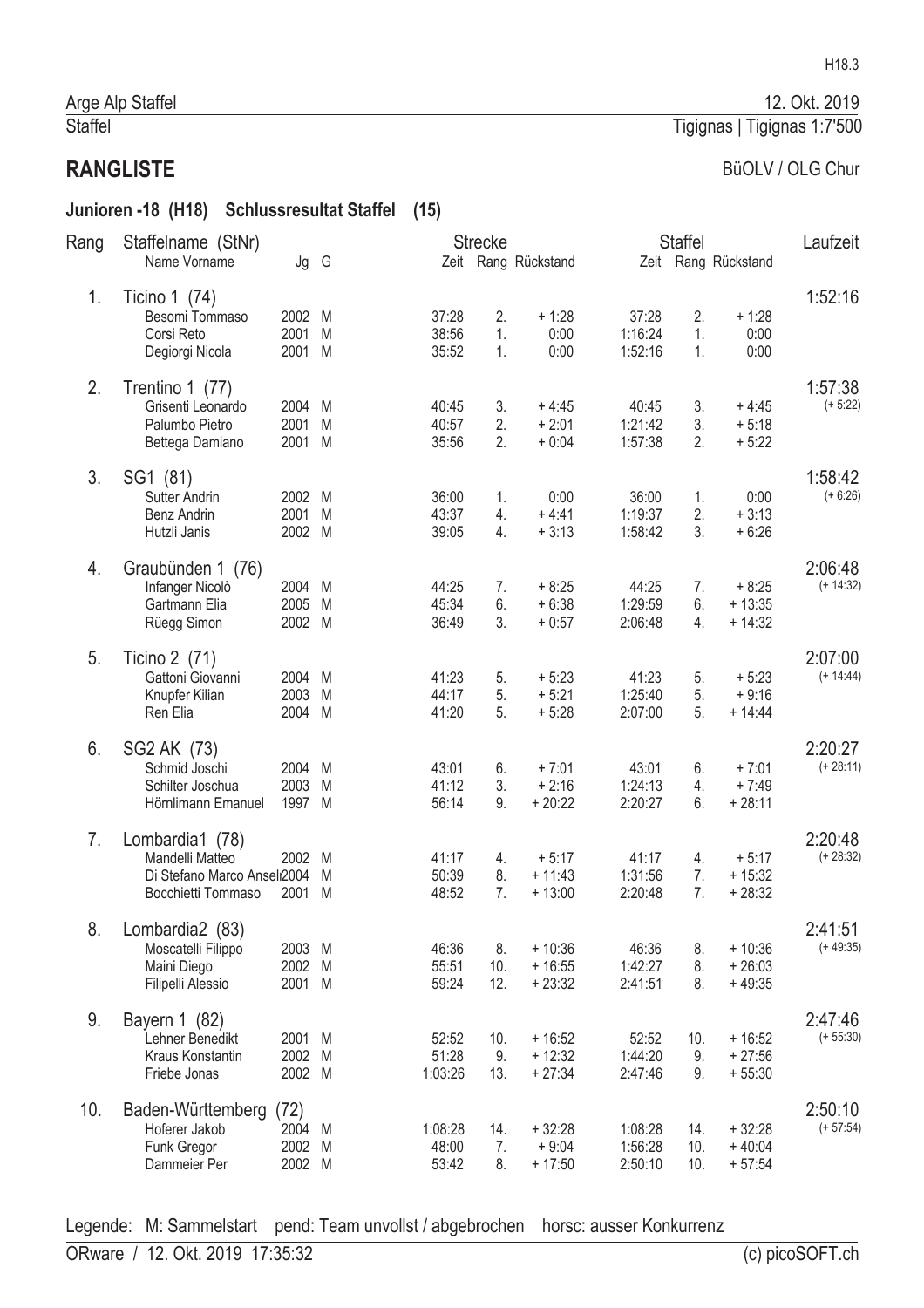#### Arge Alp Staffel Staffel

# **RANGLISTE**

## BüOLV / OLG Chur

|      | Junioren -18 (H18)                                                                |                              | <b>Schlussresultat Staffel</b> |                                 | (15) (Fortsetzung)                     |                                   |                                 |                                 |                                      |                            |
|------|-----------------------------------------------------------------------------------|------------------------------|--------------------------------|---------------------------------|----------------------------------------|-----------------------------------|---------------------------------|---------------------------------|--------------------------------------|----------------------------|
| Rang | Staffelname (StNr)<br>Name Vorname                                                | Jg                           | G                              |                                 | <b>Strecke</b>                         | Zeit Rang Rückstand               |                                 | <b>Staffel</b>                  | Zeit Rang Rückstand                  | Laufzeit                   |
| 11.  | Lombardia3 (85)<br>Ascione Alberto<br>Malaguti Dario<br>Gualdana Guglielmo        | 2003<br>2003<br>2001         | M<br>M<br>M                    | 57:03<br>1:07:07<br>47:46       | 11.<br>14.<br>6.                       | $+21:03$<br>$+28:11$<br>$+11:54$  | 57:03<br>2:04:10<br>2:51:56     | 11.<br>12.<br>11.               | $+21:03$<br>$+47:46$<br>$+59:40$     | 2:51:56<br>$(+ 59:40)$     |
| 12.  | Graubünden 2 (84)<br>Scherrer Christian<br>Rüegg Thomas<br><b>Buchli Linus</b>    | 2002<br>2003<br>2004         | M<br>M<br>M                    | 50:19<br>1:06:52<br>57:48       | 9.<br>13.<br>10.                       | $+14:19$<br>$+27:56$<br>$+21:56$  | 50:19<br>1:57:11<br>2:54:59     | 9.<br>11.<br>12.                | $+14:19$<br>$+40:47$<br>$+1:02:43$   | 2:54:59<br>$(+ 1:02:43)$   |
| 13.  | Südtirol - Alto Adige 1<br>Beltramba Emil<br>Schenone Francesco<br>Prast Johannes | (79)<br>2003<br>2004<br>2001 | M<br>M<br>M                    | 1:03:00<br>1:01:18<br>1:18:22   | 12.<br>11.<br>14.                      | $+27:00$<br>$+22:22$<br>$+42:30$  | 1:03:00<br>2:04:18<br>3:22:40   | 12.<br>13.<br>13.               | $+27:00$<br>$+47:54$<br>$+1:30:24$   | 3:22:40<br>$(+ 1:30:24)$   |
| 14.  | Bayern 2 (80)<br><b>Tatzel Anton</b><br>Lieblich Yannick<br><b>Hekeler Moritz</b> | 2004<br>2004<br>2004         | M<br>M<br>M                    | 1:18:08<br>1:06:15<br>1:26:14   | 15.<br>12.<br>15.                      | $+42:08$<br>$+27:19$<br>$+50:22M$ | 1:18:08<br>2:24:23<br>3:50:37   | 15.<br>14.<br>14.               | $+42:08$<br>$+1:07:59$<br>$+1:58:21$ | 3:50:37 M<br>$(+ 1:58:21)$ |
|      | Trentino 2 (75)<br>Albuzzi Josè<br>Rizzà Samuele<br>Martinatti Stefano            | 2003<br>2001<br>2004         | M<br>M<br>M                    | 1:03:01<br>1 Po falsch<br>58:32 | 13.<br>$\overline{\phantom{a}}$<br>11. | $+27:01$<br>$+22:40$              | 1:03:01<br>n. klass<br>n. klass | 13.<br>$\overline{\phantom{a}}$ | $+27:01$<br>$---$                    | nicht klassiert            |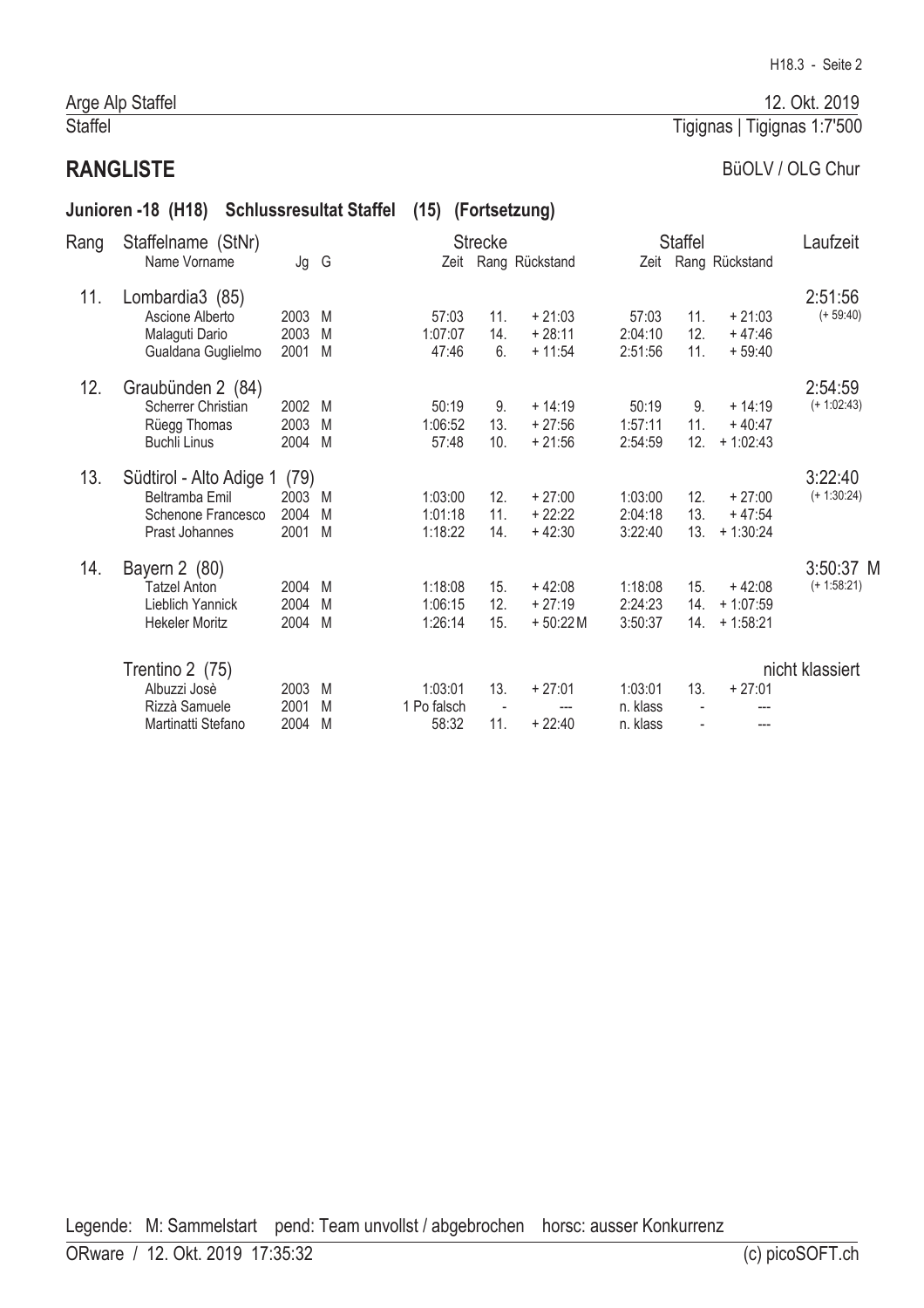#### Herren Elite (HE) Schlussresultat Staffel (24)

| Rang | Staffelname (StNr)                                                                        |                                   |        |                           | <b>Strecke</b>   |                                 |                             | <b>Staffel</b>   |                                  | Laufzeit               |
|------|-------------------------------------------------------------------------------------------|-----------------------------------|--------|---------------------------|------------------|---------------------------------|-----------------------------|------------------|----------------------------------|------------------------|
|      | Name Vorname                                                                              | Jg G                              |        |                           |                  | Zeit Rang Rückstand             |                             |                  | Zeit Rang Rückstand              |                        |
| 1.   | Ticino 1 (119)<br>Alfieri Fabio<br>Corsi Siro<br>Ren Manuele                              | 1984<br>1999<br>2001 M            | M<br>M | 43:03<br>40:46<br>39:23   | 6.<br>1.<br>2.   | $+3:20$<br>0:00<br>$+1:22$      | 43:03<br>1:23:49<br>2:03:12 | 6.<br>2.<br>1.   | $+3:20$<br>$+1:07$<br>0:00       | 2:03:12                |
| 2.   | Bayern 1 (114)<br>Yordanov Teodor<br>Lehner Korbinian<br>Casanova Riccardo                | 1984 M<br>1996 M<br>2000 M        |        | 40:00<br>42:42<br>41:32   | 2.<br>3.<br>5.   | $+0:17$<br>$+1:56$<br>$+3:31$   | 40:00<br>1:22:42<br>2:04:14 | 2.<br>1.<br>2.   | $+0:17$<br>0:00<br>$+1:02$       | 2:04:14<br>$(+ 1:02)$  |
| 3.   | Trentino 1 $(115)$<br><b>Tait Samuele</b><br>Bettega Walter<br>Dallavalle Roberto         | 1997 M<br>1995<br>1990 M          | - M    | 39:43<br>53:34<br>38:01   | 1.<br>12.<br>1.  | 0:00<br>$+12:48$<br>0:00        | 39:43<br>1:33:17<br>2:11:18 | 1.<br>7.<br>3.   | 0:00<br>$+10:35$<br>$+8:06$      | 2:11:18<br>$(+ 8:06)$  |
| 4.   | SG1 (108)<br>Schönenberger Matthias1987 M<br><b>Bleiker Julian</b><br><b>Haller Felix</b> | 1998<br>1991 M                    | M      | 49:30<br>41:48<br>40:29   | 12.<br>2.<br>3.  | $+9:47$<br>$+1:02$<br>$+2:28$   | 49:30<br>1:31:18<br>2:11:47 | 12.<br>4.<br>4.  | $+9:47$<br>$+8:36$<br>$+8:35$    | 2:11:47<br>$(+ 8:35)$  |
| 5.   | SG2 (125)<br>Imhof Laurin<br>Zbinden Tobias<br>Imhof Michael                              | 2000 M<br>1994<br>1997 M          | M      | 43:25<br>48:03<br>46:10   | 7.<br>7.<br>7.   | $+3:42$<br>$+7:17$<br>$+8:09$   | 43:25<br>1:31:28<br>2:17:38 | 7.<br>5.<br>5.   | $+3:42$<br>$+8:46$<br>$+14:26$   | 2:17:38<br>$(+ 14:26)$ |
| 6.   | Thurgau 1 (113)<br>Zingg Luca<br>Spinatsch Corsin<br>Kreis Christian                      | 1993 M<br>1980<br>1988 M          | M      | 47:01<br>44:48<br>47:01   | 9.<br>4.<br>9.   | $+7:18$<br>$+4:02$<br>$+9:00$   | 47:01<br>1:31:49<br>2:18:50 | 9.<br>6.<br>6.   | $+7:18$<br>$+9:07$<br>$+15:38$   | 2:18:50<br>$(+ 15:38)$ |
| 7.   | Ticino 2 (127)<br>Maddalena Gioele<br>Beretta Martino<br>Rizzi Luca                       | 1996 M<br>1997<br>1999            | M<br>M | 43:48<br>46:42<br>52:42   | 8.<br>5.<br>14.  | $+4:05$<br>$+5:56$<br>$+ 14:41$ | 43:48<br>1:30:30<br>2:23:12 | 8.<br>3.<br>7.   | $+4:05$<br>$+7:48$<br>$+20:00$   | 2:23:12<br>$(+ 20:00)$ |
| 8.   | SG3 (110)<br>Müller Benjamin<br>Angehrn Roman<br>Schönenberger Urs                        | 1991 M<br>1988<br>1991 M          | M      | 55:58<br>50:21<br>46:24   | 17.<br>10.<br>8. | $+16:15$<br>$+9:35$<br>$+8:23$  | 55:58<br>1:46:19<br>2:32:43 | 17.<br>12.<br>8. | $+16:15$<br>$+23:37$<br>$+29:31$ | 2:32:43<br>$(+ 29:31)$ |
| 9.   | Bayern 2 (121)<br>Nürnberger Julian<br>Schwarck Philipp<br>Lehner Quirin                  | 1996 M<br>1999<br>1998 M          | M      | 55:08<br>46:59<br>51:20   | 15.<br>6.<br>12. | $+15:25$<br>$+6:13$<br>$+13:19$ | 55:08<br>1:42:07<br>2:33:27 | 15.<br>9.<br>9.  | $+15:25$<br>$+19:25$<br>$+30:15$ | 2:33:27<br>$(+30:15)$  |
| 10.  | Baden-Württemberg<br>Müller Philipp<br><b>Sklenar Martin</b><br>Schach Jakob              | (105)<br>1988 M<br>1995<br>1991 M | M      | 40:25<br>1:03:49<br>50:42 | 4.<br>20.<br>10. | $+0:42$<br>$+23:03$<br>$+12:41$ | 40:25<br>1:44:14<br>2:34:56 | 4.<br>10.<br>10. | $+0:42$<br>$+21:32$<br>$+31:44$  | 2:34:56<br>$(+31:44)$  |

Legende: M: Sammelstart pend: Team unvollst / abgebrochen horsc: ausser Konkurrenz

12. Okt. 2019

BüOLV / OLG Chur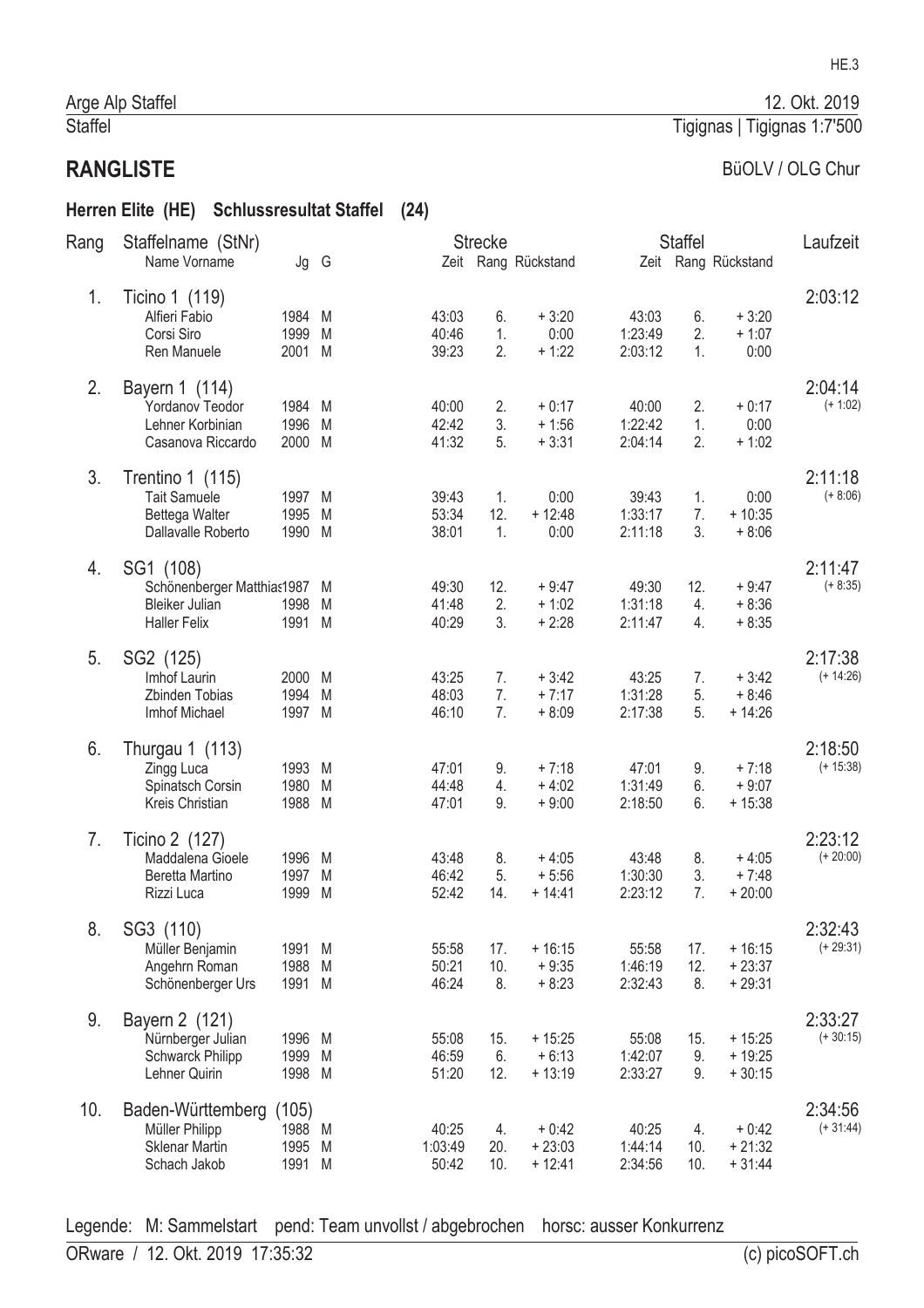#### Arge Alp Staffel Staffel

# **RANGLISTE**

# BüOLV / OLG Chur

# Herren Elite (HE) Schlussresultat Staffel (24) (Fortsetzung)

| Rang | Staffelname (StNr)                                                            |                                   |             |                             | <b>Strecke</b>    |                                   |                               | <b>Staffel</b>    |                                  | Laufzeit               |
|------|-------------------------------------------------------------------------------|-----------------------------------|-------------|-----------------------------|-------------------|-----------------------------------|-------------------------------|-------------------|----------------------------------|------------------------|
|      | Name Vorname                                                                  | Jg G                              |             |                             |                   | Zeit Rang Rückstand               |                               |                   | Zeit Rang Rückstand              |                        |
| 11.  | Trentino 2 (107)<br>Libardoni Luca<br>Gaio Aaron<br>Castellaz Maurizio        | 2000<br>1988<br>1999 M            | M<br>M      | 55:12<br>49:42<br>51:29     | 16.<br>8.<br>13.  | $+15:29$<br>$+8:56$<br>$+13:28$   | 55:12<br>1:44:54<br>2:36:23   | 16.<br>11.<br>11. | $+15:29$<br>$+22:12$<br>$+33:11$ | 2:36:23<br>$(+33:11)$  |
| 12.  | Südtirol - Alto Adige 1<br>Rass Jonas<br>Grassi Simone<br>Neuhauser Ingemar   | (109)<br>1988 M<br>1974<br>1977 M | M           | 47:21<br>59:21<br>58:02     | 11.<br>17.<br>18. | $+7:38$<br>$+18:35$<br>$+20:01$   | 47:21<br>1:46:42<br>2:44:44   | 11.<br>14.<br>12. | $+7:38$<br>$+24:00$<br>$+41:32$  | 2:44:44<br>$(+ 41:32)$ |
| 13.  | Tirol 1 (112)<br>Wanek Adam<br><b>Hechl David</b><br>Angerer Andreas          | 1995<br>1980<br>1990 M            | M<br>M      | 47:19<br>49:55<br>1:11:28   | 10.<br>9.<br>22.  | $+7:36$<br>$+9:09$<br>$+33:27$    | 47:19<br>1:37:14<br>2:48:42   | 10.<br>8.<br>13.  | $+7:36$<br>$+14:32$<br>$+45:30$  | 2:48:42<br>$(+45:30)$  |
| 14.  | Bayern 3 (116)<br>Sturm Gregor<br>Kolehmainen Valtteri<br>Despetovic Tihomir  | 1994 M<br>1994<br>1989            | M<br>M      | 55:05<br>57:49<br>57:50     | 14.<br>16.<br>16. | $+15:22$<br>$+17:03$<br>$+19:49$  | 55:05<br>1:52:54<br>2:50:44   | 14.<br>15.<br>14. | $+15:22$<br>$+30:12$<br>$+47:32$ | 2:50:44<br>$(+47:32)$  |
| 15.  | SG4 AK (122)<br>Hämmerli Linus<br>Rüegg Sebastian<br>Brauchli Adrian          | 1997 M<br>1998<br>1985 M          | M           | 54:53<br>51:29<br>1:05:33   | 13.<br>11.<br>21. | $+15:10$<br>$+10:43$<br>$+27:32$  | 54:53<br>1:46:22<br>2:51:55   | 13.<br>13.<br>15. | $+15:10$<br>$+23:40$<br>$+48:43$ | 2:51:55<br>$(+48:43)$  |
| 16.  | Bayern 5 (104)<br>Seeger Frederik<br><b>Brandl Lorenz</b><br>Vetter Sebastian | 1993<br>1999<br>1997 M            | M<br>M      | 56:01<br>1:01:15<br>57:51   | 18.<br>19.<br>17. | $+16:18$<br>$+20:29$<br>$+19:50$  | 56:01<br>1:57:16<br>2:55:07   | 18.<br>16.<br>16. | $+16:18$<br>$+34:34$<br>$+51:55$ | 2:55:07<br>$(+ 51:55)$ |
| 17.  | Thurgau 2 (111)<br>Monai Simon<br>Seiterle Sebastian<br>Oetterli Ramon        | 1997<br>1999<br>1998              | M<br>M<br>M | 1:07:36<br>56:48<br>50:48   | 23.<br>15.<br>11. | $+27:53$<br>$+16:02$<br>$+12:47$  | 1:07:36<br>2:04:24<br>2:55:12 | 23.<br>20.<br>17. | $+27:53$<br>$+41:42$<br>$+52:00$ | 2:55:12<br>$(+ 52:00)$ |
| 18.  | Bayern 4 (123)<br><b>Wartner Felix</b><br>Pohl Wolfram<br>Janischowsky Fabian | 1999 M<br>1995<br>1995 M          | M           | 1:02:48<br>54:30<br>1:00:54 | 20.<br>14.<br>19. | $+23:05$<br>$+ 13:44$<br>$+22:53$ | 1:02:48<br>1:57:18<br>2:58:12 | 20.<br>17.<br>18. | $+23:05$<br>$+34:36$<br>$+55:00$ | 2:58:12<br>$(+ 55:00)$ |
| 19.  | Lombardia2 (126)<br>Pinna Lorenzo<br>Kalagaev lurii<br>Giuliani Luigi         | 1992 M<br>1994 M<br>1992 M        |             | 1:10:19<br>53:40<br>55:41   | 24.<br>13.<br>15. | $+30:36$<br>$+12:54$<br>$+17:40$  | 1:10:19<br>2:03:59<br>2:59:40 | 24.<br>19.<br>19. | $+30:36$<br>$+41:17$<br>$+56:28$ | 2:59:40<br>$(+ 56:28)$ |
| 20.  | Trentino 3 (118)<br>Pezzè Giacomo<br>Sandri Matteo<br>Dalfollo Alessio        | 1996 M<br>1982 M<br>1998 M        |             | 57:13<br>1:00:50<br>1:01:59 | 19.<br>18.<br>20. | $+17:30$<br>$+20:04$<br>$+23:58$  | 57:13<br>1:58:03<br>3:00:02   | 19.<br>18.<br>20. | $+17:30$<br>$+35:21$<br>$+56:50$ | 3:00:02<br>$(+ 56:50)$ |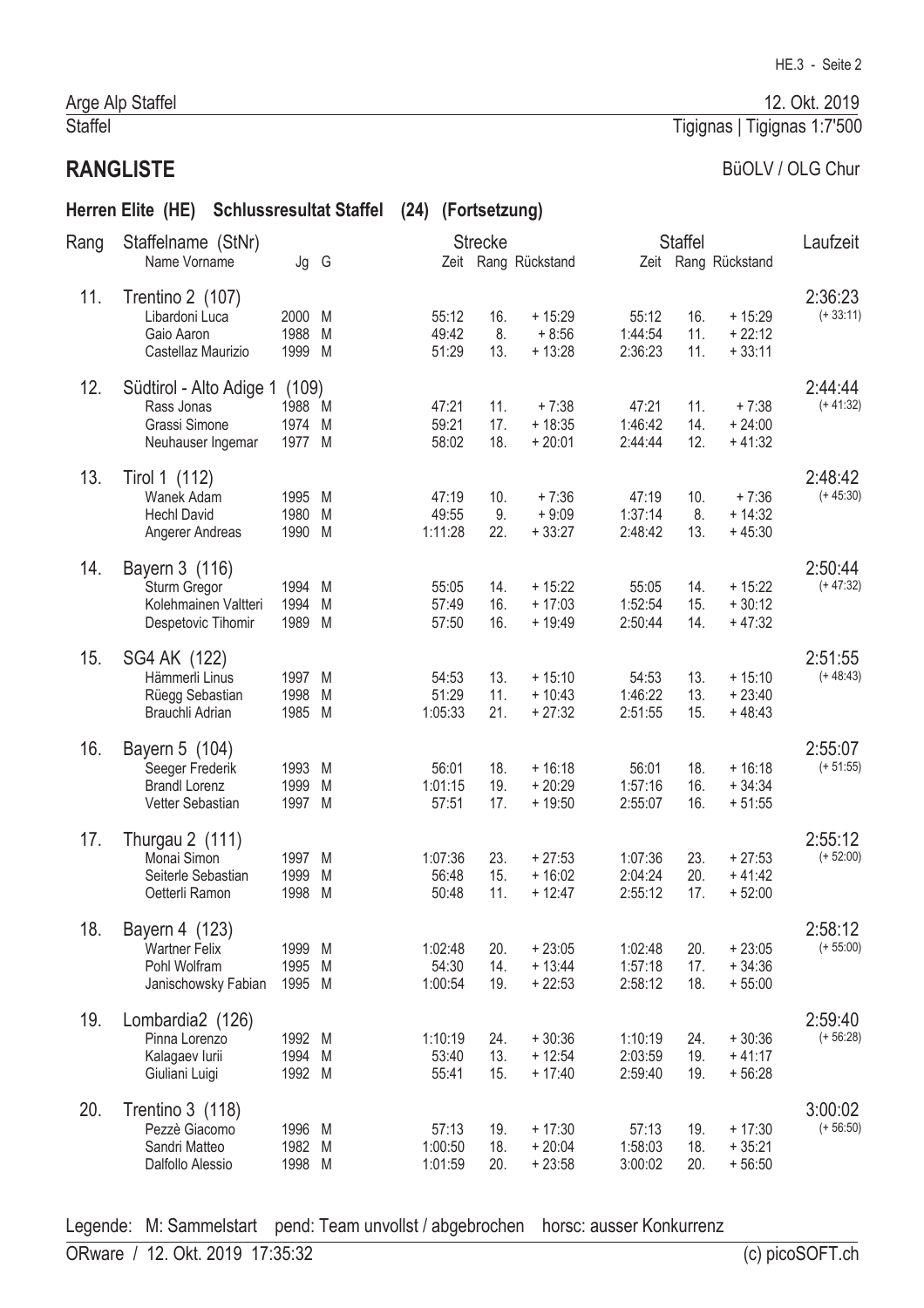# Arge Alp Staffel Staffel

# **RANGLISTE**

# BüOLV / OLG Chur

# Herren Elite (HE) Schlussresultat Staffel (24) (Fortsetzung)

| Rang | Staffelname (StNr)    |        |   |             | <b>Strecke</b>           |                     |          | <b>Staffel</b> |                     | Laufzeit        |
|------|-----------------------|--------|---|-------------|--------------------------|---------------------|----------|----------------|---------------------|-----------------|
|      | Name Vorname          | Jg G   |   |             |                          | Zeit Rang Rückstand |          |                | Zeit Rang Rückstand |                 |
| 21.  | Lombardia3 (117)      |        |   |             |                          |                     |          |                |                     | 3:45:50         |
|      | Cozzi Andrea          | 1999   | M | 1:02:53     | 21.                      | $+23:10$            | 1:02:53  | 21.            | $+23:10$            | $(+ 1:42:38)$   |
|      | Lombardo Pietro       | 2000   | M | 1:09:13     | 21.                      | $+28:27$            | 2:12:06  | 21.            | $+49:24$            |                 |
|      | Jennaco Luca          | 1987   | M | 1:33:44     | 24.                      | $+55:43$            | 3:45:50  | 21.            | $+1:42:38$          |                 |
| 22.  | Tirol 2 (128)         |        |   |             |                          |                     |          |                |                     | 4:21:25 M       |
|      | <b>Wickert Adrian</b> | 1994 M |   | 1:05:21     | 22.                      | $+25:38$            | 1:05:21  | 22.            | $+25:38$            | $(+ 2:18:13)$   |
|      | Frey Armin            | 1976   | M | 1:50:53     | 22.                      | $+1:10:07$          | 2:56:14  | 22.            | $+1:33:32$          |                 |
|      | Dialer Dorian         | 2000   | M | 1:25:11     | 23.                      | $+47:10 M$          | 4:21:25  | 22.            | $+2:18:13$          |                 |
|      | Graubünden 1 (120)    |        |   |             |                          |                     |          |                |                     | nicht klassiert |
|      | Anderes Sandro        | 1997   | M | 40:05       | 3.                       | $+0:22$             | 40:05    | 3.             | $+0.22$             |                 |
|      | Welti Hans            | 1975   | M | 1 Po fehlt  | $\blacksquare$           | ---                 | n. klass | $\blacksquare$ | ---                 |                 |
|      | Sauter Philipp        | 1989   | M | 41:13       | 4.                       | $+3:12$             | n. klass |                | ---                 |                 |
|      | Lombardia1 (124)      |        |   |             |                          |                     |          |                |                     | nicht klassiert |
|      | Caraglio Michele      | 1983   | M | 40:30       | 5.                       | $+0:47$             | 40:30    | 5.             | $+0:47$             |                 |
|      | Occhi Angelo          | 1999   | M | 1 Po falsch | $\overline{\phantom{a}}$ | ---                 | n. klass |                |                     |                 |
|      | Magenes Francesco     | 1999   | M | 45:35       | 6.                       | $+7:34$             | n. klass |                | ---                 |                 |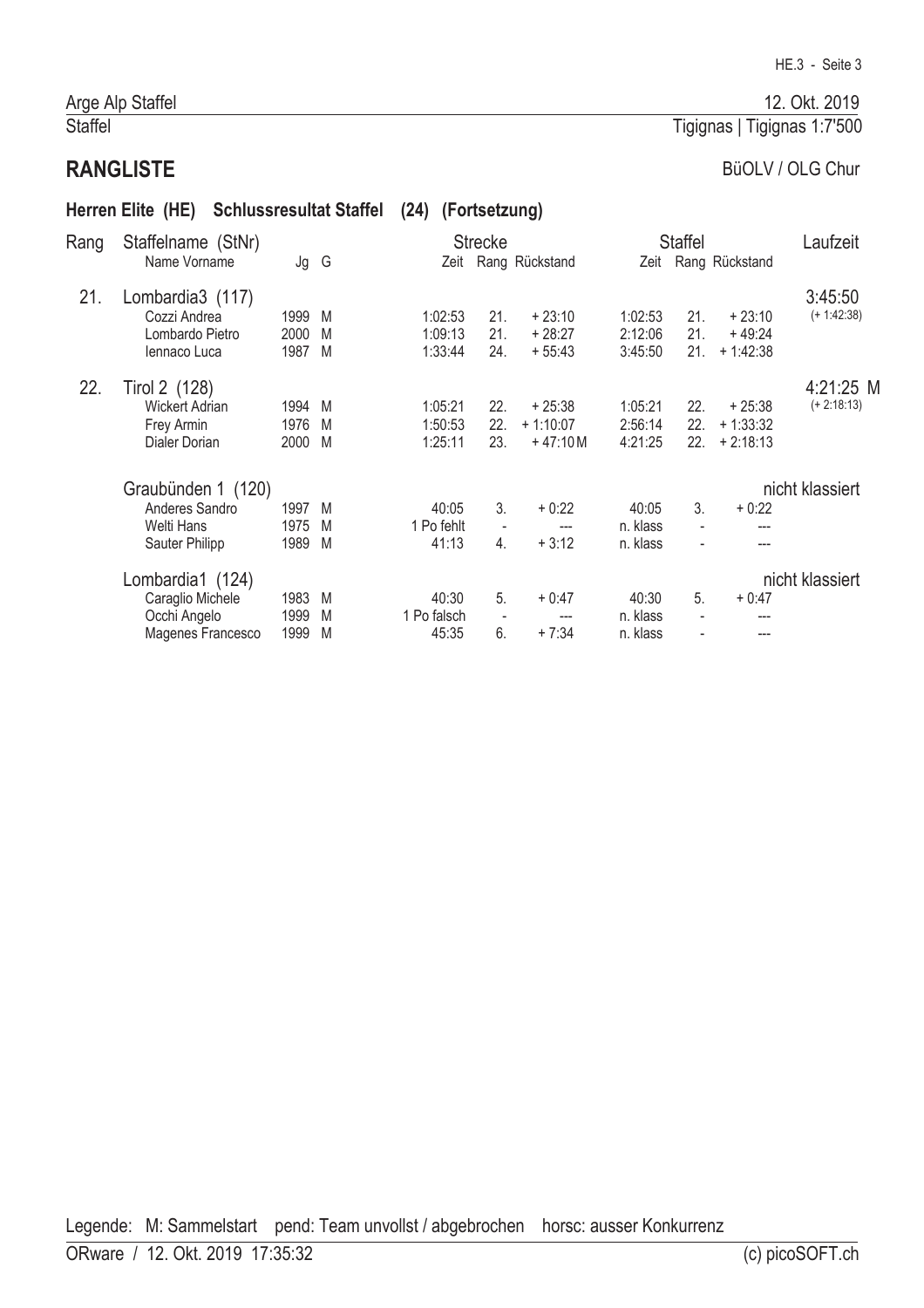#### Senioren 35- (H35) Schlussresultat Staffel (10)

| Rang | Staffelname (StNr)                                                                         |                                   |   |                           | <b>Strecke</b>   |                                  |                             | <b>Staffel</b>    |                                    | Laufzeit                 |
|------|--------------------------------------------------------------------------------------------|-----------------------------------|---|---------------------------|------------------|----------------------------------|-----------------------------|-------------------|------------------------------------|--------------------------|
|      | Name Vorname                                                                               | Jg G                              |   |                           |                  | Zeit Rang Rückstand              |                             |                   | Zeit Rang Rückstand                |                          |
| 1.   | Ticino 1 (149)<br>Vassalli Silvio<br>Beltraminelli Andrea<br>Asmus Manuel                  | 1977 M<br>1975<br>1983 M          | M | 39:39<br>38:57<br>33:00   | 1.<br>2.<br>1.   | 0:00<br>$+4:27$<br>0:00          | 39:39<br>1:18:36<br>1:51:36 | 1.<br>2.<br>1.    | 0:00<br>$+0:03$<br>0:00            | 1:51:36                  |
| 2.   | Thurgau 1 (152)<br>Müller Thomas<br>Müller Urs<br>Meier Cyrill                             | 1978 M<br>1976 M<br>1977 M        |   | 44:03<br>34:30<br>38:31   | 8.<br>1.<br>3.   | $+4:24$<br>0:00<br>$+5:31$       | 44:03<br>1:18:33<br>1:57:04 | 8.<br>1.<br>2.    | $+4:24$<br>0:00<br>$+5:28$         | 1:57:04<br>$(+ 5:28)$    |
| 3.   | Trentino 1 (150)<br>Ausermiller Michele<br>Sandri Eddy<br>Corona Emiliano                  | 1980 M<br>1976<br>1983 M          | M | 40:51<br>44:08<br>36:03   | 4.<br>5.<br>2.   | $+1:12$<br>$+9:38$<br>$+3:03$    | 40:51<br>1:24:59<br>2:01:02 | 4.<br>4.<br>3.    | $+1:12$<br>$+6:26$<br>$+9:26$      | 2:01:02<br>$(+ 9:26)$    |
| 4.   | Bayern 1 (148)<br>Natho Ronny<br>Körner Ralph<br><b>Enborg Andreas</b>                     | 1977 M<br>1980<br>1979 M          | M | 41:24<br>45:11<br>38:48   | 5.<br>6.<br>4.   | $+1:45$<br>$+10:41$<br>$+5:48$   | 41:24<br>1:26:35<br>2:05:23 | 5.<br>5.<br>4.    | $+1:45$<br>$+8:02$<br>$+13:47$     | 2:05:23<br>$(+ 13:47)$   |
| 5.   | Graubünden 1 (143)<br><b>Giger Daniel</b><br>Kim Chris<br><b>Wenk Markus</b>               | 1970 M<br>1972 M<br>1980 M        |   | 40:17<br>43:20<br>45:18   | 3.<br>4.<br>7.   | $+0:38$<br>$+8:50$<br>$+12:18$   | 40:17<br>1:23:37<br>2:08:55 | 3.<br>3.<br>5.    | $+0:38$<br>$+5:04$<br>$+17:19$     | 2:08:55<br>$(+ 17:19)$   |
| 6.   | Lombardia (151)<br>Cortellazzi Edoardo<br>Civera Tommaso<br>Della Vedova Marco             | 1977 M<br>1984<br>1984 M          | M | 49:19<br>39:20<br>44:51   | 9.<br>3.<br>6.   | $+9:40$<br>$+4:50$<br>$+11:51$   | 49:19<br>1:28:39<br>2:13:30 | 9.<br>6.<br>6.    | $+9:40$<br>$+10:06$<br>$+21:54$    | 2:13:30<br>$(+ 21:54)$   |
| 7.   | SG1 (144)<br>Brauchli Stefan<br>Ludwig Roland<br>Schneider Pirmin                          | 1984 M<br>1975<br>1984 M          | M | 44:00<br>52:56<br>43:06   | 7.<br>8.<br>5.   | $+4:21$<br>$+18:26$<br>$+10:06$  | 44:00<br>1:36:56<br>2:20:02 | 7.<br>8.<br>7.    | $+4:21$<br>$+18:23$<br>$+28:26$    | 2:20:02<br>$(+ 28:26)$   |
| 8.   | Südtirol - Alto Adige 1 (145)<br>Lanz Dietmar<br>Sölva Helmuth<br><b>Weitlaner Andreas</b> | 1976 M<br>1972 M<br>1976 M        |   | 43:32<br>1:00:09<br>47:08 | 6.<br>10.<br>8.  | $+3:53$<br>$+25:39$<br>$+14:08$  | 43:32<br>1:43:41<br>2:30:49 | 6.<br>9.<br>8.    | $+3:53$<br>$+25:08$<br>$+39:13$    | 2:30:49<br>$(+39:13)$    |
| 9.   | Baden-Württemberg<br>Neumann Josef<br>Hartmann Steffen<br>Haenelt Stephan                  | (147)<br>1984 M<br>1981<br>1979 M | M | 39:48<br>50:58<br>1:03:11 | 2.<br>7.<br>9.   | $+0:09$<br>$+16:28$<br>$+30:11$  | 39:48<br>1:30:46<br>2:33:57 | 2.<br>7.<br>9.    | $+0:09$<br>$+12:13$<br>$+42:21$    | 2:33:57<br>$(+42:21)$    |
| 10.  | Bayern 2 (146)<br>Lexen Dieter<br>Ebert Roger<br>Friebe Christian                          | 1965 M<br>1975 M<br>1978 M        |   | 51:31<br>57:44<br>1:21:41 | 10.<br>9.<br>10. | $+11:52$<br>$+23:14$<br>$+48:41$ | 51:31<br>1:49:15<br>3:10:56 | 10.<br>10.<br>10. | $+11:52$<br>$+30:42$<br>$+1:19:20$ | 3:10:56<br>$(+ 1:19:20)$ |

Legende: M: Sammelstart pend: Team unvollst / abgebrochen horsc: ausser Konkurrenz

12. Okt. 2019

BüOLV / OLG Chur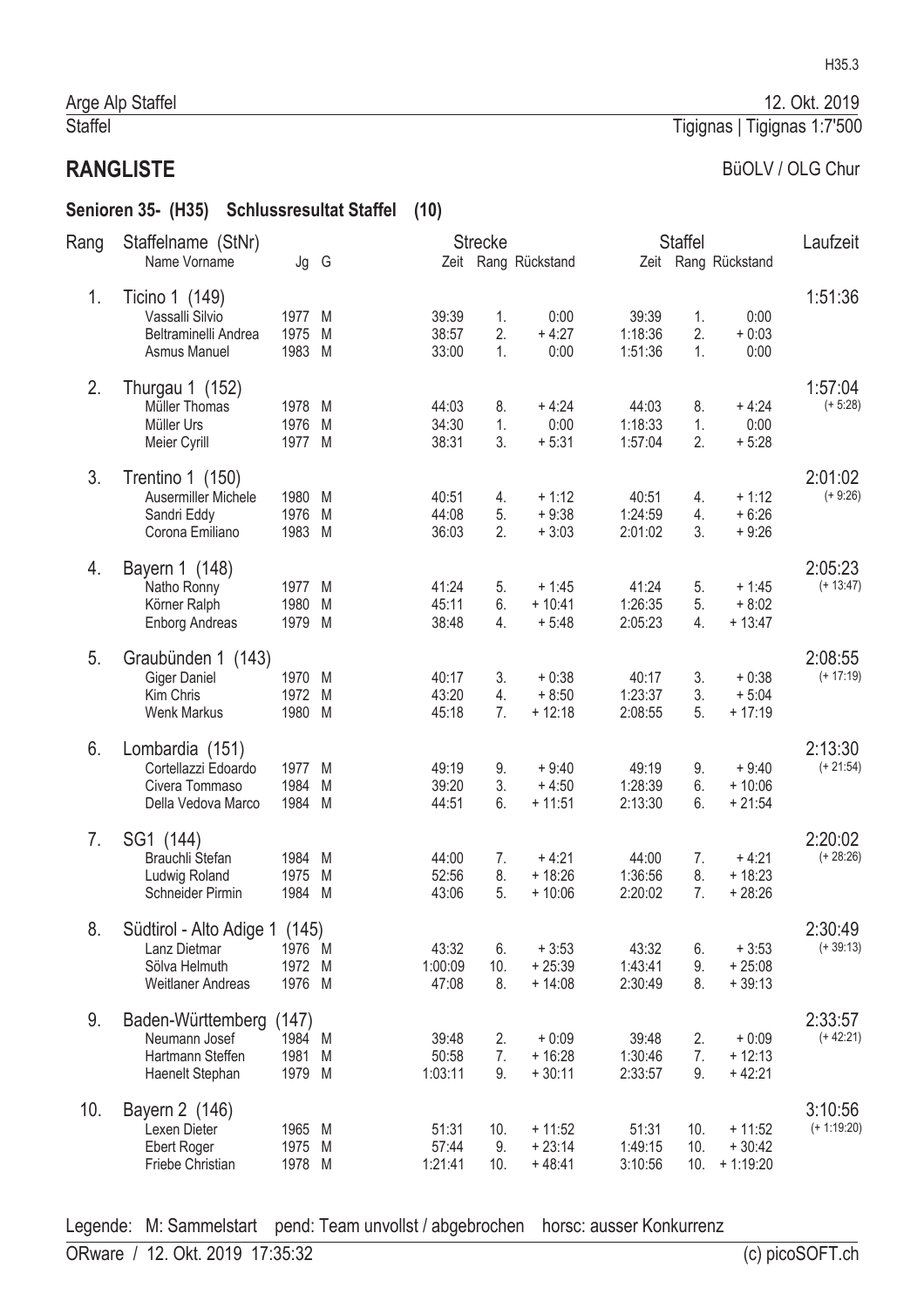#### Senioren 45- (H45) Schlussresultat Staffel (19)

| Rang | Staffelname (StNr)                                                                      |                                   |        |                           | <b>Strecke</b>   |                                  |                             | <b>Staffel</b>    |                                  | Laufzeit               |
|------|-----------------------------------------------------------------------------------------|-----------------------------------|--------|---------------------------|------------------|----------------------------------|-----------------------------|-------------------|----------------------------------|------------------------|
|      | Name Vorname                                                                            | Jg G                              |        |                           |                  | Zeit Rang Rückstand              |                             |                   | Zeit Rang Rückstand              |                        |
| 1.   | SG1 (184)<br>Seger Simon<br>Hutzli Christoph<br>Schmid Kurt                             | 1974 M<br>1966 M<br>1972 M        |        | 35:02<br>31:50<br>32:45   | 4.<br>1.<br>5.   | $+0:44$<br>0:00<br>$+2:43$       | 35:02<br>1:06:52<br>1:39:37 | 4.<br>1.<br>1.    | $+0:44$<br>0:00<br>0:00          | 1:39:37                |
| 2.   | Ticino 1 (183)<br>Pedrini Gigi<br>Ren Michele                                           | 1967 M<br>1972 M                  |        | 35:24<br>33:50            | 6.<br>2.         | $+1:06$<br>$+2:00$               | 35:24<br>1:09:14            | 6.<br>2.          | $+1:06$<br>$+2:22$               | 1:40:01<br>$(+ 0:24)$  |
|      | Maddalena Stefano                                                                       | 1968 M                            |        | 30:47                     | 3.               | $+0:45$                          | 1:40:01                     | 2.                | $+0:24$                          |                        |
| 3.   | Baden-Württemberg 1<br><b>Schmidt Markus</b><br><b>Schwind Klaus</b><br>Dammeier Sascha | (175)<br>1966 M<br>1971<br>1971 M | M      | 38:23<br>37:30<br>30:02   | 8.<br>5.<br>1.   | $+4:05$<br>$+5:40$<br>0:00       | 38:23<br>1:15:53<br>1:45:55 | 8.<br>6.<br>3.    | $+4:05$<br>$+9:01$<br>$+6:18$    | 1:45:55<br>$(+ 6:18)$  |
| 4.   | Südtirol - Alto Adige 1<br>Anuchkin Oleg<br>Rampado Giuliano<br>Beltramba Dario         | (188)<br>1962 M<br>1973<br>1966 M | M      | 34:18<br>39:20<br>32:33   | 1.<br>7.<br>4.   | 0:00<br>$+7:30$<br>$+2:31$       | 34:18<br>1:13:38<br>1:46:11 | 1.<br>5.<br>4.    | 0:00<br>$+6:46$<br>$+6:34$       | 1:46:11<br>$(+ 6:34)$  |
| 5.   | Graubünden 1 (178)<br>Wagenführ Thomas<br>Tschumi Felix<br><b>Ruppenthal Marcel</b>     | 1971 M<br>1971<br>1965 M          | M      | 35:22<br>37:17<br>36:08   | 5.<br>4.<br>7.   | $+1:04$<br>$+5:27$<br>$+6:06$    | 35:22<br>1:12:39<br>1:48:47 | 5.<br>3.<br>5.    | $+1:04$<br>$+5:47$<br>$+9:10$    | 1:48:47<br>$(+ 9:10)$  |
| 6.   | Lombardia (176)<br>Brambilla Stefano<br>Cavara Andrea<br>Magenes Giuseppe               | 1967 M<br>1973<br>1968 M          | M      | 34:49<br>38:06<br>36:23   | 2.<br>6.<br>8.   | $+0:31$<br>$+6:16$<br>$+6:21$    | 34:49<br>1:12:55<br>1:49:18 | 2.<br>4.<br>6.    | $+0:31$<br>$+6:03$<br>$+9:41$    | 1:49:18<br>$(+ 9:41)$  |
| 7.   | Ticino 2 (171)<br>Chiodoni Andrea<br>Eberli Christian<br>Tettamanti Roberto             | 1970 M<br>1971<br>1965            | M<br>M | 43:10<br>36:30<br>35:00   | 10.<br>3.<br>6.  | $+8:52$<br>$+4:40$<br>$+4:58$    | 43:10<br>1:19:40<br>1:54:40 | 10.<br>8.<br>7.   | $+8:52$<br>$+12:48$<br>$+15:03$  | 1:54:40<br>$(+ 15:03)$ |
| 8.   | Bayern 1 (187)<br>Weinig Peter<br>Weid Uwe<br>Casanova Valerio                          | 1971 M<br>1973 M<br>1966 M        |        | 40:22<br>39:49<br>41:49   | 9.<br>8.<br>10.  | $+6:04$<br>$+7:59$<br>$+11:47$   | 40:22<br>1:20:11<br>2:02:00 | 9.<br>9.<br>8.    | $+6:04$<br>$+13:19$<br>$+22:23$  | 2:02:00<br>$(+ 22:23)$ |
| 9.   | Trentino 1 (174)<br>Boneccher Fabrizio<br>Chini Luigi<br>Cipriani Andrea                | 1970 M<br>1968<br>1969 M          | M      | 34:50<br>1:03:12<br>30:42 | 3.<br>18.<br>2.  | $+0:32$<br>$+31:22$<br>$+0:40$   | 34:50<br>1:38:02<br>2:08:44 | 3.<br>13.<br>9.   | $+0:32$<br>$+31:10$<br>$+29:07$  | 2:08:44<br>$(+ 29:07)$ |
| 10.  | Graubünden 2 (180)<br>Rüegg Christof<br><b>Attinger Martin</b><br>Giezendanner Jörg     | 1966 M<br>1969<br>1967 M          | M      | 51:01<br>43:47<br>40:54   | 14.<br>11.<br>9. | $+16:43$<br>$+11:57$<br>$+10:52$ | 51:01<br>1:34:48<br>2:15:42 | 14.<br>11.<br>10. | $+16:43$<br>$+27:56$<br>$+36:05$ | 2:15:42<br>$(+36:05)$  |

Legende: M: Sammelstart pend: Team unvollst / abgebrochen horsc: ausser Konkurrenz

# H45.3

12. Okt. 2019

#### Tigignas | Tigignas 1:7'500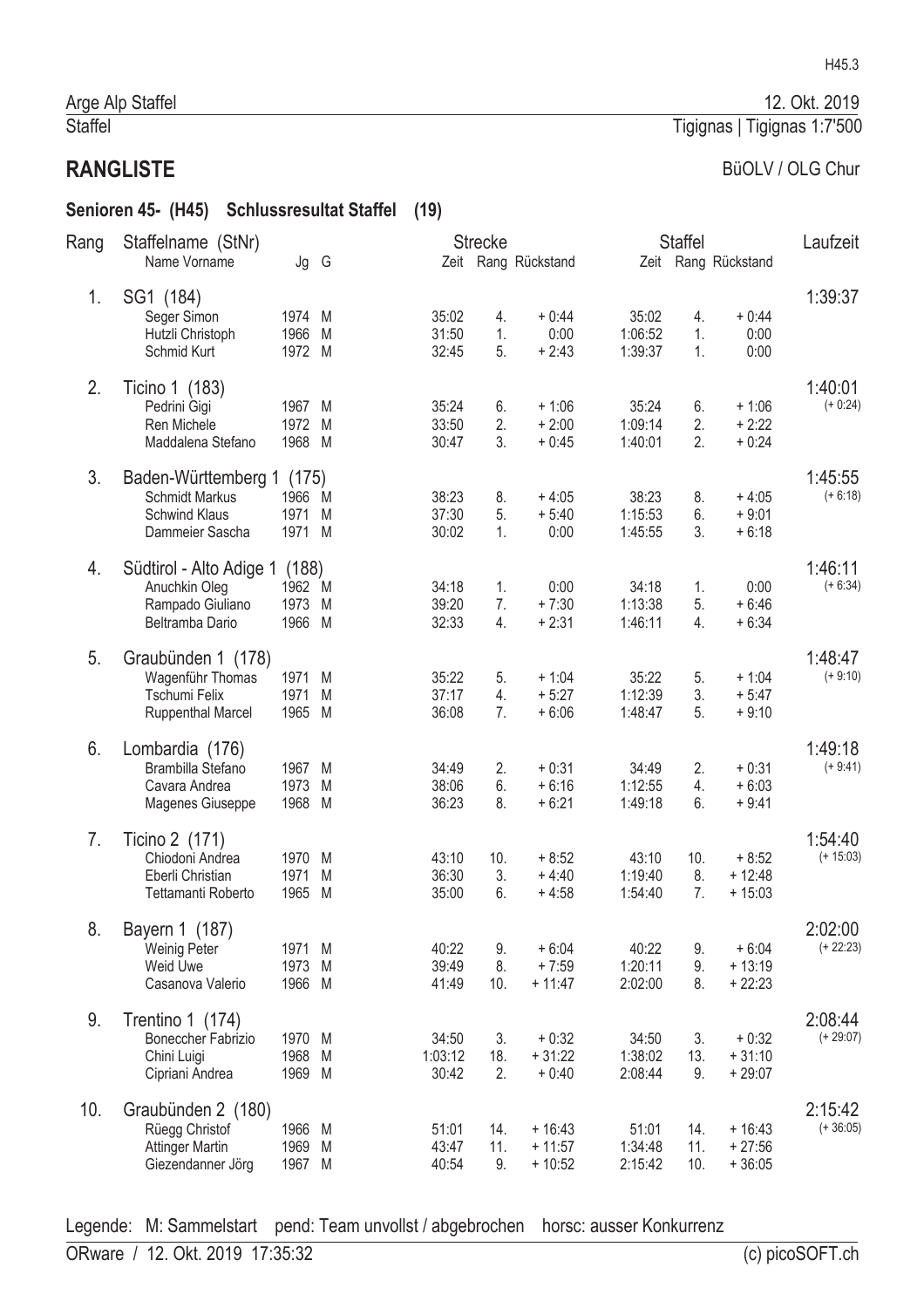# **RANGLISTE**

#### BüOLV / OLG Chur

Tigignas | Tigignas 1:7'500

|      | Senioren 45- (H45) Schlussresultat Staffel                                                    |                                   |   | (19) (Fortsetzung)                |                       |                                   |                                  |                   |                                      |                            |
|------|-----------------------------------------------------------------------------------------------|-----------------------------------|---|-----------------------------------|-----------------------|-----------------------------------|----------------------------------|-------------------|--------------------------------------|----------------------------|
| Rang | Staffelname (StNr)<br>Name Vorname                                                            | Jg G                              |   |                                   | <b>Strecke</b>        | Zeit Rang Rückstand               |                                  | Staffel           | Zeit Rang Rückstand                  | Laufzeit                   |
| 11.  | Baden-Württemberg 2 (170)<br><b>Witzel Michael</b><br><b>Breckle Hans</b><br>Hoferer Andi     | 1966 M<br>1968 M<br>1974 M        |   | 51:30<br>45:00<br>51:04           | 16.<br>12.<br>12.     | $+17:12$<br>$+13:10$<br>$+21:02$  | 51:30<br>1:36:30<br>2:27:34      | 16.<br>12.<br>11. | $+17:12$<br>$+29:38$<br>$+47:57$     | 2:27:34<br>$(+47:57)$      |
| 12.  | Baden-Württemberg 3 (181)<br>Dunay Torsten<br><b>Bauerfeld Thomas</b><br>Bönig Stefan         | 1966 M<br>1968<br>1966 M          | M | 51:18<br>55:12<br>43:03           | 15.<br>17.<br>11.     | $+17:00$<br>$+23:22$<br>$+13:01$  | 51:18<br>1:46:30<br>2:29:33      | 15.<br>16.<br>12. | $+17:00$<br>$+39:38$<br>$+49:56$     | 2:29:33<br>$(+49:56)$      |
| 13.  | Tirol 1 (179)<br>Zweiker Klaus<br>Madl Wolfgang<br><b>Wohlmuther Markus</b>                   | 1965 M<br>1973<br>1967 M          | M | 37:49<br>41:19<br>1:12:04         | 7.<br>9.<br>16.       | $+3:31$<br>$+9:29$<br>$+42:02$    | 37:49<br>1:19:08<br>2:31:12      | 7.<br>7.<br>13.   | $+3:31$<br>$+12:16$<br>$+51:35$      | 2:31:12<br>$(+ 51:35)$     |
| 14.  | Thurgau 1 (186)<br>Wegmüller Urs<br>Gerlach Christian<br>Streuli Fritz                        | 1967 M<br>1966<br>1962 M          | M | 48:28<br>51:04<br>53:01           | 12.<br>15.<br>13.     | $+14:10$<br>$+19:14$<br>$+22:59$  | 48:28<br>1:39:32<br>2:32:33      | 12.<br>14.<br>14. | $+14:10$<br>$+32:40$<br>$+52:56$     | 2:32:33<br>$(+ 52:56)$     |
| 15.  | Bayern 2 (173)<br><b>Hekeler Markus</b><br>Rosner Richard<br><b>Burgmair Markus</b>           | 1971 M<br>1971<br>1969 M          | M | 50:27<br>50:34<br>54:52           | 13.<br>14.<br>14.     | $+16:09$<br>$+18:44$<br>$+24:50$  | 50:27<br>1:41:01<br>2:35:53      | 13.<br>15.<br>15. | $+16:09$<br>$+34:09$<br>$+56:16$     | 2:35:53<br>$(+ 56:16)$     |
| 16.  | Südtirol - Alto Adige 2<br>Mazzier Alessandro<br>Happacher Franz<br><b>Steinwandter Vitus</b> | (172)<br>1972 M<br>1965<br>1964 M | M | 1:06:36<br>1:28:02<br>1:11:45     | 17.<br>19.<br>15.     | $+32:18$<br>$+56:12$<br>$+41:43M$ | 1:06:36<br>2:34:38<br>3:46:23    | 17.<br>17.<br>16. | $+32:18$<br>$+1:27:46$<br>$+2:06:46$ | 3:46:23 M<br>$(+ 2:06:46)$ |
|      | SG2 (177)<br>Geiger Patrick<br><b>Gruber Urs</b><br>Wittenberg Lutz                           | 1970 M<br>1967 M<br>1966 M        |   | 46:13<br>43:09<br>1 Po falsch     | 11.<br>10.            | $+11:55$<br>$+11:19$              | 46:13<br>1:29:22<br>n. klass     | 11.<br>10.        | $+11:55$<br>$+22:30$<br>---          | nicht klassiert            |
|      | Salzburg 1 (182)<br>Kohlbacher Roland<br><b>Ebster Peter</b><br>Bogensberger Martin           | 1966 M<br>1968 M<br>1966 M        |   | 1 Po fehlt<br>48:37<br>1 Po fehlt | 13.<br>$\blacksquare$ | $+16:47$                          | n. klass<br>n. klass<br>n. klass |                   |                                      | nicht klassiert            |
| pend | Baden-Württemberg 4<br>Lehmberg Hartmut<br>König Stefan<br>Vakant Vakant2                     | (185)<br>1962 M<br>1963 M         |   | 1 Po fehlt<br>51:16               | 16.<br>dnsta          | $+19:26$<br>---                   | n. klass<br>n. klass<br>n. klass | pend              | ---                                  |                            |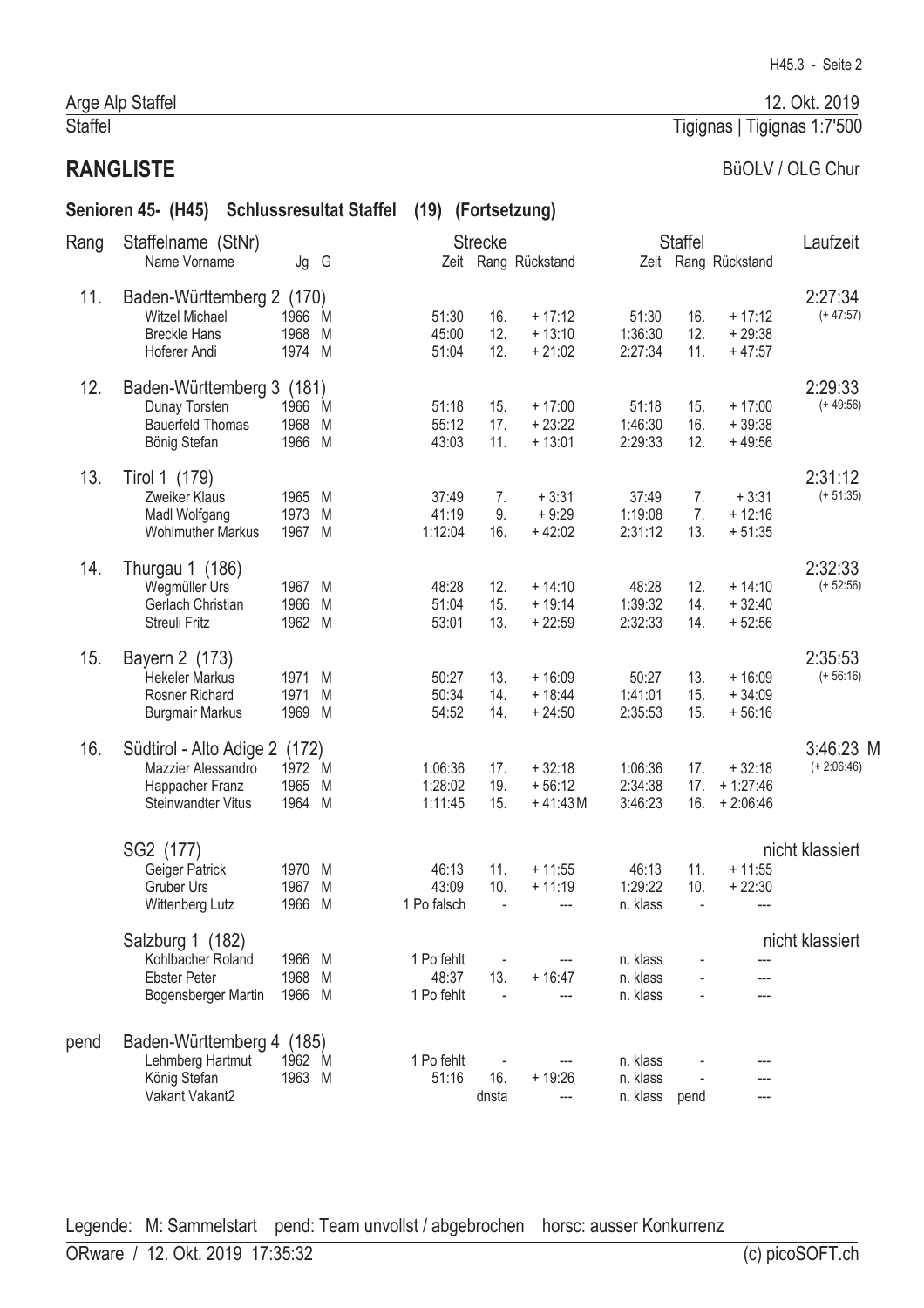#### Senioren 55- (H55) Schlussresultat Staffel (25)

| Rang | Staffelname (StNr)                                                                         |                                   |        |                         | <b>Strecke</b>   |                                 |                             | <b>Staffel</b>   |                                 | Laufzeit               |
|------|--------------------------------------------------------------------------------------------|-----------------------------------|--------|-------------------------|------------------|---------------------------------|-----------------------------|------------------|---------------------------------|------------------------|
|      | Name Vorname                                                                               | Jg G                              |        |                         |                  | Zeit Rang Rückstand             |                             |                  | Zeit Rang Rückstand             |                        |
| 1.   | Ticino 1 (227)<br>Lepori Domenico<br>Guglielmetti Michele<br>Guglielmetti Francesco 1954 M | 1964<br>1957 M                    | M      | 27:24<br>31:54<br>28:16 | 1.<br>3.<br>3.   | 0:00<br>$+5:50$<br>$+2:29$      | 27:24<br>59:18<br>1:27:34   | 1.<br>1.<br>1.   | 0:00<br>0:00<br>0:00            | 1:27:34                |
| 2.   | Graubünden 1 (212)<br>Wehrli Werner<br>Gordon Riet<br><b>Puntschart Adrian</b>             | 1952 M<br>1958 M<br>1962 M        |        | 33:39<br>31:43<br>26:03 | 7.<br>2.<br>2.   | $+6:15$<br>$+5:39$<br>$+0:16$   | 33:39<br>1:05:22<br>1:31:25 | 7.<br>3.<br>2.   | $+6:15$<br>$+6:04$<br>$+3:51$   | 1:31:25<br>$(+3:51)$   |
| 3.   | SG1 (209)<br>Ammann Mario<br>Imhof Töby<br>Hubmann Jörg                                    | 1956<br>1955<br>1964 M            | M<br>M | 29:45<br>42:41<br>25:47 | 3.<br>13.<br>1.  | $+2:21$<br>$+16:37$<br>0:00     | 29:45<br>1:12:26<br>1:38:13 | 3.<br>7.<br>3.   | $+2:21$<br>$+13:08$<br>$+10:39$ | 1:38:13<br>$(+ 10:39)$ |
| 4.   | Baden-Württemberg 1<br><b>Bohsmann Michael</b><br><b>Eyrich Ewald</b><br>Funk Benedikt     | (224)<br>1961 M<br>1955<br>1963 M | M      | 32:47<br>36:34<br>31:10 | 4.<br>6.<br>5.   | $+5:23$<br>$+10:30$<br>$+5:23$  | 32:47<br>1:09:21<br>1:40:31 | 4.<br>5.<br>4.   | $+5:23$<br>$+10:03$<br>$+12:57$ | 1:40:31<br>$(+ 12:57)$ |
| 5.   | Thurgau 1 (211)<br>Schoch Urban<br>Flühmann Tino<br><b>Engeler Felix</b>                   | 1962 M<br>1963 M<br>1952 M        |        | 36:10<br>26:04<br>38:42 | 12.<br>1.<br>14. | $+8:46$<br>0:00<br>$+12:55$     | 36:10<br>1:02:14<br>1:40:56 | 12.<br>2.<br>5.  | $+8:46$<br>$+2:56$<br>$+13:22$  | 1:40:56<br>$(+ 13:22)$ |
| 6.   | Graubünden 2 (222)<br><b>Wolf Dieter</b><br>Sauter Silvio<br>Brühwiler Urs                 | 1949 M<br>1956<br>1960 M          | M      | 35:48<br>36:56<br>33:33 | 10.<br>7.<br>6.  | $+8:24$<br>$+10:52$<br>$+7:46$  | 35:48<br>1:12:44<br>1:46:17 | 10.<br>8.<br>6.  | $+8:24$<br>$+13:26$<br>$+18:43$ | 1:46:17<br>$(+ 18:43)$ |
| 7.   | SG2 (214)<br>Gartmann Erwin<br><b>Baumann Ernst</b><br>Schneider Alois                     | 1962 M<br>1945<br>1950            | M<br>M | 33:08<br>35:45<br>37:32 | 6.<br>5.<br>9.   | $+5:44$<br>$+9:41$<br>$+11:45$  | 33:08<br>1:08:53<br>1:46:25 | 6.<br>4.<br>7.   | $+5:44$<br>$+9:35$<br>$+18:51$  | 1:46:25<br>$(+ 18:51)$ |
| 8.   | Ticino 2 (213)<br>Minotti Olivier<br>Beltraminelli Paolo<br><b>Hiltebrand Thomas</b>       | 1960 M<br>1961 M<br>1955 M        |        | 35:58<br>43:30<br>29:16 | 11.<br>14.<br>4. | $+8:34$<br>$+17:26$<br>$+3:29$  | 35:58<br>1:19:28<br>1:48:44 | 11.<br>10.<br>8. | $+8:34$<br>$+20:10$<br>$+21:10$ | 1:48:44<br>$(+ 21:10)$ |
| 9.   | Bayern 2 (225)<br><b>Hartung Clemens</b><br>Kirsch Stefan<br>Kolehmainen Ari               | 1963 M<br>1959 M<br>1962 M        |        | 35:01<br>38:17<br>44:06 | 9.<br>10.<br>19. | $+7:37$<br>$+12:13$<br>$+18:19$ | 35:01<br>1:13:18<br>1:57:24 | 9.<br>9.<br>9.   | $+7:37$<br>$+14:00$<br>$+29:50$ | 1:57:24<br>$(+ 29:50)$ |
| 10.  | SG3 (226)<br><b>Bleiker Heinz</b><br>Maissen Sigisbert<br><b>Brauchli Erich</b>            | 1964 M<br>1964<br>1951 M          | M      | 32:48<br>38:24<br>46:13 | 5.<br>11.<br>22. | $+5:24$<br>$+12:20$<br>$+20:26$ | 32:48<br>1:11:12<br>1:57:25 | 5.<br>6.<br>10.  | $+5:24$<br>$+11:54$<br>$+29:51$ | 1:57:25<br>$(+ 29:51)$ |

Legende: M: Sammelstart pend: Team unvollst / abgebrochen horsc: ausser Konkurrenz

12. Okt. 2019

BüOLV / OLG Chur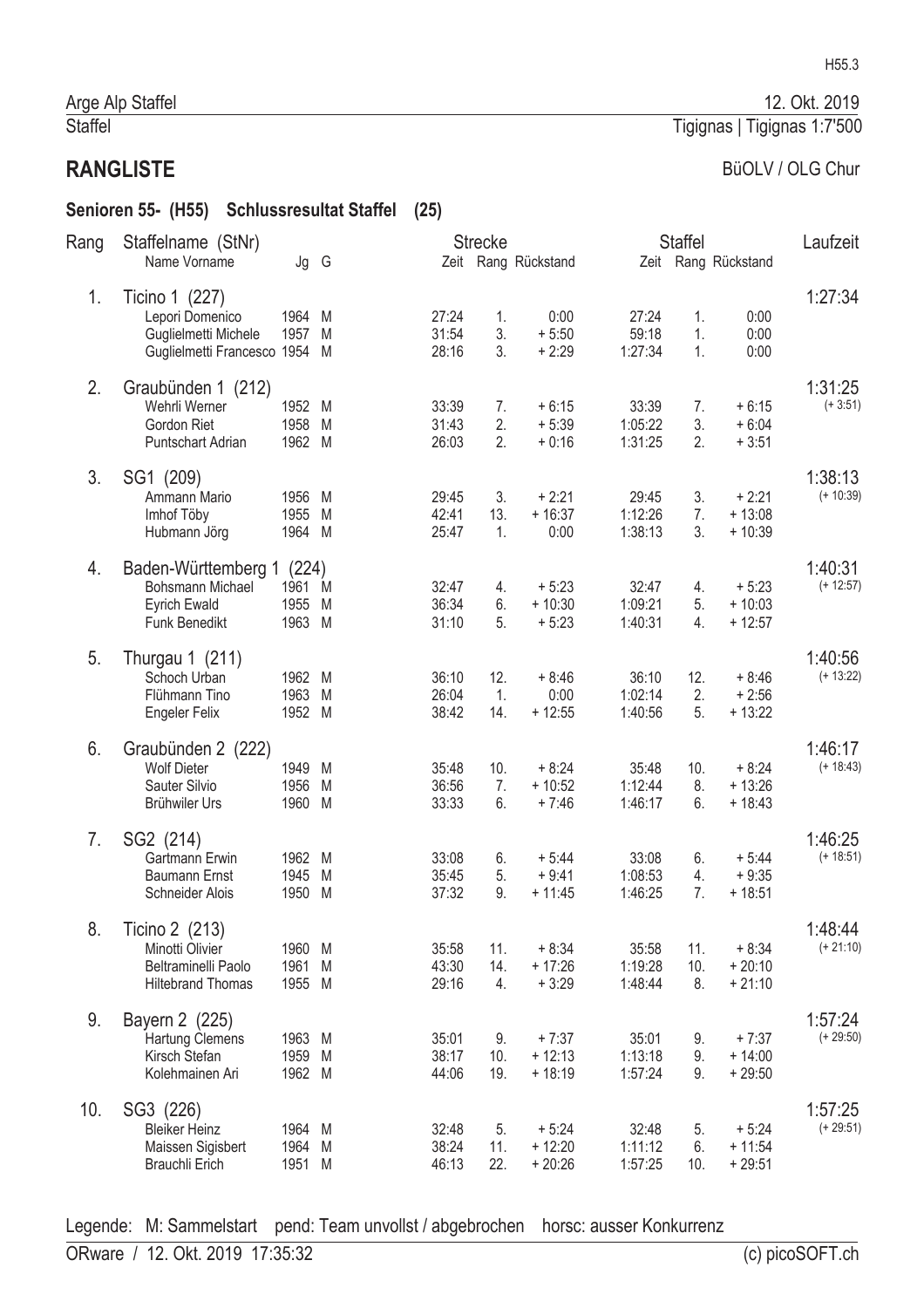# **RANGLISTE**

# BüOLV / OLG Chur

|      | Senioren 55- (H55) Schlussresultat Staffel                                        |                            |   | (25) (Fortsetzung)        |                   |                                  |                             |                   |                                  |                        |
|------|-----------------------------------------------------------------------------------|----------------------------|---|---------------------------|-------------------|----------------------------------|-----------------------------|-------------------|----------------------------------|------------------------|
| Rang | Staffelname (StNr)<br>Name Vorname                                                | Jg G                       |   |                           | <b>Strecke</b>    | Zeit Rang Rückstand              |                             | <b>Staffel</b>    | Zeit Rang Rückstand              | Laufzeit               |
| 11.  | SG4 AK (228)<br>Zbinden Markus<br>Koster Martin<br>Schneider Ludwig               | 1962 M<br>1962 M<br>1952 M |   | 41:51<br>38:02<br>37:42   | 19.<br>9.<br>10.  | $+14:27$<br>$+11:58$<br>$+11:55$ | 41:51<br>1:19:53<br>1:57:35 | 19.<br>12.<br>11. | $+14:27$<br>$+20:35$<br>$+30:01$ | 1:57:35<br>$(+30:01)$  |
| 12.  | Salzburg 1 (205)<br>Tonka Leopold<br>Böhm Eduard<br><b>Elstner Florian</b>        | 1947 M<br>1948<br>1963 M   | M | 36:20<br>46:16<br>35:03   | 14.<br>17.<br>7.  | $+8:56$<br>$+20:12$<br>$+9:16$   | 36:20<br>1:22:36<br>1:57:39 | 14.<br>15.<br>12. | $+8:56$<br>$+23:18$<br>$+30:05$  | 1:57:39<br>$(+30:05)$  |
| 13.  | Lombardia (223)<br>Gualdana Mauro<br>Dallera Stefano<br><b>Biella Roberto</b>     | 1962 M<br>1962 M<br>1961 M |   | 44:45<br>37:46<br>37:44   | 22.<br>8.<br>11.  | $+17:21$<br>$+11:42$<br>$+11:57$ | 44:45<br>1:22:31<br>2:00:15 | 22.<br>14.<br>13. | $+17:21$<br>$+23:13$<br>$+32:41$ | 2:00:15<br>$(+32:41)$  |
| 14.  | Trentino 1 (206)<br>Paoli Giorgio<br>Zeni Ettore<br>Zeni Adriano                  | 1961 M<br>1957 M<br>1959 M |   | 29:33<br>49:57<br>41:19   | 2.<br>20.<br>17.  | $+2:09$<br>$+23:53$<br>$+15:32$  | 29:33<br>1:19:30<br>2:00:49 | 2.<br>11.<br>14.  | $+2:09$<br>$+20:12$<br>$+33:15$  | 2:00:49<br>$(+33:15)$  |
| 15.  | Graubünden 3 (220)<br>Jud Karl<br>Hochuli Thomas<br>Wetzstein Claudio             | 1959 M<br>1958<br>1959 M   | M | 38:44<br>45:43<br>38:02   | 17.<br>16.<br>12. | $+11:20$<br>$+19:39$<br>$+12:15$ | 38:44<br>1:24:27<br>2:02:29 | 17.<br>17.<br>15. | $+11:20$<br>$+25:09$<br>$+34:55$ | 2:02:29<br>$(+34:55)$  |
| 16.  | Tirol 1 (218)<br>Johansson Bernt<br><b>Riegler Franz</b><br>Waibl Wilhelm         | 1954 M<br>1954<br>1958 M   | M | 36:11<br>47:43<br>40:23   | 13.<br>19.<br>16. | $+8:47$<br>$+21:39$<br>$+14:36$  | 36:11<br>1:23:54<br>2:04:17 | 13.<br>16.<br>16. | $+8:47$<br>$+24:36$<br>$+36:43$  | 2:04:17<br>$(+36:43)$  |
| 17.  | Thurgau 2 (219)<br><b>Kreis Urs</b><br>Jäckle Werner<br>Schweizer Peter           | 1955 M<br>1960 M<br>1961 M |   | 39:09<br>41:42<br>48:36   | 18.<br>12.<br>23. | $+11:45$<br>$+15:38$<br>$+22:49$ | 39:09<br>1:20:51<br>2:09:27 | 18.<br>13.<br>17. | $+11:45$<br>$+21:33$<br>$+41:53$ | 2:09:27<br>$(+41:53)$  |
| 18.  | Bayern 3 (207)<br>Schubert Jürgen<br>Nürnberger Erich<br>Zonato Stefano           | 1963 M<br>1963 M<br>1955 M |   | 44:28<br>47:17<br>38:29   | 21.<br>18.<br>13. | $+17:04$<br>$+21:13$<br>$+12:42$ | 44:28<br>1:31:45<br>2:10:14 | 21.<br>19.<br>18. | $+17:04$<br>$+32:27$<br>$+42:40$ | 2:10:14<br>$(+ 42:40)$ |
| 19.  | Tirol 2 (215)<br><b>Hechl Georg</b><br>Konrad Horst<br>Ivansson Jan               | 1951 M<br>1950 M<br>1956 M |   | 43:19<br>45:23<br>45:27   | 20.<br>15.<br>21. | $+15:55$<br>$+19:19$<br>$+19:40$ | 43:19<br>1:28:42<br>2:14:09 | 20.<br>18.<br>19. | $+15:55$<br>$+29:24$<br>$+46:35$ | 2:14:09<br>$(+46:35)$  |
| 20.  | SG6 AK (221)<br><b>Tobler Urs</b><br>Schönenberger Thomas1954<br>Fugmann Winfried | 1957 M<br>1956 M           | M | 33:39<br>1:05:05<br>44:56 | 7.<br>21.<br>20.  | $+6:15$<br>$+39:01$<br>$+19:09$  | 33:39<br>1:38:44<br>2:23:40 | 7.<br>20.<br>20.  | $+6:15$<br>$+39:26$<br>$+56:06$  | 2:23:40<br>$(+ 56:06)$ |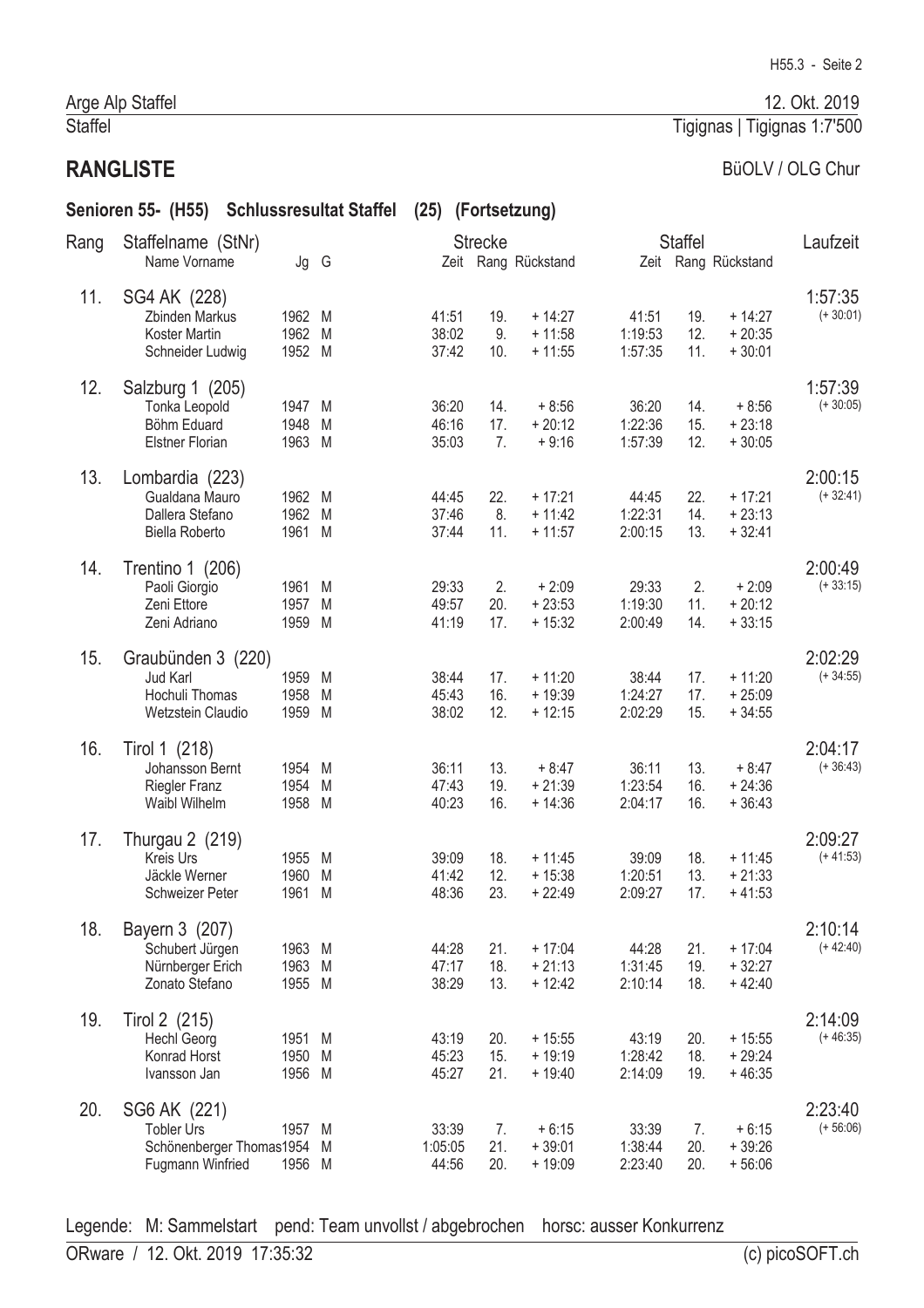#### Arge Alp Staffel Staffel

# **RANGLISTE**

# BüOLV / OLG Chur

|      | Senioren 55- (H55)                                                         |                      | <b>Schlussresultat Staffel</b> | (25)                            |                                                     | (Fortsetzung)                     |                                  |                                 |                                      |                              |  |
|------|----------------------------------------------------------------------------|----------------------|--------------------------------|---------------------------------|-----------------------------------------------------|-----------------------------------|----------------------------------|---------------------------------|--------------------------------------|------------------------------|--|
| Rang | Staffelname (StNr)<br>Name Vorname                                         | Jg G                 |                                |                                 | <b>Strecke</b>                                      | Zeit Rang Rückstand               |                                  | <b>Staffel</b>                  | Zeit Rang Rückstand                  | Laufzeit                     |  |
| 21.  | Trentino 2 (204)<br>Pezzè Roberto<br>Deflorian Remo<br>Paris Ezio          | 1963<br>1941<br>1951 | M<br>M<br>M                    | 1:14:28<br>1:08:11<br>50:39     | 24.<br>22.<br>24.                                   | $+47:04$<br>$+42:07$<br>$+24:52M$ | 1:14:28<br>2:22:39<br>3:13:18    | 24.<br>22.<br>21.               | $+47:04$<br>$+1:23:21$<br>$+1:45:44$ | $3:13:18$ M<br>$(+ 1:45:44)$ |  |
| 22.  | Thurgau 3 (208)<br>Dürr Christoph<br><b>Good Markus</b><br>Rothweiler Kurt | 1957<br>1961<br>1947 | M<br>M<br>M                    | 1:01:35<br>1:13:50<br>1:09:40   | 23.<br>23.<br>25.                                   | $+34:11$<br>$+47:46$<br>$+43:53$  | 1:01:35<br>2:15:25<br>3:25:05    | 23.<br>21.<br>22.               | $+34:11$<br>$+1:16:07$<br>$+1:57:31$ | 3:25:05<br>$(+ 1:57:31)$     |  |
|      | Südtirol - Alto Adige 1                                                    | (210)                |                                |                                 |                                                     |                                   |                                  |                                 |                                      | nicht klassiert              |  |
|      | <b>Gasser Martin</b><br>Schwingshackl Heinrich 1957<br>Mair Rudi           | 1963<br>1960 M       | M<br>M                         | 1 Po falsch<br>33:50<br>38:45   | $\overline{\phantom{a}}$<br>$\overline{4}$ .<br>15. | $+7:46$<br>$+12:58$               | n. klass<br>n. klass<br>n. klass | $\overline{\phantom{a}}$        | ---<br>---                           |                              |  |
|      | SG5 AK (216)<br><b>Weber Heinz</b><br>Streuli Willi<br>Müller Gallus       | 1964<br>1947<br>1956 | M<br>M<br>M                    | 37:19<br>Posten falsch<br>43:06 | 16.<br>$\sim$<br>18.                                | $+9:55$<br>---<br>$+17:19$        | 37:19<br>n. klass<br>n. klass    | 16.<br>$\blacksquare$           | $+9:55$                              | nicht klassiert              |  |
|      | Bayern 1 (217)<br>Seeger Guido<br>Baath Veikko<br><b>Beierlein Uwe</b>     | 1960<br>1964<br>1962 | M<br>M<br>M                    | 37:16<br>1 Po falsch<br>36:35   | 15.<br>$\overline{\phantom{a}}$<br>8.               | $+9:52$<br>$+10:48$               | 37:16<br>n. klass<br>n. klass    | 15.<br>$\overline{\phantom{a}}$ | $+9:52$<br>---                       | nicht klassiert              |  |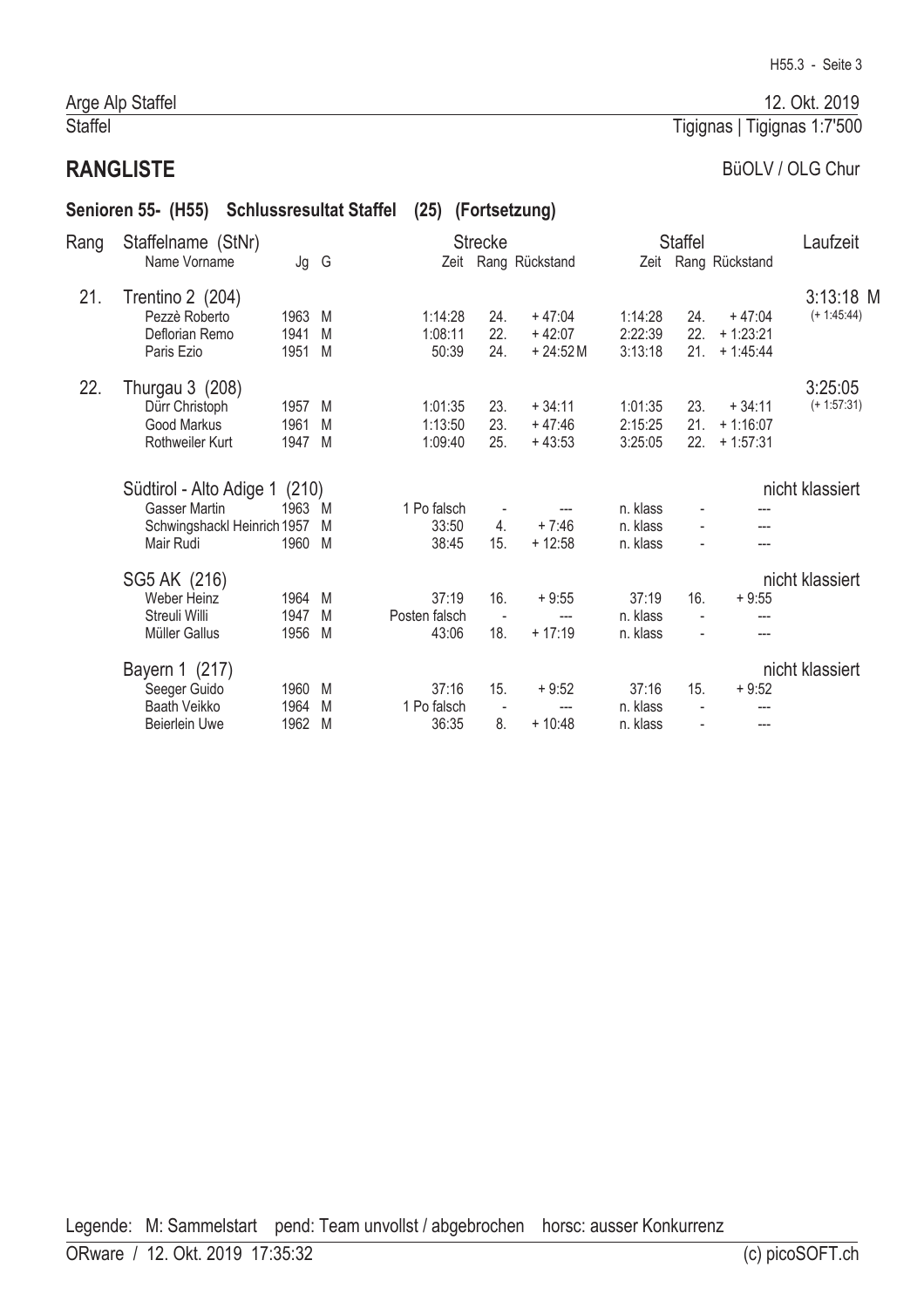#### Mädchen -14 (D14) Schlussresultat Staffel (13)

| Rang | Staffelname (StNr)                                                         |                                    |   |                         | <b>Strecke</b>   |                                |                           | <b>Staffel</b>   |                                 | Laufzeit               |
|------|----------------------------------------------------------------------------|------------------------------------|---|-------------------------|------------------|--------------------------------|---------------------------|------------------|---------------------------------|------------------------|
|      | Name Vorname                                                               | Jg G                               |   |                         |                  | Zeit Rang Rückstand            |                           |                  | Zeit Rang Rückstand             |                        |
| 1.   | Trentino 1 (32)<br>Simion Elena<br>Rigoni Alessia<br>Gobber Giulia         | 2006 F<br>2005 F<br>2005 F         |   | 19:06<br>18:08<br>17:38 | 4.<br>1.<br>1.   | $+0:39$<br>0:00<br>0:00        | 19:06<br>37:14<br>54:52   | 4.<br>1.<br>1.   | $+0:39$<br>0:00<br>0:00         | 54:52                  |
| 2.   | Thurgau 1 (36)<br>Riediker Melina<br>Good Rahel<br>Röhrl Leony             | 2006 F<br>2007 F<br>2005 F         |   | 18:32<br>20:00<br>17:43 | 2.<br>4.<br>2.   | $+0:05$<br>$+1:52$<br>$+0:05$  | 18:32<br>38:32<br>56:15   | 2.<br>2.<br>2.   | $+0:05$<br>$+1:18$<br>$+1:23$   | 56:15<br>$(+ 1:23)$    |
| 3.   | Ticino 1 (28)<br>Kocsis Emma<br>Barca Laura<br>Grossi Laura                | 2005 F<br>2005 F<br>2006 F         |   | 19:10<br>22:54<br>19:00 | 5.<br>8.<br>3.   | $+0:43$<br>$+4:46$<br>$+1:22$  | 19:10<br>42:04<br>1:01:04 | 5.<br>7.<br>3.   | $+0:43$<br>$+4:50$<br>$+6:12$   | 1:01:04<br>$(+ 6:12)$  |
| 4.   | Baden-Württemberg<br><b>Fritz Marlene</b><br>Dammeier Lotta<br>Fritz Julia | (35)<br>2005 F<br>2006 F<br>2005 F |   | 18:53<br>22:06<br>20:16 | 3.<br>6.<br>5.   | $+0:26$<br>$+3:58$<br>$+2:38$  | 18:53<br>40:59<br>1:01:15 | 3.<br>5.<br>4.   | $+0:26$<br>$+3:45$<br>$+6:23$   | 1:01:15<br>$(+ 6:23)$  |
| 5.   | Ticino 2 (37)<br>Vassalli Kim<br>Castelli Larissa<br>Bonini Ambra          | 2008 F<br>2007 F<br>2007 F         |   | 20:25<br>21:35<br>20:20 | 6.<br>5.<br>6.   | $+1:58$<br>$+3:27$<br>$+2:42$  | 20:25<br>42:00<br>1:02:20 | 6.<br>6.<br>5.   | $+1:58$<br>$+4:46$<br>$+7:28$   | 1:02:20<br>$(+7:28)$   |
| 6.   | Graubünden 1 (29)<br>Auer Eliane<br>Gartmann Luisa<br>Wilhelm Gina         | 2006 F<br>2007 F<br>2006 F         |   | 20:53<br>18:11<br>23:31 | 8.<br>2.<br>8.   | $+2:26$<br>$+0:03$<br>$+5:53$  | 20:53<br>39:04<br>1:02:35 | 8.<br>3.<br>6.   | $+2:26$<br>$+1:50$<br>$+7:43$   | 1:02:35<br>$(+7:43)$   |
| 7.   | SG1 (34)<br>Benz Leonie<br>Rüegg Fiona<br><b>Tobler Linn</b>               | 2005 F<br>2006<br>2006 F           | F | 18:27<br>24:52<br>24:36 | 1.<br>9.<br>9.   | 0:00<br>$+6:44$<br>$+6:58$     | 18:27<br>43:19<br>1:07:55 | 1.<br>8.<br>7.   | 0:00<br>$+6:05$<br>$+13:03$     | 1:07:55<br>$(+ 13:03)$ |
| 8.   | Bayern 1 (27)<br>Burgmair Juliane<br>Holzhaus Klara<br>Geiger Lara         | 2007 F<br>2005 F<br>2005 F         |   | 22:30<br>29:36<br>19:34 | 10.<br>12.<br>4. | $+4:03$<br>$+11:28$<br>$+1:56$ | 22:30<br>52:06<br>1:11:40 | 10.<br>12.<br>8. | $+4:03$<br>$+14:52$<br>$+16:48$ | 1:11:40<br>$(+ 16:48)$ |
| 9.   | Trentino 2 (30)<br>Sartori Elisa<br>Scalet Giulia<br>Rigoni Lucia          | 2006 F<br>2007 F<br>2007 F         |   | 24:46<br>25:08<br>22:47 | 12.<br>10.<br>7. | $+6:19$<br>$+7:00$<br>$+5:09$  | 24:46<br>49:54<br>1:12:41 | 12.<br>11.<br>9. | $+6:19$<br>$+12:40$<br>$+17:49$ | 1:12:41<br>$(+ 17:49)$ |
| 10.  | Lombardia1 (25)<br>Di Bacco Stella<br>Ferrario Sofia<br>Cozzi Lisa         | 2005 F<br>2005 F<br>2005 F         |   | 22:14<br>25:37<br>27:18 | 9.<br>11.<br>10. | $+3:47$<br>$+7:29$<br>$+9:40$  | 22:14<br>47:51<br>1:15:09 | 9.<br>10.<br>10. | $+3:47$<br>$+10:37$<br>$+20:17$ | 1:15:09<br>$(+ 20:17)$ |

Legende: M: Sammelstart pend: Team unvollst / abgebrochen horsc: ausser Konkurrenz

(c) picoSOFT.ch

# 12. Okt. 2019

D14.3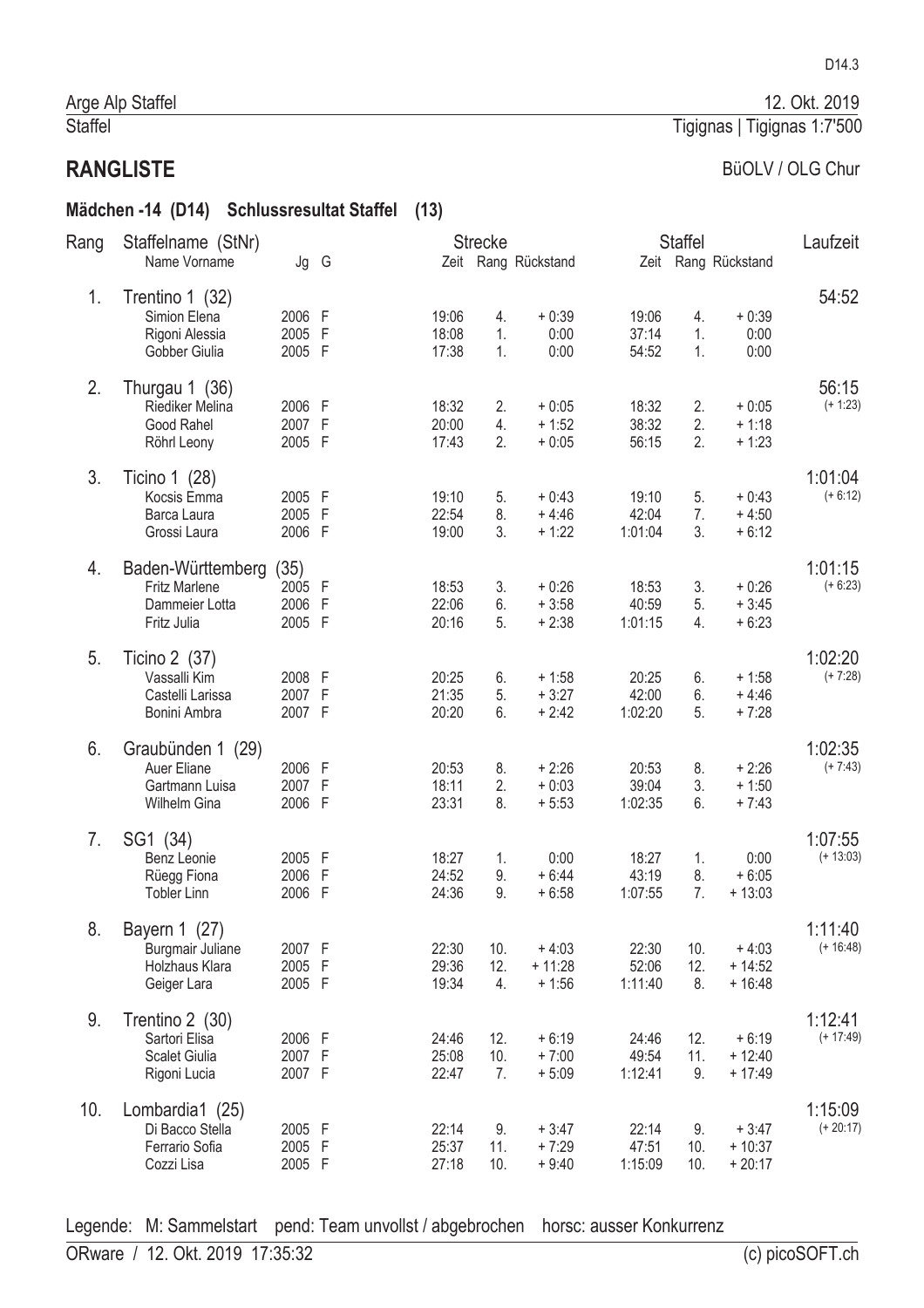# Tigignas | Tigignas 1:7'500

#### **RANGLISTE**

# BüOLV / OLG Chur

|      | Mädchen -14 (D14) Schlussresultat Staffel                               |                          |        | (13)                    |                                              | (Fortsetzung)                    |                             |                               |                                  |                        |
|------|-------------------------------------------------------------------------|--------------------------|--------|-------------------------|----------------------------------------------|----------------------------------|-----------------------------|-------------------------------|----------------------------------|------------------------|
| Rang | Staffelname (StNr)<br>Name Vorname                                      | Jg G                     |        | Zeit                    | <b>Strecke</b>                               | Rang Rückstand                   |                             | <b>Staffel</b>                | Zeit Rang Rückstand              | Laufzeit               |
| 11.  | Lombardia2 (33)<br>Barenghi Lucilla<br>Cozzi Sofia<br>Tomiello Elisa    | 2005 F<br>2006<br>2006 F | F      | 22:36<br>22:44<br>33:57 | 11 <sub>1</sub><br>7 <sub>1</sub><br>11.     | $+4:09$<br>$+4:36$<br>$+16:19$   | 22:36<br>45:20<br>1:19:17   | 11.<br>9.<br>11.              | $+4:09$<br>$+8:06$<br>$+24:25$   | 1:19:17<br>$(+ 24:25)$ |
| 12.  | Salzburg 1 (26)<br>Lechner Jana<br>Gathercole Hanna<br>Höhenberger Lara | 2007 F<br>2006<br>2006   | F<br>F | 20:43<br>19:50<br>39:14 | $7_{\scriptscriptstyle{\circ}}$<br>3.<br>13. | $+2:16$<br>$+1:42$<br>$+21:36$   | 20:43<br>40:33<br>1:19:47   | 7.<br>$\overline{4}$ .<br>12. | $+2:16$<br>$+3:19$<br>$+24:55$   | 1:19:47<br>$(+ 24:55)$ |
| 13.  | Bayern 2 (31)<br>Natho Leonie<br>Holzhaus Luise<br>Holtz Corinna        | 2006 F<br>2005<br>2006   | F<br>F | 31:54<br>42:21<br>37:30 | 13.<br>13.<br>12.                            | $+13:27$<br>$+24:13$<br>$+19:52$ | 31:54<br>1:14:15<br>1:51:45 | 13.<br>13.<br>13.             | $+13:27$<br>$+37:01$<br>$+56:53$ | 1:51:45<br>$(+ 56:53)$ |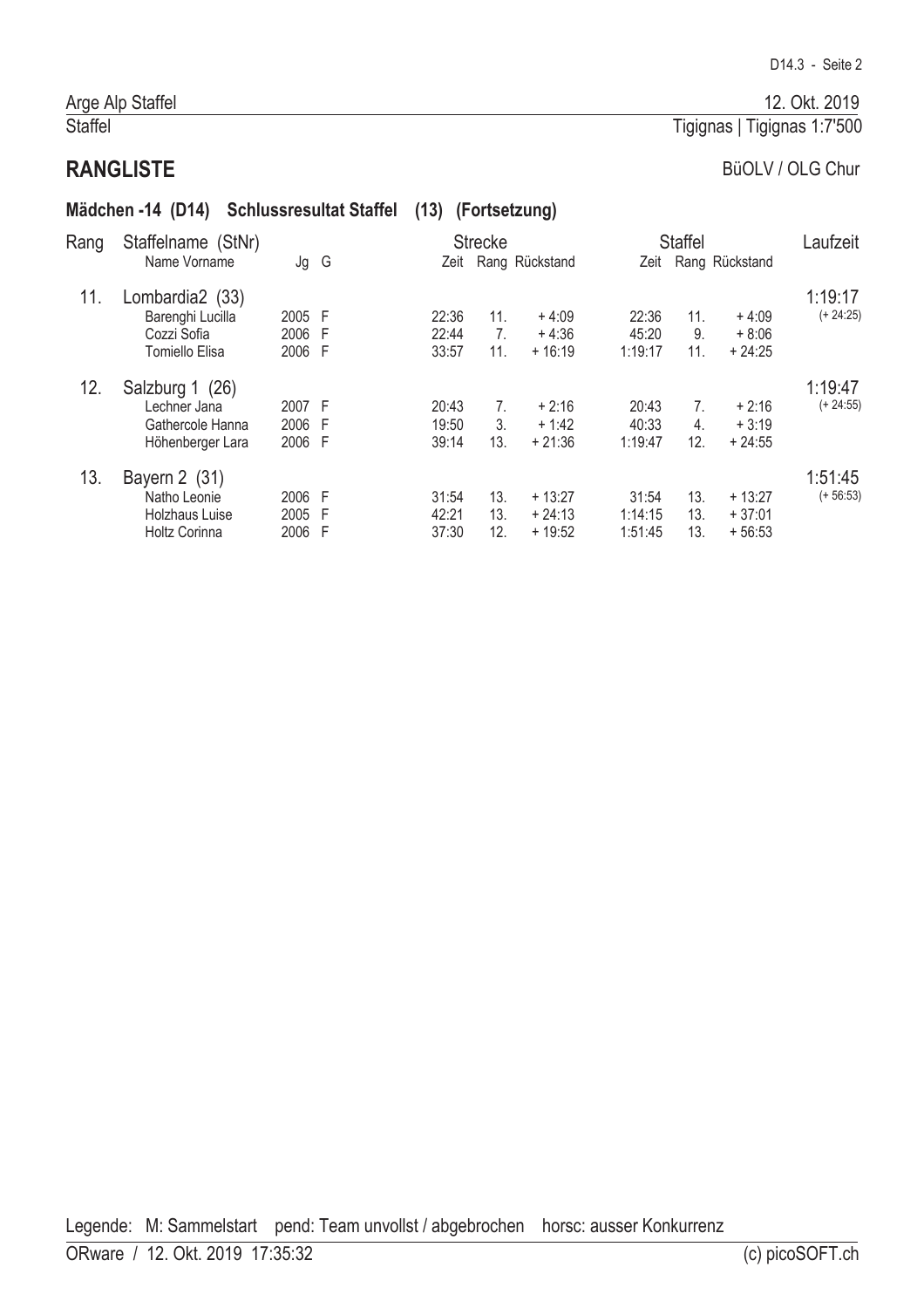#### Juniorinnen -18 (D18) Schlussresultat Staffel (11)

| Rang | Staffelname (StNr)<br>Name Vorname                                                                | Jg G                       |                |                             | <b>Strecke</b>   | Zeit Rang Rückstand               |                               | <b>Staffel</b>   | Zeit Rang Rückstand                  | Laufzeit                     |
|------|---------------------------------------------------------------------------------------------------|----------------------------|----------------|-----------------------------|------------------|-----------------------------------|-------------------------------|------------------|--------------------------------------|------------------------------|
|      |                                                                                                   |                            |                |                             |                  |                                   |                               |                  |                                      |                              |
| 1.   | Ticino 1 (68)<br>Maddalena Alice<br>Bertozzi Giulia<br>Rizzi Martina                              | 2002 F<br>2003 F<br>2002 F |                | 33:52<br>43:49<br>34:13     | 1.<br>3.<br>1.   | 0:00<br>$+4:09$<br>0:00           | 33:52<br>1:17:41<br>1:51:54   | 1.<br>1.<br>1.   | 0:00<br>0:00<br>0:00                 | 1:51:54                      |
| 2.   | Trentino 1 (65)<br>Simion Ester<br>Rigoni Giulia<br>Canova Nicol                                  | 2004 F<br>2002 F<br>2001 F |                | 45:13<br>39:40<br>39:00     | 6.<br>1.<br>3.   | $+11:21$<br>0:00<br>$+4:47$       | 45:13<br>1:24:53<br>2:03:53   | 6.<br>4.<br>2.   | $+11:21$<br>$+7:12$<br>$+11:59$      | 2:03:53<br>$(+ 11:59)$       |
| 3.   | SG1 (63)<br>Geiger Ladina<br>Ott Noemi<br>Hubmann Lisa                                            | 2002 F<br>2002<br>2004 F   | $\overline{F}$ | 44:50<br>45:27<br>34:26     | 5.<br>4.<br>2.   | $+10:58$<br>$+5:47$<br>$+0:13$    | 44:50<br>1:30:17<br>2:04:43   | 5.<br>6.<br>3.   | $+10:58$<br>$+12:36$<br>$+12:49$     | 2:04:43<br>$(+ 12:49)$       |
| 4.   | Ticino $2(61)$<br>Maddalena Giulia<br>Coppini lara<br>Mombelli Gaia                               | 2004 F<br>2004 F<br>2002 F |                | 36:17<br>46:20<br>44:03     | 2.<br>5.<br>5.   | $+2:25$<br>$+6:40$<br>$+9:50$     | 36:17<br>1:22:37<br>2:06:40   | 2.<br>3.<br>4.   | $+2:25$<br>$+4:56$<br>$+14:46$       | 2:06:40<br>$(+ 14:46)$       |
| 5.   | Graubünden 1 (67)<br>Giezendanner Delia<br>Wilhelm Lynn<br>Schuler Nadja                          | 2002 F<br>2004<br>2002 F   | F              | 39:06<br>42:57<br>48:35     | 4.<br>2.<br>7.   | $+5:14$<br>$+3:17$<br>$+14:22$    | 39:06<br>1:22:03<br>2:10:38   | 4.<br>2.<br>5.   | $+5:14$<br>$+4:22$<br>$+18:44$       | 2:10:38<br>$(+ 18:44)$       |
| 6.   | Lombardia (57)<br>Zaffanella Guenda<br>Dallera Caterina<br>Cazzaniga Valentina                    | 2001 F<br>2001<br>2003 F   | $\mathsf{F}$   | 38:08<br>49:06<br>56:22     | 3.<br>6.<br>9.   | $+4:16$<br>$+9:26$<br>$+22:09$    | 38:08<br>1:27:14<br>2:23:36   | 3.<br>5.<br>6.   | $+4:16$<br>$+9:33$<br>$+31:42$       | 2:23:36<br>$(+31:42)$        |
| 7.   | Bayern 1 (56)<br>Hertel Jasmin<br>Schikora Ines<br>Ritzenthaler Kayla                             | 2002 F<br>2001 F<br>2002 F |                | 51:22<br>50:43<br>46:10     | 7.<br>7.<br>6.   | $+17:30$<br>$+11:03$<br>$+11:57$  | 51:22<br>1:42:05<br>2:28:15   | 7.<br>7.<br>7.   | $+17:30$<br>$+24:24$<br>$+36:21$     | 2:28:15<br>$(+36:21)$        |
| 8.   | SG2 (66)<br>Widmer Julia<br>Rüegg Sofie<br>Meyerhans Daniela                                      | 2002 F<br>2003 F<br>2003 F |                | 57:09<br>1:15:54<br>42:28   | 8.<br>9.<br>4.   | $+23:17$<br>$+36:14$<br>$+8:15$   | 57:09<br>2:13:03<br>2:55:31   | 8.<br>9.<br>8.   | $+23:17$<br>$+55:22$<br>$+1:03:37$   | 2:55:31<br>$(+ 1:03:37)$     |
| 9.   | Südtirol - Alto Adige 1 (59)<br>Happacher Marie-Christ2003 F<br>Steinwandter Lea<br>Rampado Sonia | 2002 F<br>2006 F           |                | 1:10:02<br>57:51<br>1:02:54 | 10.<br>8.<br>10. | $+36:10$<br>$+18:11$<br>$+28:41$  | 1:10:02<br>2:07:53<br>3:10:47 | 10.<br>8.<br>9.  | $+36:10$<br>$+50:12$<br>$+1:18:53$   | 3:10:47<br>$(+ 1:18:53)$     |
| 10.  | Bayern 2 (58)<br>Amann Leonie<br>Kraus Katharina<br>Schöps Sarah                                  | 2001 F<br>2004 F<br>2003 F |                | 1:08:30<br>1:21:13<br>55:11 | 9.<br>10.<br>8.  | $+34:38$<br>$+41:33$<br>$+20:58M$ | 1:08:30<br>2:29:43<br>3:24:54 | 9.<br>10.<br>10. | $+34:38$<br>$+1:12:02$<br>$+1:33:00$ | $3:24:54$ M<br>$(+ 1:33:00)$ |

Legende: M: Sammelstart pend: Team unvollst / abgebrochen horsc: ausser Konkurrenz

12. Okt. 2019

BüOLV / OLG Chur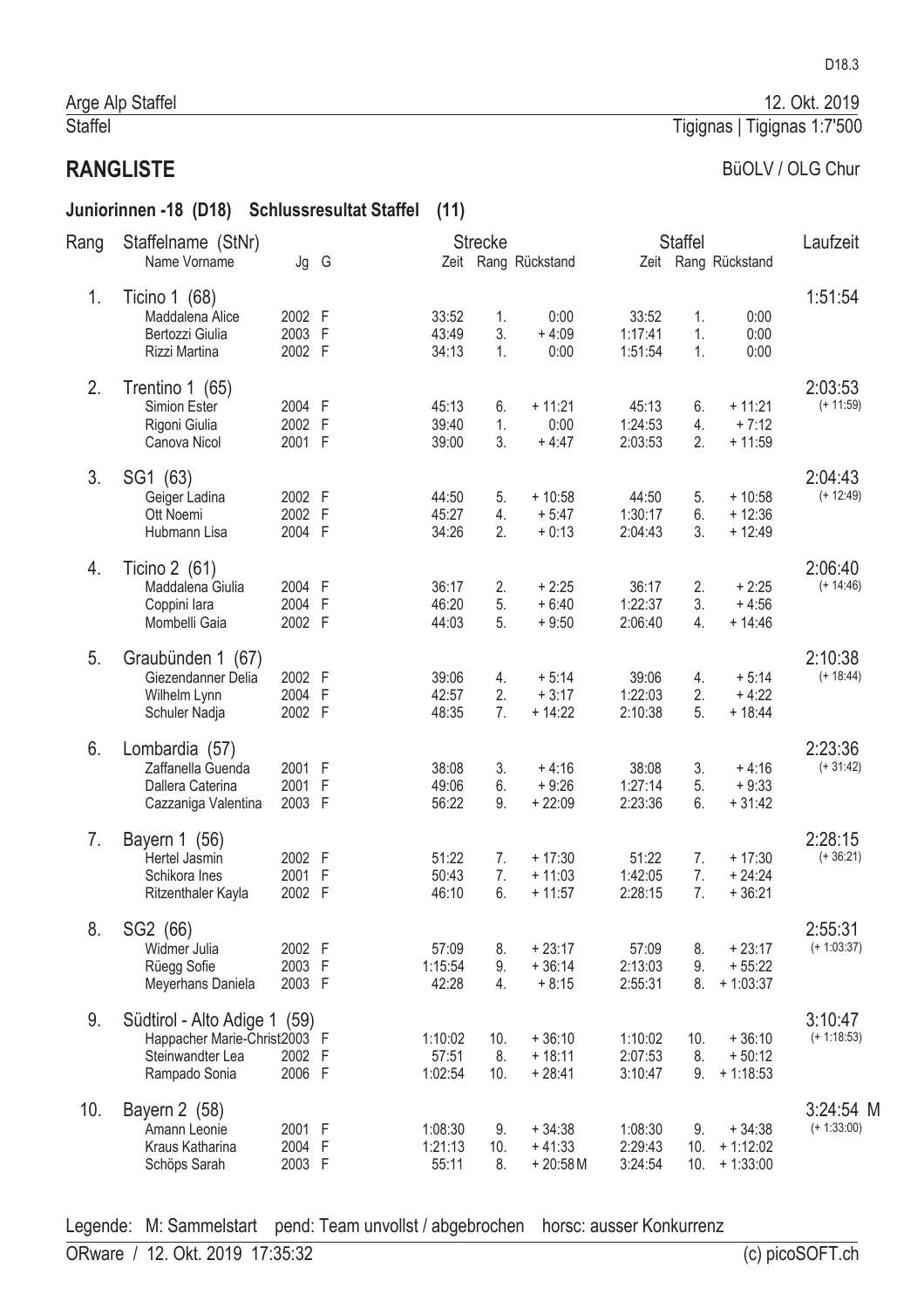Tigignas | Tigignas 1:7'500

#### Arge Alp Staffel Staffel

# **RANGLISTE**

# BüOLV / OLG Chur

#### Juniorinnen -18 (D18) Schlussresultat Staffel (11) (Fortsetzung)

| Rang | Staffelname (StNr)<br>Name Vorname                              | Jg G             |                          | <b>Strecke</b>                    | Zeit Rang Rückstand   |                                 | <b>Staffel</b>          | Zeit Rang Rückstand | Laufzeit |
|------|-----------------------------------------------------------------|------------------|--------------------------|-----------------------------------|-----------------------|---------------------------------|-------------------------|---------------------|----------|
| pend | Tirol 1 (64)<br>Mumelter Helene<br>Rass Lisa<br>vakant vakant 2 | 2004 F<br>2001 F | 1:42:02<br>Posten fehlen | $\overline{\phantom{a}}$<br>dnsta | $11 + 1.08:10$<br>--- | 1:42:02<br>n. klass<br>n. klass | 11 <sup>1</sup><br>pend | $+1:08:10$<br>---   |          |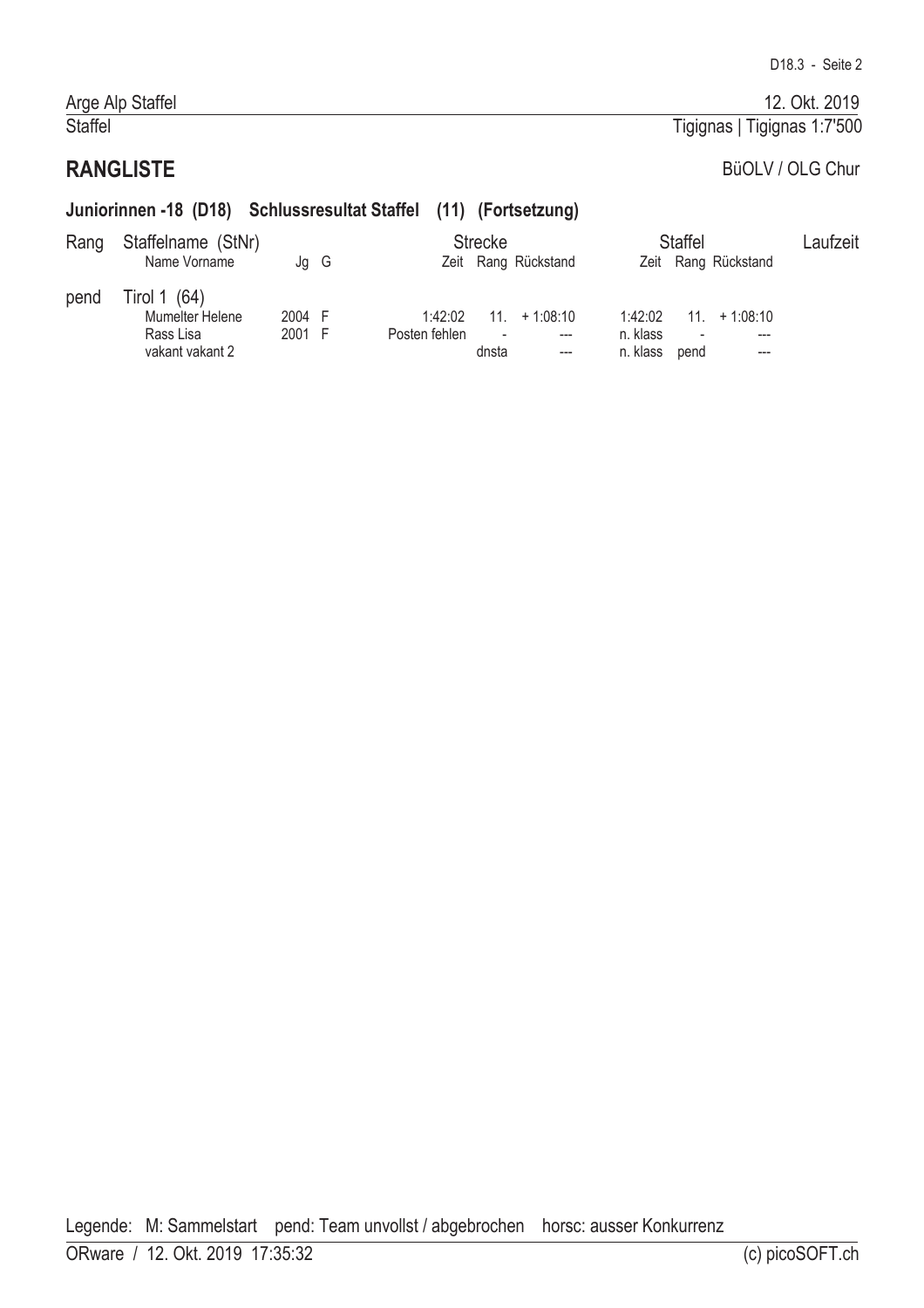#### Damen Elite (DE) Schlussresultat Staffel (15)

| Rang | Staffelname (StNr)          |        |                |         | <b>Strecke</b> |                     |         | <b>Staffel</b> |                     | Laufzeit    |
|------|-----------------------------|--------|----------------|---------|----------------|---------------------|---------|----------------|---------------------|-------------|
|      | Name Vorname                | Jg G   |                |         |                | Zeit Rang Rückstand |         |                | Zeit Rang Rückstand |             |
| 1.   | Ticino 1 (98)               |        |                |         |                |                     |         |                |                     | 1:38:29     |
|      | Bertozzi Elisa              | 2000 F |                | 32:55   | 1.             | 0:00                | 32:55   | 1.             | 0:00                |             |
|      | Cerny Noëmi                 | 1984   | $\overline{F}$ | 34:35   | 2.             | $+1:52$             | 1:07:30 | 2.             | $+0:31$             |             |
|      | Pezzati Elena               | 1999 F |                | 30:59   | 1.             | 0:00                | 1:38:29 | 1.             | 0:00                |             |
| 2.   | SG1 (90)                    |        |                |         |                |                     |         |                |                     | 1:43:00     |
|      | Dörig Franziska             | 1992 F |                | 34:16   | 2.             | $+1:21$             | 34:16   | 2.             | $+1:21$             | $(+ 4:31)$  |
|      | Deininger Eliane            | 2000 F |                | 32:43   | 1.             | 0:00                | 1:06:59 | 1.             | 0:00                |             |
|      | Imhof Lena                  | 1995 F |                | 36:01   | 2.             | $+5:02$             | 1:43:00 | 2.             | $+4:31$             |             |
| 3.   | Bayern 1 (99)               |        |                |         |                |                     |         |                |                     | 1:54:21     |
|      | Herashchenko Dianora 1995 F |        |                | 37:41   | 4.             | $+4:46$             | 37:41   | 4.             | $+4:46$             | $(+ 15:52)$ |
|      | Seeger Isabel               | 1998 F |                | 39:41   | 3.             | $+6:58$             | 1:17:22 | 3.             | $+10:23$            |             |
|      | Seeger Mareike              | 1998 F |                | 36:59   | 3.             | $+6:00$             | 1:54:21 | 3.             | $+15:52$            |             |
| 4.   | SG2 (88)                    |        |                |         |                |                     |         |                |                     | 2:04:08     |
|      | Schönenberger Barbara1994 F |        |                | 38:02   | 6.             | $+5:07$             | 38:02   | 6.             | $+5:07$             | $(+ 25:39)$ |
|      | Künzi Vera                  | 1998 F |                | 41:47   | 4.             | $+9:04$             | 1:19:49 | 4.             | $+12:50$            |             |
|      | Signer Fiona                | 1996 F |                | 44:19   | 7.             | $+13:20$            | 2:04:08 | 4.             | $+25:39$            |             |
| 5.   | Lombardia1 (94)             |        |                |         |                |                     |         |                |                     | 2:07:44     |
|      | Pozzebon Irene              | 1995 F |                | 35:52   | 3.             | $+2:57$             | 35:52   | 3.             | $+2:57$             | $(+ 29:15)$ |
|      | Negri Federica              | 1989 F |                | 47:37   | 9.             | $+14:54$            | 1:23:29 | 5.             | $+16:30$            |             |
|      | Curzio Lucia                | 1991 F |                | 44:15   | 6.             | $+13:16$            | 2:07:44 | 5.             | $+29:15$            |             |
| 6.   | Graubünden 1 (97)           |        |                |         |                |                     |         |                |                     | 2:07:58     |
|      | Ruppenthal Véronique        | 1993 F |                | 38:01   | 5.             | $+5:06$             | 38:01   | 5.             | $+5:06$             | $(+ 29:29)$ |
|      | Aebni Michelle              | 1999   | $\mathsf{F}$   | 46:57   | 8.             | $+ 14:14$           | 1:24:58 | 6.             | $+17:59$            |             |
|      | Camathias Cornelia          | 1993 F |                | 43:00   | 5.             | $+12:01$            | 2:07:58 | 6.             | $+29:29$            |             |
| 7.   | Bayern 2 (93)               |        |                |         |                |                     |         |                |                     | 2:13:04     |
|      | Kraus Sophie                | 2000 F |                | 50:40   | 15.            | $+17:45$            | 50:40   | 15.            | $+17:45$            | $(+34:35)$  |
|      | Lehner Marei                | 1999   | F              | 45:22   | 7.             | $+12:39$            | 1:36:02 | 9.             | $+29:03$            |             |
|      | <b>Tritschler Sophie</b>    | 1990   | $\overline{F}$ | 37:02   | 4.             | $+6:03$             | 2:13:04 | 7.             | $+34:35$            |             |
| 8.   | Salzburg 1 (100)            |        |                |         |                |                     |         |                |                     | 2:26:11     |
|      | Doppler Sophie              | 2001 F |                | 48:49   | 14.            | $+15:54$            | 48:49   | 14.            | $+15:54$            | $(+47:42)$  |
|      | Gathercole Christine        | 1978 F |                | 42:44   | 6.             | $+10:01$            | 1:31:33 | 8.             | $+24:34$            |             |
|      | <b>Boros Kitti</b>          | 1999 F |                | 54:38   | 9.             | $+23:39$            | 2:26:11 | 8.             | $+47:42$            |             |
| 9.   | Baden-Württemberg           | (102)  |                |         |                |                     |         |                |                     | 2:27:37     |
|      | Pester Helen                | 2002 F |                | 47:53   | 13.            | $+14:58$            | 47:53   | 13.            | $+14:58$            | $(+49:08)$  |
|      | König Katharina             | 1998 F |                | 48:35   | 10.            | $+15:52$            | 1:36:28 | 10.            | $+29:29$            |             |
|      | Griesbaum Luisa             | 1996 F |                | 51:09   | 8.             | $+20:10$            | 2:27:37 | 9.             | $+49:08$            |             |
| 10.  | Bayern 3 (91)               |        |                |         |                |                     |         |                |                     | 2:29:49     |
|      | Schöps Anna                 | 1993 F |                | 46:13   | 8.             | $+13:18$            | 46:13   | 8.             | $+13:18$            | $(+ 51:20)$ |
|      | Indola Linda                | 1998 F |                | 42:01   | 5.             | $+9:18$             | 1:28:14 | 7.             | $+21:15$            |             |
|      | Hartung Gabriella           | 2000 F |                | 1:01:35 | 10.            | $+30:36$            | 2:29:49 | 10.            | $+51:20$            |             |

Legende: M: Sammelstart pend: Team unvollst / abgebrochen horsc: ausser Konkurrenz

#### DE.3

12. Okt. 2019

#### Tigignas | Tigignas 1:7'500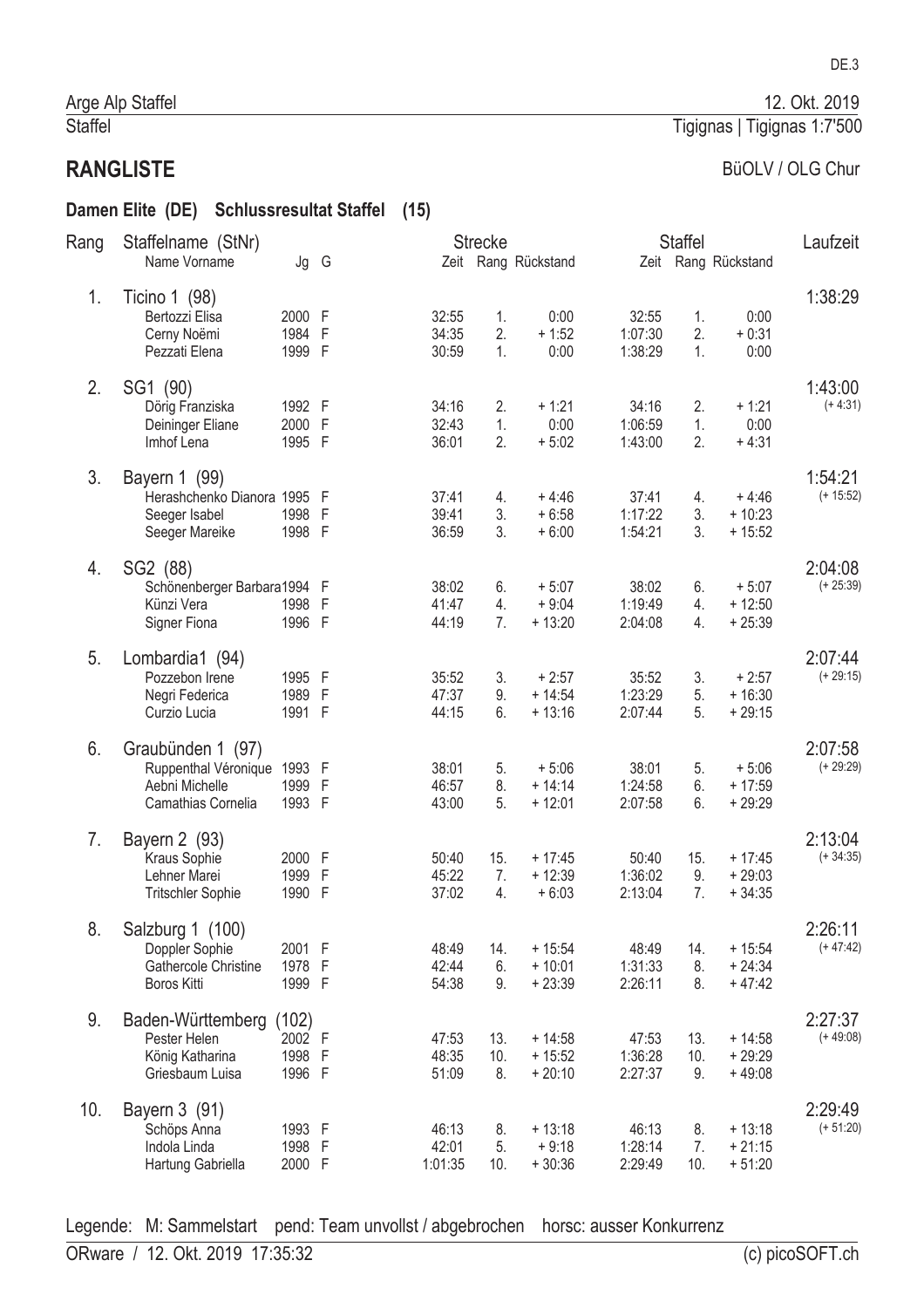#### Arge Alp Staffel Staffel

# **RANGLISTE**

# BüOLV / OLG Chur

|      | Damen Elite (DE)      |        | <b>Schlussresultat Staffel</b> | (15) (Fortsetzung) |                |                |         |                 |                     |               |
|------|-----------------------|--------|--------------------------------|--------------------|----------------|----------------|---------|-----------------|---------------------|---------------|
| Rang | Staffelname (StNr)    |        |                                |                    | <b>Strecke</b> |                |         | <b>Staffel</b>  |                     | Laufzeit      |
|      | Name Vorname          | Jg G   |                                | Zeit               |                | Rang Rückstand |         |                 | Zeit Rang Rückstand |               |
| 11.  | Tirol 1 (101)         |        |                                |                    |                |                |         |                 |                     | 2:46:14       |
|      | Hirschhofer Andrea    | 1991 F |                                | 46:14              | 9.             | $+13:19$       | 46:14   | 9.              | $+13:19$            | $(+ 1:07:45)$ |
|      | Löschnig Sophia       | 1998 F |                                | 57:10              | 12.            | $+24:27$       | 1:43:24 | 12.             | $+36:25$            |               |
|      | Hechl Isabel          | 1987 F |                                | 1:02:50            | 11.            | $+31:51$       | 2:46:14 | 11.             | $+1:07:45$          |               |
| 12.  | Trentino 1 (92)       |        |                                |                    |                |                |         |                 |                     | 2:52:20       |
|      | Palumbo Martina       | 1996 F |                                | 46:32              | 11.            | $+13:37$       | 46:32   | 11.             | $+13:37$            | $(+ 1:13:51)$ |
|      | Dalfollo Debora       | 2002 F |                                | 54:28              | 11.            | $+21:45$       | 1:41:00 | 11.             | $+34:01$            |               |
|      | <b>Trentin Angela</b> | 2003 F |                                | 1:11:20            | 15.            | $+40:21$       | 2:52:20 | 12.             | $+1:13:51$          |               |
| 13.  | Thurgau 1 (95)        |        |                                |                    |                |                |         |                 |                     | 2:54:48       |
|      | Zürcher Martina       | 1993 F |                                | 43:05              | 7.             | $+10:10$       | 43:05   | 7 <sub>1</sub>  | $+10:10$            | $(+ 1:16:19)$ |
|      | Zürcher Andrea        | 1997 F |                                | 1:01:20            | 13.            | $+28:37$       | 1:44:25 | 13.             | $+37:26$            |               |
|      | Müller Sabrina        | 1984 F |                                | 1:10:23            | 14.            | $+39:24$       | 2:54:48 | 13.             | $+1:16:19$          |               |
| 14.  | Lombardia2 (96)       |        |                                |                    |                |                |         |                 |                     | 2:54:55       |
|      | Chiusi Bianca         | 1999 F |                                | 46:29              | 10.            | $+13:34$       | 46:29   | 10 <sub>1</sub> | $+13:34$            | $(+ 1:16:26)$ |
|      | Cozzi Anita           | 1999 F |                                | 1:02:04            | 15.            | $+29:21$       | 1:48:33 | 15.             | $+41:34$            |               |
|      | Marson Marta          | 1976 F |                                | 1:06:22            | 12.            | $+35:23$       | 2:54:55 | 14.             | $+1:16:26$          |               |
| 15.  | Graubünden 2 (89)     |        |                                |                    |                |                |         |                 |                     | 2:55:22       |
|      | Puntschart Linda      | 1996 F |                                | 46:33              | 12.            | $+13:38$       | 46:33   | 12.             | $+13:38$            | $(+ 1:16:53)$ |
|      | Scherrer Anja         | 1999   | F                              | 1:01:54            | 14.            | $+29:11$       | 1:48:27 | 14.             | $+41:28$            |               |
|      | Kim Lisha             | 1997   | $\mathsf F$                    | 1:06:55            | 13.            | $+35:56$       | 2:55:22 | 15.             | $+1:16:53$          |               |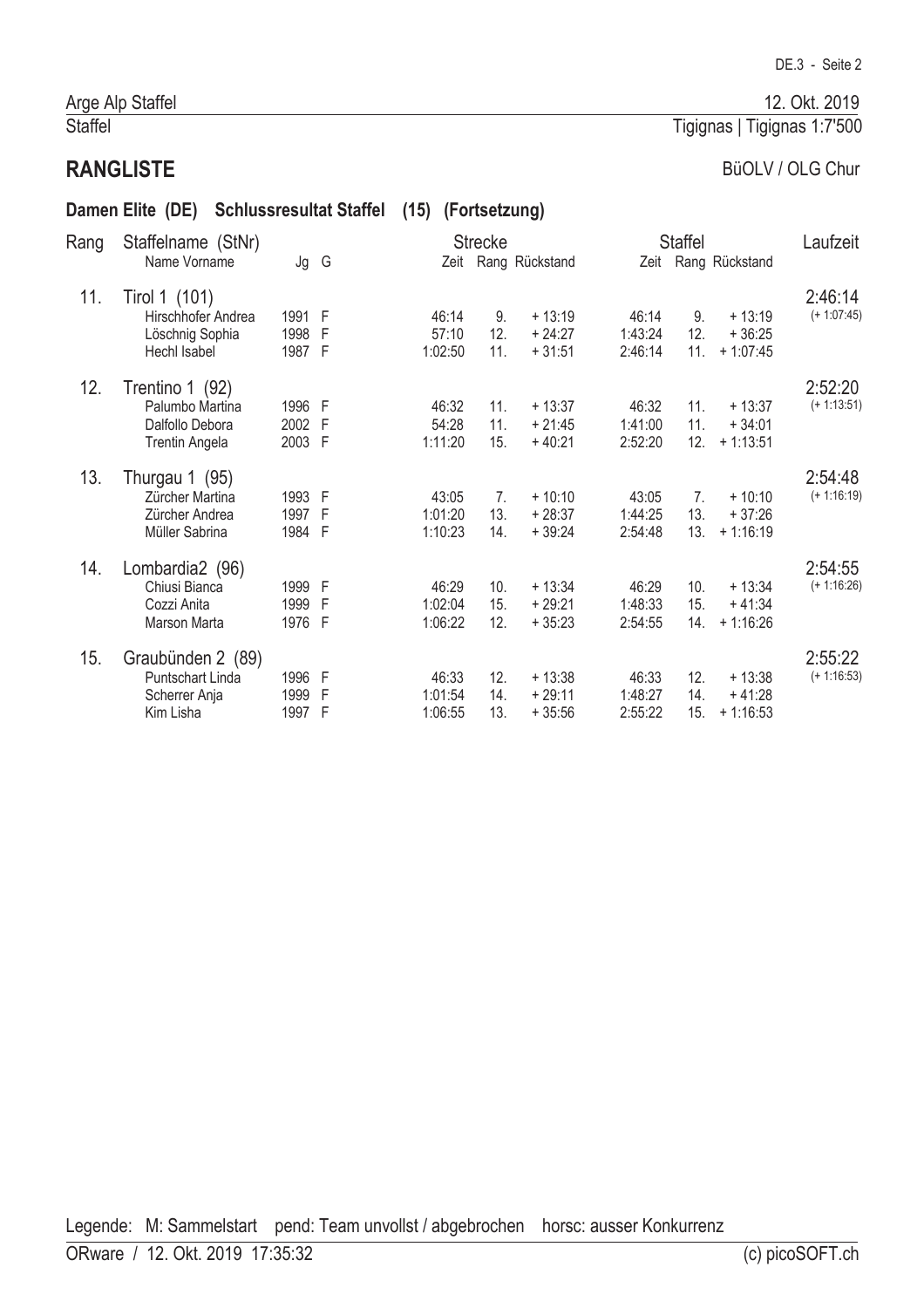#### BüOLV / OLG Chur

Tigignas | Tigignas 1:7'500

# Seniorinnen 35- (D35) Schlussresultat Staffel (9)

| Rang | Staffelname (StNr)                                                                            |                                   |                   |                             | <b>Strecke</b> |                                  |                               | <b>Staffel</b> |                                    | Laufzeit                 |
|------|-----------------------------------------------------------------------------------------------|-----------------------------------|-------------------|-----------------------------|----------------|----------------------------------|-------------------------------|----------------|------------------------------------|--------------------------|
|      | Name Vorname                                                                                  | Jg G                              |                   |                             |                | Zeit Rang Rückstand              |                               |                | Zeit Rang Rückstand                |                          |
| 1.   | Südtirol - Alto Adige 1 (140)<br>Troi Verena<br>Torggler Heike<br><b>Fauner Renate</b>        | 1975 F<br>1983 F<br>1977 F        |                   | 35:17<br>43:11<br>35:11     | 1.<br>3.<br>1. | 0:00<br>$+3:56$<br>0:00          | 35:17<br>1:18:28<br>1:53:39   | 1.<br>1.<br>1. | 0:00<br>0:00<br>0:00               | 1:53:39                  |
| 2.   | Ticino 1 (133)<br>Bozzolo Bonini Frances(1977 F<br>Tunesi Schwank Barbar1975<br>Pronini Maura | 1981 F                            | F                 | 46:14<br>39:15<br>38:17     | 5.<br>1.<br>2. | $+10:57$<br>0:00<br>$+3:06$      | 46:14<br>1:25:29<br>2:03:46   | 5.<br>2.<br>2. | $+10:57$<br>$+7:01$<br>$+10:07$    | 2:03:46<br>$(+ 10:07)$   |
| 3.   | Graubünden 1 (138)<br>Wenk Annetta<br>Auer Bea<br>Welti Yvonne                                | 1982 F<br>1975 F<br>1978 F        |                   | 44:37<br>43:08<br>39:55     | 4.<br>2.<br>3. | $+9:20$<br>$+3:53$<br>$+4:44$    | 44:37<br>1:27:45<br>2:07:40   | 4.<br>3.<br>3. | $+9:20$<br>$+9:17$<br>$+14:01$     | 2:07:40<br>$(+ 14:01)$   |
| 4.   | SG1 (137)<br>Deininger Rita<br><b>Berlinger Nathalie</b><br>Hubmann Fränzi                    | 1970 F<br>1971<br>1975 F          | $\mathsf{F}$      | 48:54<br>44:32<br>41:29     | 6.<br>4.<br>4. | $+13:37$<br>$+5:17$<br>$+6:18$   | 48:54<br>1:33:26<br>2:14:55   | 6.<br>4.<br>4. | $+13:37$<br>$+14:58$<br>$+21:16$   | 2:14:55<br>$(+ 21:16)$   |
| 5.   | Baden-Württemberg<br>Jaeger Meike<br>Dammeier Johanna<br>Schulze Eija                         | (136)<br>1971 F<br>1971<br>1978 F | - F               | 44:15<br>55:54<br>47:42     | 3.<br>7.<br>5. | $+8:58$<br>$+16:39$<br>$+12:31$  | 44:15<br>1:40:09<br>2:27:51   | 3.<br>5.<br>5. | $+8:58$<br>$+21:41$<br>$+34:12$    | 2:27:51<br>$(+34:12)$    |
| 6.   | Tirol 1 (139)<br>Konrad-Frey Birgit<br>Gindu-Ferrari Barbara<br>Kogler Martina                | 1977 F<br>1974<br>1960 F          | $\mathsf F$       | 51:43<br>52:55<br>49:37     | 7.<br>6.<br>6. | $+16:26$<br>$+13:40$<br>$+14:26$ | 51:43<br>1:44:38<br>2:34:15   | 7.<br>6.<br>6. | $+16:26$<br>$+26:10$<br>$+40:36$   | 2:34:15<br>$(+40:36)$    |
| 7.   | Graubünden 2 (135)<br>Wilhelm Sarah<br><b>Richter Marit</b><br>Kim Sunghee                    | 1976 F<br>1978<br>1970            | F<br>$\mathsf{F}$ | 1:00:00<br>59:38<br>52:14   | 9.<br>8.<br>7. | $+24:43$<br>$+20:23$<br>$+17:03$ | 1:00:00<br>1:59:38<br>2:51:52 | 9.<br>9.<br>7. | $+24:43$<br>$+41:10$<br>$+58:13$   | 2:51:52<br>$(+ 58:13)$   |
| 8.   | Bayern 1 (134)<br>Ehrl Blandine<br>Geiger Christiane<br>Ebert Josephine                       | 1982 F<br>1968 F<br>1982 F        |                   | 41:48<br>1:05:15<br>1:12:22 | 2.<br>9.<br>8. | $+6:31$<br>$+26:00$<br>$+37:11$  | 41:48<br>1:47:03<br>2:59:25   | 2.<br>8.<br>8. | $+6:31$<br>$+28:35$<br>$+1:05:46$  | 2:59:25<br>$(+ 1:05:46)$ |
| 9.   | Thurgau 1 (132)<br>Müller Isabella<br>Mattle Bettina<br>Röhrl Corinne                         | 1979 F<br>1976 F<br>1975 F        |                   | 57:11<br>48:42<br>1:24:35   | 8.<br>5.<br>9. | $+21:54$<br>$+9:27$<br>$+49:24$  | 57:11<br>1:45:53<br>3:10:28   | 8.<br>7.<br>9. | $+21:54$<br>$+27:25$<br>$+1:16:49$ | 3:10:28<br>$(+ 1:16:49)$ |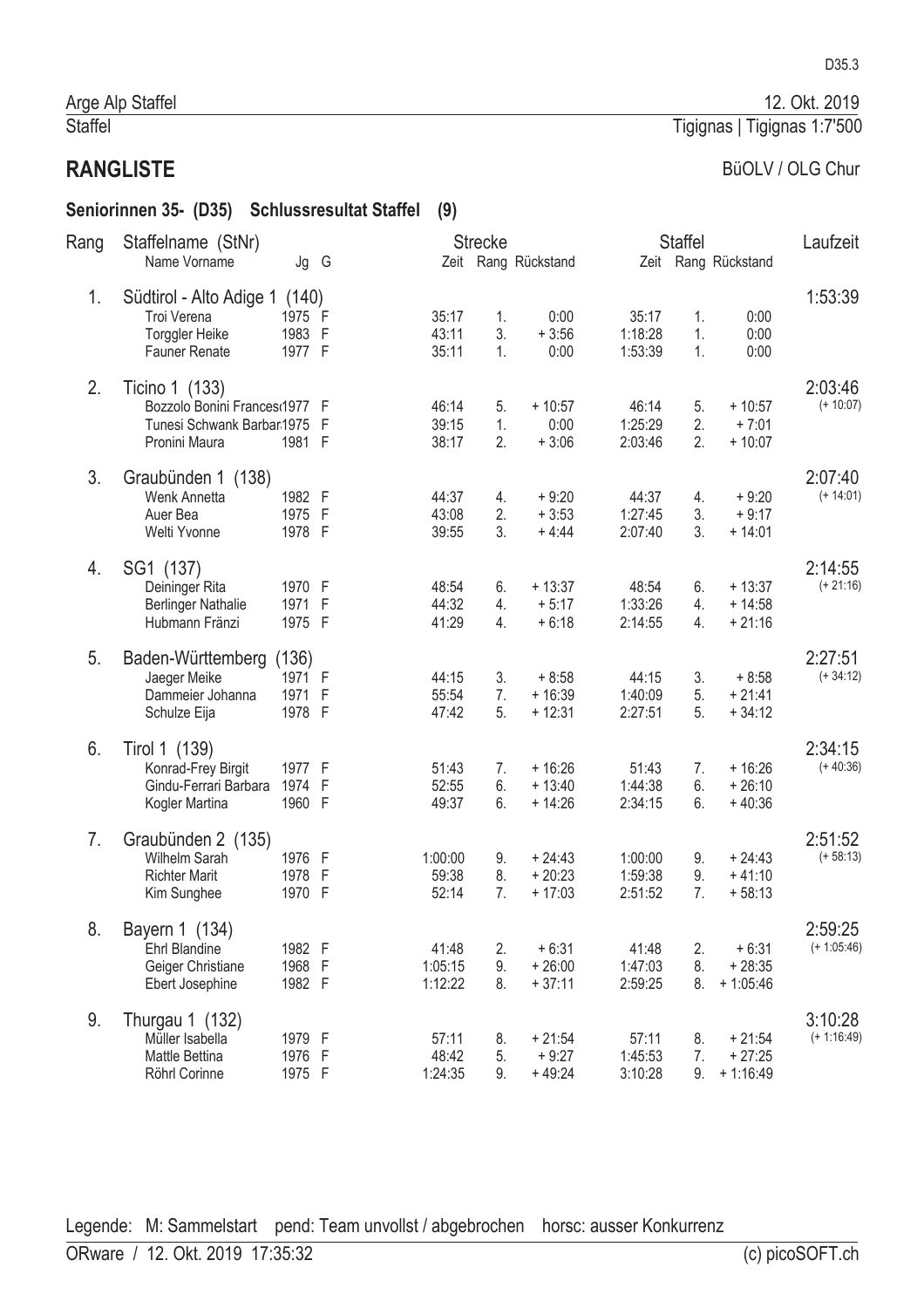#### Seniorinnen 45- (D45) Schlussresultat Staffel (13)

| Rang | Staffelname (StNr)             |        |      |       | <b>Strecke</b> |                     |         | <b>Staffel</b> |                     | Laufzeit    |
|------|--------------------------------|--------|------|-------|----------------|---------------------|---------|----------------|---------------------|-------------|
|      | Name Vorname                   |        | Jg G |       |                | Zeit Rang Rückstand |         |                | Zeit Rang Rückstand |             |
| 1.   | Ticino 1 (160)                 |        |      |       |                |                     |         |                |                     | 1:43:43     |
|      | Spinelli Tulla                 | 1970 F |      | 36:43 | 3.             | $+0:26$             | 36:43   | 3.             | $+0:26$             |             |
|      | Bertozzi Elena                 | 1974 F |      | 34:21 | 1.             | 0:00                | 1:11:04 | 1.             | 0:00                |             |
|      | Maddalena Caia                 | 1974 F |      | 32:39 | 1.             | 0:00                | 1:43:43 | 1.             | 0:00                |             |
| 2.   | Ticino 2 (162)                 |        |      |       |                |                     |         |                |                     | 1:55:39     |
|      | Quadri Kocsis Graziella 1965 F |        |      | 36:17 | 1.             | 0:00                | 36:17   | 1.             | 0:00                | $(+ 11:56)$ |
|      | Spinelli Flavia                | 1970 F |      | 38:09 | 3.             | $+3:48$             | 1:14:26 | 2.             | $+3:22$             |             |
|      | Beltraminelli Marzia           | 1965 F |      | 41:13 | 6.             | $+8:34$             | 1:55:39 | 2.             | $+11:56$            |             |
| 3.   | Thurgau 1 (155)                |        |      |       |                |                     |         |                |                     | 1:58:15     |
|      | Müller Andrea                  | 1974 F |      | 38:04 | 4.             | $+1:47$             | 38:04   | 4.             | $+1:47$             | $(+ 14:32)$ |
|      | Good Andrea                    | 1974 F |      | 39:19 | 4.             | $+4:58$             | 1:17:23 | 3.             | $+6:19$             |             |
|      | Riediker Monika                | 1971 F |      | 40:52 | 4.             | $+8:13$             | 1:58:15 | 3.             | $+14:32$            |             |
| 4.   | Graubünden 1 (158)             |        |      |       |                |                     |         |                |                     | 2:00:21     |
|      | Schweizer-Müller Kathrii1965 F |        |      | 46:59 | 10.            | $+10:42$            | 46:59   | 10.            | $+10:42$            | $(+ 16:38)$ |
|      | Diethelm Gabriela              | 1974 F |      | 35:11 | 2.             | $+0:50$             | 1:22:10 | 4.             | $+11:06$            |             |
|      | Ruppenthal Ursi                | 1971 F |      | 38:11 | 3.             | $+5:32$             | 2:00:21 | 4.             | $+16:38$            |             |
| 5.   | Bayern 1 (165)                 |        |      |       |                |                     |         |                |                     | 2:06:28     |
|      | Grifoni Milena                 | 1968 F |      | 42:15 | 6.             | $+5:58$             | 42:15   | 6.             | $+5:58$             | $(+ 22:45)$ |
|      | Weber Petra                    | 1965 F |      | 49:44 | 7.             | $+15:23$            | 1:31:59 | 6.             | $+20:55$            |             |
|      | Ritzenthaler Kristin           | 1974 F |      | 34:29 | 2.             | $+1:50$             | 2:06:28 | 5.             | $+22:45$            |             |
| 6.   | Südtirol - Alto Adige 1        | (161)  |      |       |                |                     |         |                |                     | 2:19:00     |
|      | Ragona Federica                | 1974 F |      | 36:31 | 2.             | $+0:14$             | 36:31   | 2.             | $+0:14$             | $(+35:17)$  |
|      | Anuchkina Larisa               | 1968 F |      | 48:11 | 6.             | $+13:50$            | 1:24:42 | 5.             | $+13:38$            |             |
|      | <b>Weitlaner Marlies</b>       | 1974 F |      | 54:18 | 9.             | $+21:39$            | 2:19:00 | 6.             | $+35:17$            |             |
| 7.   | Baden-Württemberg 1            | (166)  |      |       |                |                     |         |                |                     | 2:23:52     |
|      | <b>Fritz Kristine</b>          | 1965 F |      | 48:56 | 12.            | $+12:39$            | 48:56   | 12.            | $+12:39$            | $(+40:09)$  |
|      | Hirschmiller Renate            | 1968 F |      | 45:51 | 5.             | $+11:30$            | 1:34:47 | 8.             | $+23:43$            |             |
|      | König Kirsten                  | 1962 F |      | 49:05 | 7.             | $+16:26$            | 2:23:52 | 7.             | $+40:09$            |             |
| 8.   | SG1 (163)                      |        |      |       |                |                     |         |                |                     | 2:25:29     |
|      | Büchler Silvia                 | 1969 F |      | 46:40 | 8.             | $+10:23$            | 46:40   | 8.             | $+10:23$            | $(+41:46)$  |
|      | Koster Katja                   | 1971 F |      | 57:56 | 11.            | $+23:35$            | 1:44:36 | 11.            | $+33:32$            |             |
|      | Rüegg Anita                    | 1973 F |      | 40:53 | 5.             | $+8:14$             | 2:25:29 | 8.             | $+41:46$            |             |
| 9.   | SG2 (159)                      |        |      |       |                |                     |         |                |                     | 2:31:16     |
|      | Wittenberg Ann-Kathrin 1974 F  |        |      | 46:43 | 9.             | $+10:26$            | 46:43   | 9.             | $+10:26$            | $(+47:33)$  |
|      | Ott Ursi                       | 1970 F |      | 51:38 | 8.             | $+17:17$            | 1:38:21 | 10.            | $+27:17$            |             |
|      | Schmid Kathrin                 | 1971 F |      | 52:55 | 8.             | $+20:16$            | 2:31:16 | 9.             | $+47:33$            |             |
| 10.  | Lombardia (164)                |        |      |       |                |                     |         |                |                     | 2:34:50     |
|      | Sedran Anna                    | 1963 F |      | 42:40 | 7.             | $+6:23$             | 42:40   | 7.             | $+6:23$             | $(+ 51:07)$ |
|      | Galimberti Nadia               | 1972 F |      | 52:37 | 9.             | $+18:16$            | 1:35:17 | 9.             | $+24:13$            |             |
|      | Elli Cristina                  | 1964 F |      | 59:33 | 11.            | $+26:54$            | 2:34:50 | 10.            | $+51:07$            |             |

Legende: M: Sammelstart pend: Team unvollst / abgebrochen horsc: ausser Konkurrenz

12. Okt. 2019

BüOLV / OLG Chur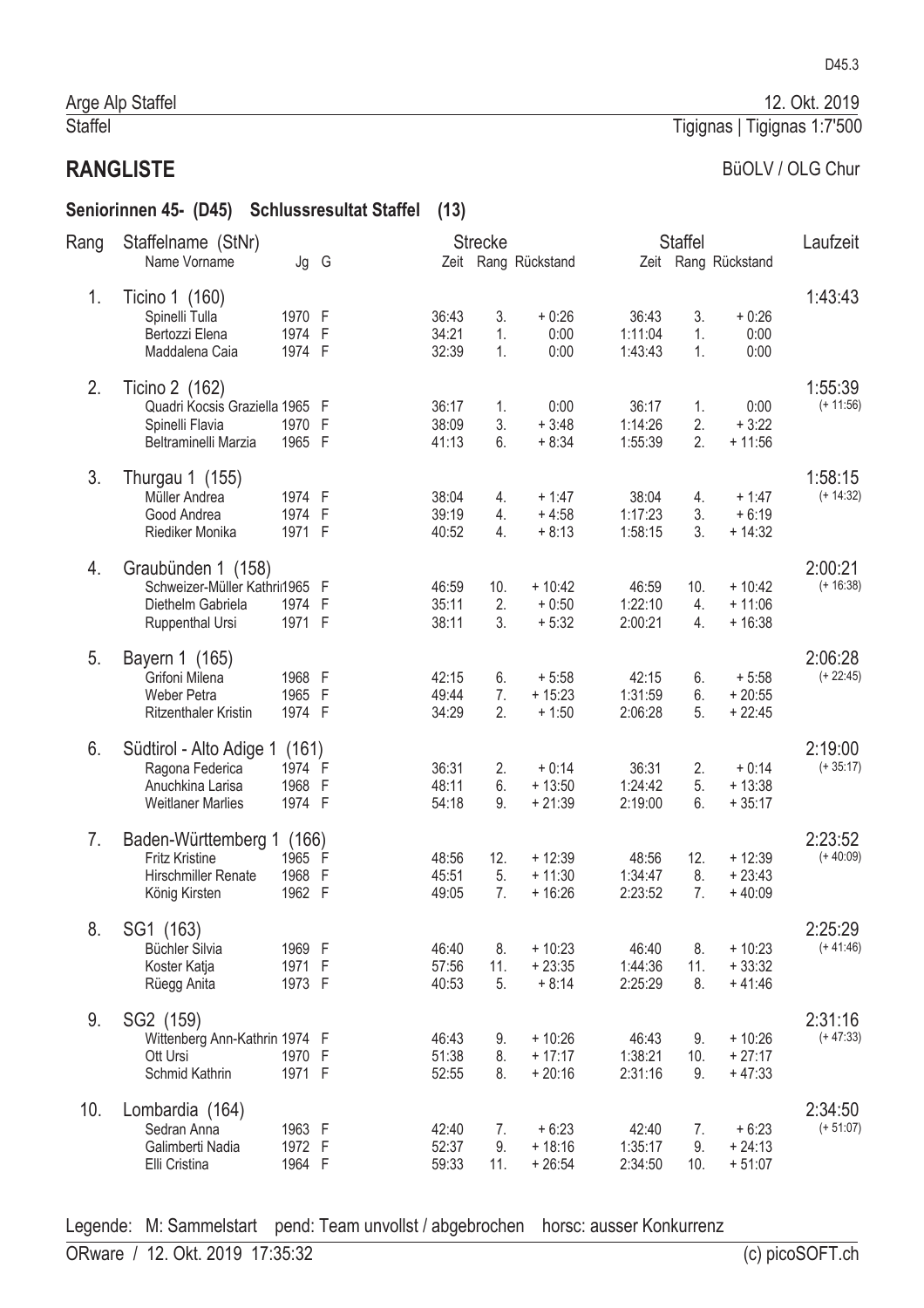#### Staffel

# BüOLV / OLG Chur

Tigignas | Tigignas 1:7'500

# **RANGLISTE** Seniorinnen 45- (D45) Schlussresultat Staffel (13) (Fortsetzung)

| Rang | Staffelname (StNr)<br>Name Vorname                                                            | Jg G                     |     | Zeit                          | <b>Strecke</b>    | Rang Rückstand                    |                               | <b>Staffel</b>              | Zeit Rang Rückstand                  | Laufzeit                   |
|------|-----------------------------------------------------------------------------------------------|--------------------------|-----|-------------------------------|-------------------|-----------------------------------|-------------------------------|-----------------------------|--------------------------------------|----------------------------|
| 11.  | Graubünden 2 (156)<br>Wagenführ Sandra<br><b>Teufel Barbara</b><br>Attinger Käthi             | 1971 F<br>1969<br>1969 F | -F  | 38:13<br>55:13<br>1:05:54     | 5.<br>10.<br>12.  | $+1:56$<br>$+20:52$<br>$+33:15$   | 38:13<br>1:33:26<br>2:39:20   | 5.<br>7 <sub>1</sub><br>11. | $+1:56$<br>$+22:22$<br>$+55:37$      | 2:39:20<br>$(+ 55:37)$     |
| 12.  | Salzburg 1 (167)<br><b>Hillebrand Karin</b><br><b>Elstner Margit</b><br>Hinterhofer Katharina | 1968 F<br>1964 F<br>1969 | - F | 47:26<br>1:00:04<br>54:36     | 11.<br>12.<br>10. | $+11:09$<br>$+25:43$<br>$+21:57$  | 47:26<br>1:47:30<br>2:42:06   | 11.<br>12.<br>12.           | $+11:09$<br>$+36:26$<br>$+58:23$     | 2:42:06<br>$(+ 58:23)$     |
| 13.  | Baden-Württemberg 2 (157)<br>Funk Verena<br>Greiselis-Bailer Stefanie1969 F<br>Bönig Sabine   | 1971<br>1969 F           | - F | 1:10:37<br>1:13:39<br>1:11:12 | 13.<br>13.<br>13. | $+34:20$<br>$+39:18$<br>$+38:33M$ | 1:10:37<br>2:24:16<br>3:35:28 | 13.<br>13.<br>13.           | $+34:20$<br>$+1:13:12$<br>$+1:51:45$ | 3:35:28 M<br>$(+ 1:51:45)$ |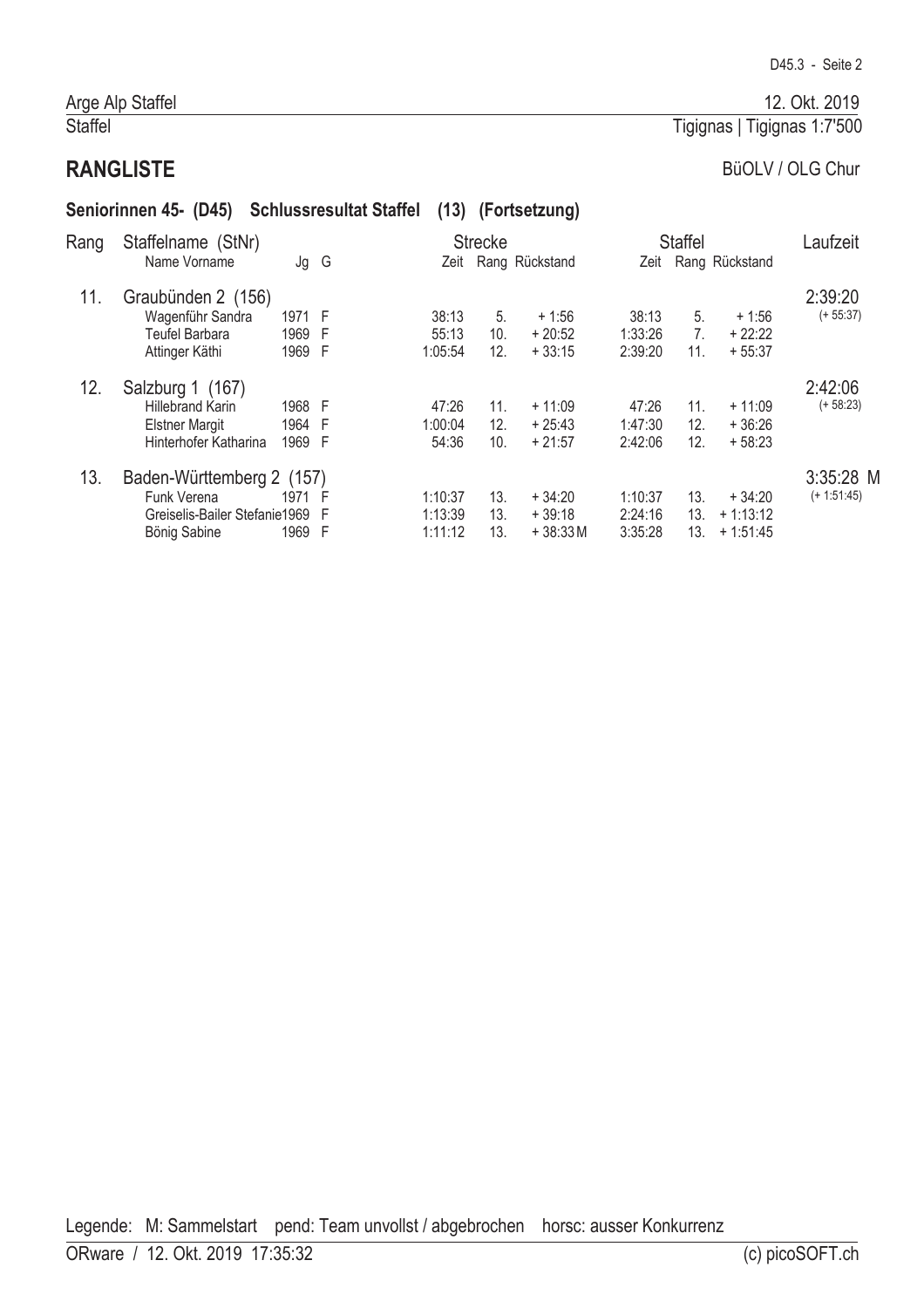#### Seniorinnen 55- (D55) Schlussresultat Staffel (12)

| Rang | Staffelname (StNr)                                                                         |                                     |   |                         | <b>Strecke</b>  |                                  |                             | <b>Staffel</b>   |                                  | Laufzeit               |
|------|--------------------------------------------------------------------------------------------|-------------------------------------|---|-------------------------|-----------------|----------------------------------|-----------------------------|------------------|----------------------------------|------------------------|
|      | Name Vorname                                                                               | Jg G                                |   |                         |                 | Zeit Rang Rückstand              |                             |                  | Zeit Rang Rückstand              |                        |
| 1.   | SG1 (197)<br>Ebneter Christa<br>Ammann Monika<br>Tobler Judith                             | 1956 F<br>1959 F<br>1960 F          |   | 28:51<br>28:14<br>22:09 | 4.<br>2.<br>1.  | $+1:35$<br>$+2:40$<br>0:00       | 28:51<br>57:05<br>1:19:14   | 4.<br>2.<br>1.   | $+1:35$<br>$+1:16$<br>0:00       | 1:19:14                |
| 2.   | Ticino 1 (200)<br>Arnet Andrea<br><b>Bolis Carla</b><br>Zemp Campana Silvia                | 1964 F<br>1959 F<br>1961 F          |   | 27:21<br>28:28<br>26:26 | 2.<br>3.<br>2.  | $+0:05$<br>$+2:54$<br>$+4:17$    | 27:21<br>55:49<br>1:22:15   | 2.<br>1.<br>2.   | $+0:05$<br>0:00<br>$+3:01$       | 1:22:15<br>$(+3:01)$   |
| 3.   | Graubünden 1 (198)<br><b>Wyss Margrit</b><br>Zindel Angela<br>Wolf Ursula                  | 1951 F<br>1964 F<br>1954 F          |   | 29:04<br>28:44<br>30:12 | 6.<br>4.<br>3.  | $+1:48$<br>$+3:10$<br>$+8:03$    | 29:04<br>57:48<br>1:28:00   | 6.<br>3.<br>3.   | $+1:48$<br>$+1:59$<br>$+8:46$    | 1:28:00<br>$(+ 8:46)$  |
| 4.   | Lombardia (190)<br>Sacilotto Lucia<br>Crippa Loredana<br>Riva Annamaria                    | 1954 F<br>1956 F<br>1955 F          |   | 27:16<br>34:55<br>30:47 | 1.<br>5.<br>4.  | 0:00<br>$+9:21$<br>$+8:38$       | 27:16<br>1:02:11<br>1:32:58 | 1.<br>4.<br>4.   | 0:00<br>$+6:22$<br>$+ 13:44$     | 1:32:58<br>$(+ 13:44)$ |
| 5.   | Ticino 2 (191)<br>Guglielmetti Gerda<br>Guglielmetti Daniela<br>Zaugg Yvette               | 1959 F<br>1959<br>1949 F            | F | 28:54<br>43:04<br>32:01 | 5.<br>9.<br>6.  | $+1:38$<br>$+17:30$<br>$+9:52$   | 28:54<br>1:11:58<br>1:43:59 | 5.<br>7.<br>5.   | $+1:38$<br>$+16:09$<br>$+24:45$  | 1:43:59<br>$(+ 24:45)$ |
| 6.   | Thurgau 1 (192)<br>Gubler Vreni<br>Wenk Susanne<br><b>Akeret Vroni</b>                     | 1957 F<br>1964 F<br>1958 F          |   | 38:36<br>25:34<br>41:07 | 9.<br>1.<br>8.  | $+11:20$<br>0:00<br>$+18:58$     | 38:36<br>1:04:10<br>1:45:17 | 9.<br>5.<br>6.   | $+11:20$<br>$+8:21$<br>$+26:03$  | 1:45:17<br>$(+ 26:03)$ |
| 7.   | Baden-Württemberg<br>Matusza Jutta<br>König Eva<br>Matusza Helga                           | (194)<br>1962 F<br>1957<br>1959 F   | F | 32:34<br>43:09<br>32:00 | 7.<br>10.<br>5. | $+5:18$<br>$+17:35$<br>$+9:51$   | 32:34<br>1:15:43<br>1:47:43 | 7.<br>8.<br>7.   | $+5:18$<br>$+19:54$<br>$+28:29$  | 1:47:43<br>$(+ 28:29)$ |
| 8.   | Bayern 1 (201)<br>Huth Martina<br>Schwarzkopf Irma<br>Seeger Friederike                    | 1956 F<br>1955 F<br>1963 F          |   | 39:32<br>38:32<br>35:49 | 12.<br>7.<br>7. | $+12:16$<br>$+12:58$<br>$+13:40$ | 39:32<br>1:18:04<br>1:53:53 | 12.<br>9.<br>8.  | $+12:16$<br>$+22:15$<br>$+34:39$ | 1:53:53<br>$(+34:39)$  |
| 9.   | SG2 (199)<br>Wüst Ruth<br><b>Brander Maria</b><br>Eigenmann Vreni                          | 1955 F<br>1951 F<br>1947 F          |   | 28:10<br>36:29<br>54:02 | 3.<br>6.<br>10. | $+0:54$<br>$+10:55$<br>$+31:53$  | 28:10<br>1:04:39<br>1:58:41 | 3.<br>6.<br>9.   | $+0:54$<br>$+8:50$<br>$+39:27$   | 1:58:41<br>$(+39:27)$  |
| 10.  | Südtirol - Alto Adige 1<br>von Leon Gertraud<br><b>Gruber Elisabeth</b><br>Sanin Christina | (195)<br>1961 F<br>1948 F<br>1962 F |   | 35:27<br>44:16<br>53:57 | 8.<br>11.<br>9. | $+8:11$<br>$+18:42$<br>$+31:48$  | 35:27<br>1:19:43<br>2:13:40 | 8.<br>11.<br>10. | $+8:11$<br>$+23:54$<br>$+54:26$  | 2:13:40<br>$(+ 54:26)$ |

Legende: M: Sammelstart pend: Team unvollst / abgebrochen horsc: ausser Konkurrenz

12. Okt. 2019

#### Tigignas | Tigignas 1:7'500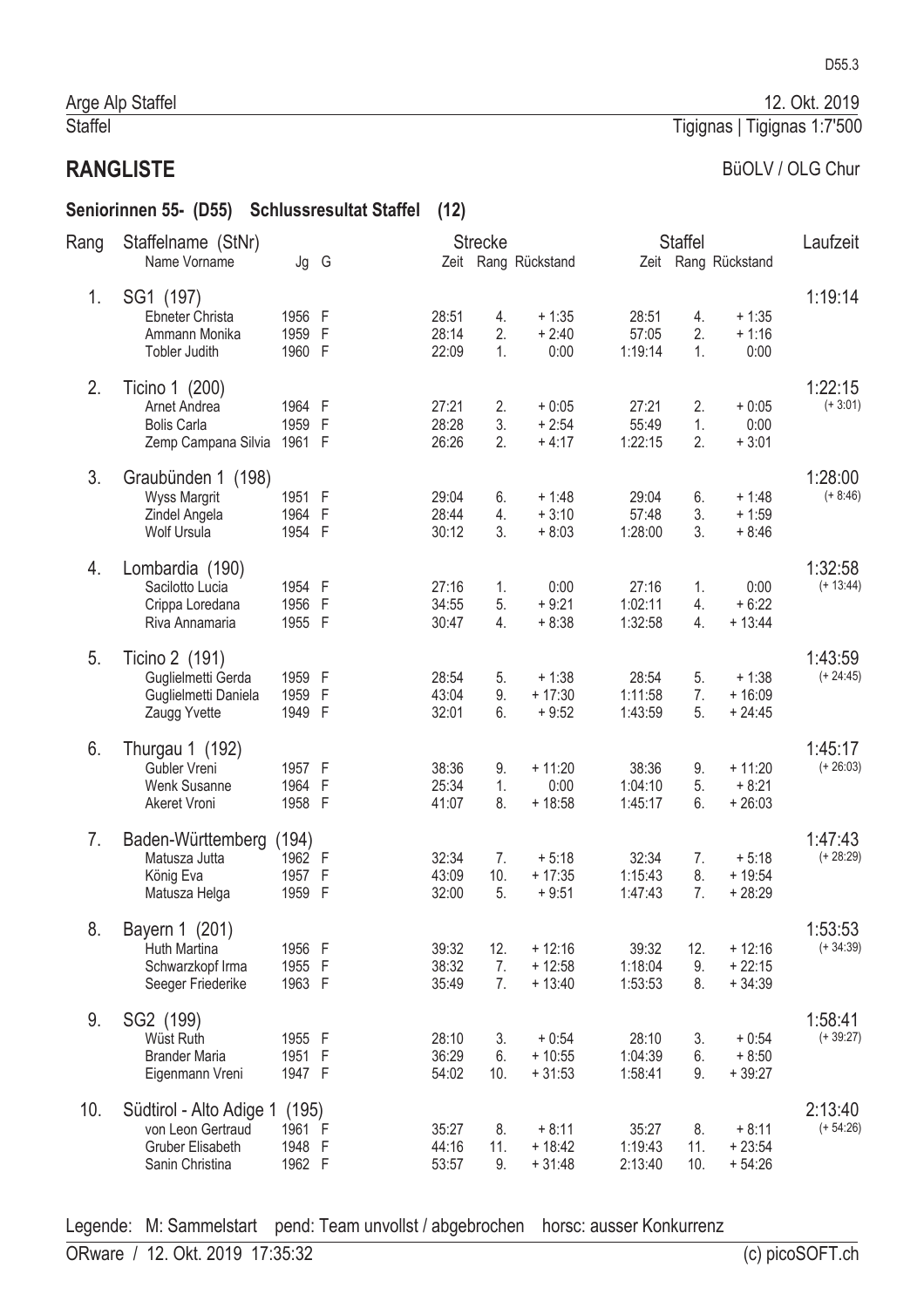#### Staffel

# Tigignas | Tigignas 1:7'500

# **RANGLISTE**

|      | Seniorinnen 55- (D55) Schlussresultat Staffel                                     |                            |   |                           |                   | (12) (Fortsetzung)               |                             |                   |                                    |                          |
|------|-----------------------------------------------------------------------------------|----------------------------|---|---------------------------|-------------------|----------------------------------|-----------------------------|-------------------|------------------------------------|--------------------------|
| Rang | Staffelname (StNr)<br>Name Vorname                                                | Jg                         | G | Zeit                      | <b>Strecke</b>    | Rang Rückstand                   |                             | <b>Staffel</b>    | Zeit Rang Rückstand                | Laufzeit                 |
| 11.  | Graubünden 2 (193)<br>Schmid-Hofer Judith<br>Sauter Christine<br>Wehrli Christina | 1959 F<br>1958 F<br>1955 F |   | 38:59<br>39:21<br>56:36   | 10.<br>8.<br>11.  | $+11:43$<br>$+13:47$<br>$+34:27$ | 38:59<br>1:18:20<br>2:14:56 | 10.<br>10.<br>11. | $+11:43$<br>$+22:31$<br>$+55:42$   | 2:14:56<br>$(+ 55:42)$   |
| 12.  | Bayern 2 (196)<br>Neidiger-Pohl Ulrike<br>Kolloch Gerda<br>Weid Angelika          | 1962 F<br>1942 F<br>1948 F |   | 39:25<br>52:03<br>1:00:56 | 11.<br>12.<br>12. | $+12:09$<br>$+26:29$<br>$+38:47$ | 39:25<br>1:31:28<br>2:32:24 | 11.<br>12.<br>12. | $+12:09$<br>$+35:39$<br>$+1:13:10$ | 2:32:24<br>$(+ 1:13:10)$ |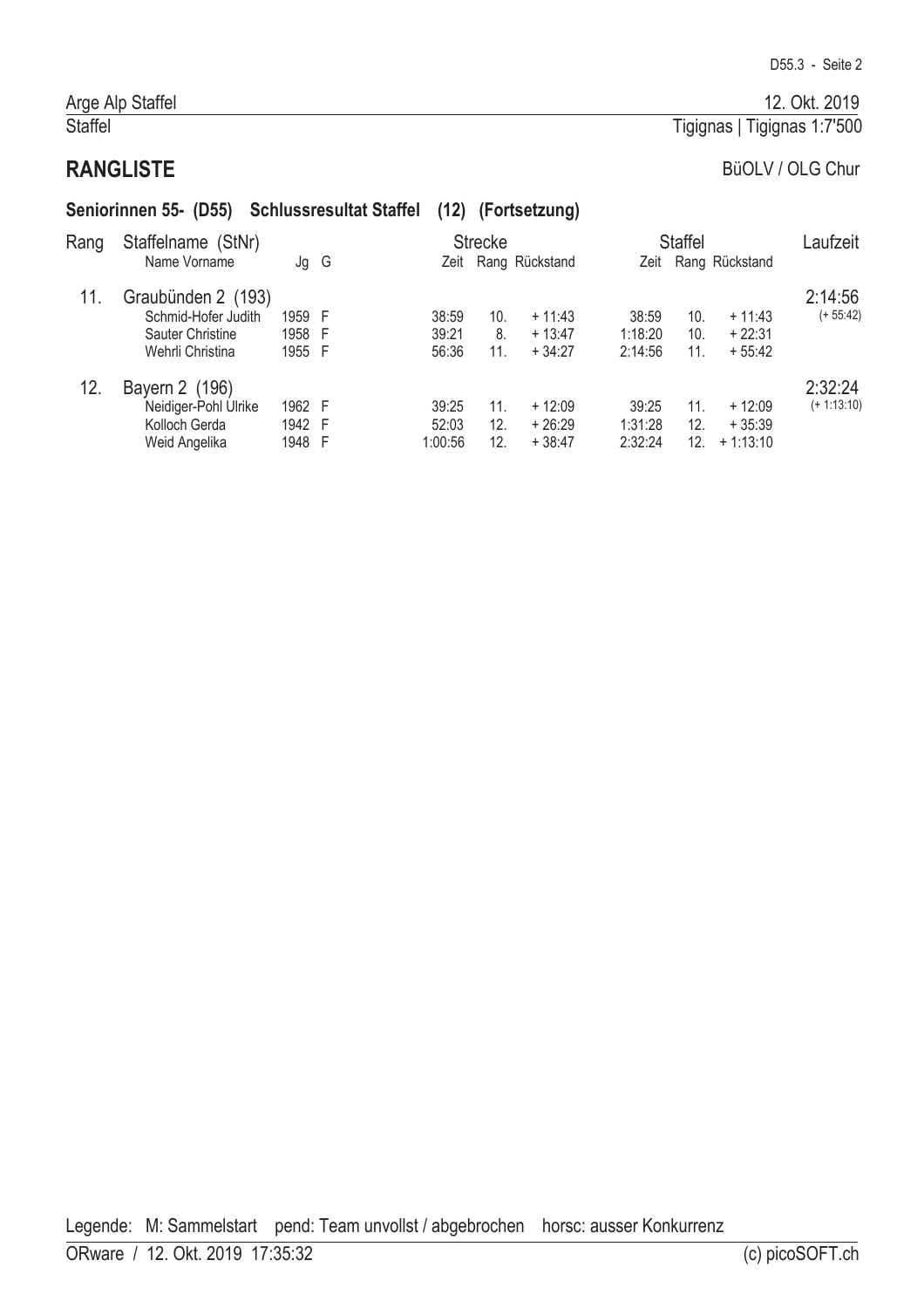Offen (OM) Schlussresultat Staffel (21)

OM.3

#### Tigignas | Tigignas 1:7'500

# BüOLV / OLG Chur

| Rang | Staffelname (StNr)<br>Name Vorname                                                  | Jg G                       |             |                         | <b>Strecke</b>   | Zeit Rang Rückstand              |                             | <b>Staffel</b>   | Zeit Rang Rückstand              | Laufzeit               |
|------|-------------------------------------------------------------------------------------|----------------------------|-------------|-------------------------|------------------|----------------------------------|-----------------------------|------------------|----------------------------------|------------------------|
| 1.   | Salzburg 1 (255)<br>Müller Leo<br>Hackl Karl<br>Ebster Leon                         | 1949 M<br>1956<br>2002 M   | M           | 35:09<br>28:55<br>21:37 | 12.<br>3.<br>1.  | $+15:38$<br>$+2:44$<br>0:00      | 35:09<br>1:04:04<br>1:25:41 | 12.<br>5.<br>1.  | $+15:38$<br>$+10:15$<br>0:00     | 1:25:41                |
| 2.   | SG OKOKOL 1 (237)<br><b>Sutter Stefanie</b><br>Bruggmann Sara<br>Wälter Raphael     | 1998 F<br>2002<br>1994 M   | -F          | 26:45<br>32:35<br>29:49 | 4.<br>5.<br>4.   | $+7:14$<br>$+6:24$<br>$+8:12$    | 26:45<br>59:20<br>1:29:09   | 4.<br>2.<br>2.   | $+7:14$<br>$+5:31$<br>$+3:28$    | 1:29:09<br>$(+3:28)$   |
| 3.   | SG OKOKOL 3 (240)<br>Kalberer David<br>Kalberer Flurin<br><b>Matile Matthias</b>    | 1970 M<br>2007<br>1992 M   | M           | 32:37<br>41:21<br>28:35 | 10.<br>11.<br>3. | $+13:06$<br>$+15:10$<br>$+6:58$  | 32:37<br>1:13:58<br>1:42:33 | 10.<br>8.<br>3.  | $+13:06$<br>$+20:09$<br>$+16:52$ | 1:42:33<br>$(+ 16:52)$ |
| 4.   | Lombardia (244)<br>Barenghi Beniamino<br>Bertellini Niocla<br>Crippa Metteo         | 1979<br>1961<br>1990       | M<br>M<br>M | 27:48<br>37:54<br>38:05 | 6.<br>9.<br>6.   | $+8:17$<br>$+11:43$<br>$+16:28$  | 27:48<br>1:05:42<br>1:43:47 | 6.<br>6.<br>4.   | $+8:17$<br>$+11:53$<br>$+18:06$  | 1:43:47<br>$(+ 18:06)$ |
| 5.   | SG OKOKOL 2 (248)<br>Geiger Katrin<br>Ott Jack<br><b>Suhner Hannes</b>              | 1970 F<br>1971<br>1950     | M<br>M      | 37:16<br>26:11<br>42:40 | 13.<br>1.<br>8.  | $+17:45$<br>0:00<br>$+21:03$     | 37:16<br>1:03:27<br>1:46:07 | 13.<br>3.<br>5.  | $+17:45$<br>$+9:38$<br>$+20:26$  | 1:46:07<br>$(+ 20:26)$ |
| 6.   | Graubünden 4 (254)<br>Scherrer Benno<br>Camathias Fabian<br>Auer Roland             | 1970<br>1995<br>1975 M     | M<br>M      | 26:24<br>37:35<br>42:59 | 3.<br>8.<br>9.   | $+6:53$<br>$+11:24$<br>$+21:22$  | 26:24<br>1:03:59<br>1:46:58 | 3.<br>4.<br>6.   | $+6:53$<br>$+10:10$<br>$+21:17$  | 1:46:58<br>$(+ 21:17)$ |
| 7.   | Bayern 2 (236)<br>Jacobi Antonia<br>Lehner Ulrike<br>Schöps Thomas                  | 2004 F<br>1967<br>1990     | -F<br>M     | 30:01<br>55:14<br>25:26 | 8.<br>17.<br>2.  | $+10:30$<br>$+29:03$<br>$+3:49$  | 30:01<br>1:25:15<br>1:50:41 | 8.<br>14.<br>7.  | $+10:30$<br>$+31:26$<br>$+25:00$ | 1:50:41<br>$(+ 25:00)$ |
| 8.   | Graubünden 2 (231)<br>Richter Helena<br>Weber Svea<br>Schuler Elena                 | 2005 F<br>2004 F<br>2000 F |             | 46:49<br>30:55<br>36:14 | 18.<br>4.<br>5.  | $+27:18$<br>$+4:44$<br>$+14:37$  | 46:49<br>1:17:44<br>1:53:58 | 18.<br>10.<br>8. | $+27:18$<br>$+23:55$<br>$+28:17$ | 1:53:58<br>$(+ 28:17)$ |
| 9.   | Graubünden 3 (252)<br><b>Schuler Muriel</b><br>Federspiel Martha<br>Schmid Annalena | 1971 F<br>1962 F<br>1998 F |             | 32:51<br>45:00<br>38:59 | 11.<br>13.<br>7. | $+13:20$<br>$+18:49$<br>$+17:22$ | 32:51<br>1:17:51<br>1:56:50 | 11.<br>11.<br>9. | $+13:20$<br>$+24:02$<br>$+31:09$ | 1:56:50<br>$(+31:09)$  |
| 10.  | Graubünden 1 (242)<br>Giger Len<br>Giger Tim<br>Giger Jacqueline                    | 2010 M<br>2005<br>1967 F   | M           | 41:04<br>33:45<br>47:05 | 17.<br>6.<br>12. | $+21:33$<br>$+7:34$<br>$+25:28$  | 41:04<br>1:14:49<br>2:01:54 | 17.<br>9.<br>10. | $+21:33$<br>$+21:00$<br>$+36:13$ | 2:01:54<br>$(+36:13)$  |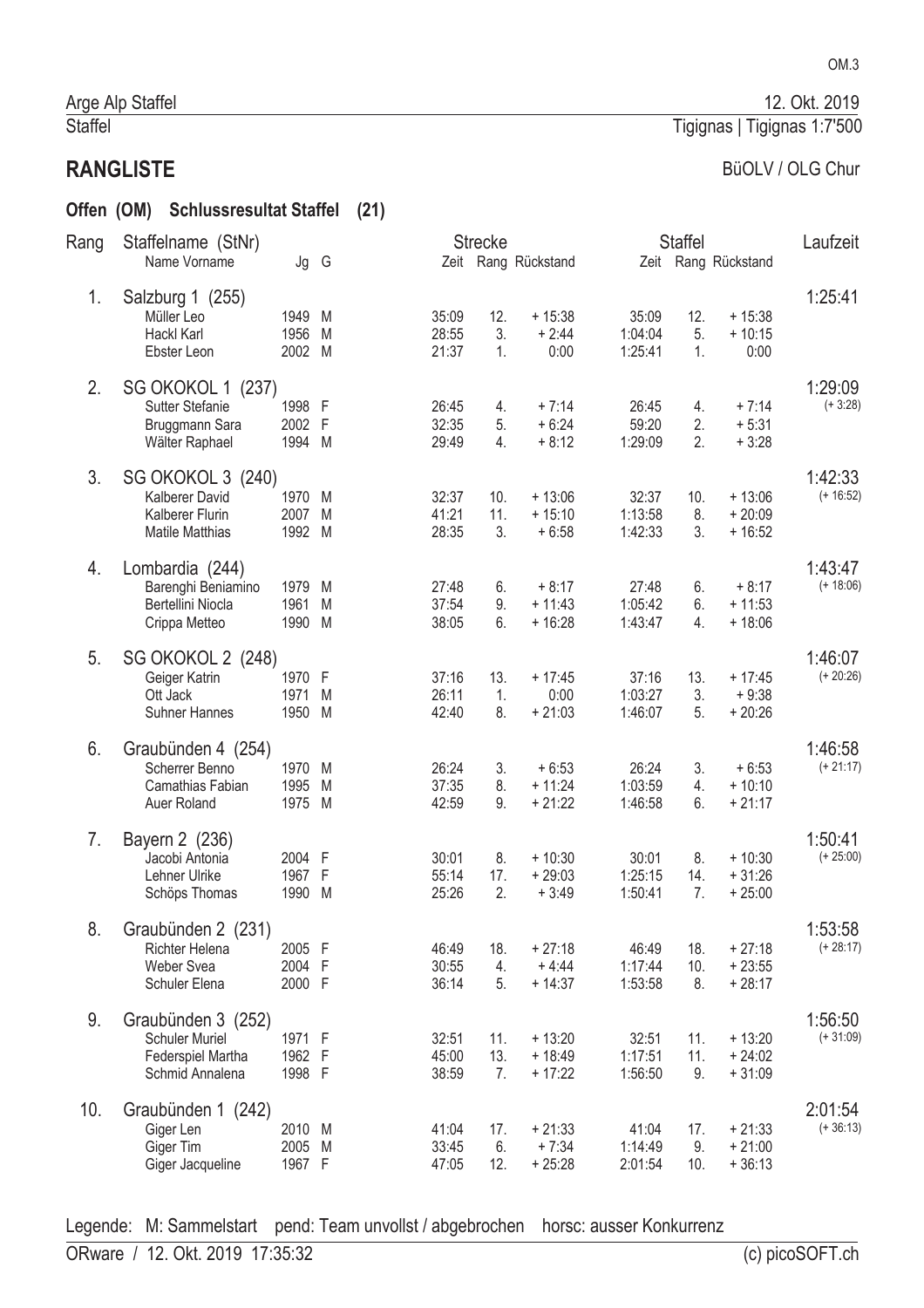# Offen (OM) Schlussresultat Staffel (21) (Fortsetzung)

| Rang | Staffelname (StNr)                                                                  |                            |        | <b>Strecke</b>            |                              |                                                |                                      | <b>Staffel</b>       |                                    | Laufzeit                 |
|------|-------------------------------------------------------------------------------------|----------------------------|--------|---------------------------|------------------------------|------------------------------------------------|--------------------------------------|----------------------|------------------------------------|--------------------------|
|      | Name Vorname                                                                        | Jg G                       |        |                           |                              | Zeit Rang Rückstand                            |                                      |                      | Zeit Rang Rückstand                |                          |
| 11.  | Bayern 1 (234)<br>Döhler Ute<br>Döhler Karla<br>Döhler Thomas                       | 1969 F<br>2005 F<br>1970 M |        | 31:58<br>50:27<br>44:43   | 9.<br>14.<br>10.             | $+12:27$<br>$+24:16$<br>$+23:06$               | 31:58<br>1:22:25<br>2:07:08          | 9.<br>13.<br>11.     | $+12:27$<br>$+28:36$<br>$+41:27$   | 2:07:08<br>$(+41:27)$    |
| 12.  | SG OKOKOL 4 (250)<br>Brühwiler Elia<br>Harzenmoser Verena<br>Kaiser Natalie         | 1996<br>1930<br>1991 F     | M<br>F | 25:04<br>52:53<br>54:37   | 2.<br>16.<br>14.             | $+5:33$<br>$+26:42$<br>$+33:00$                | 25:04<br>1:17:57<br>2:12:34          | 2.<br>12.<br>12.     | $+5:33$<br>$+24:08$<br>$+46:53$    | 2:12:34<br>$(+46:53)$    |
| 13.  | Vorarlberg 1 (235)<br>Gojo Josef<br>Werner Richard<br>Heim Thomas                   | 1964 M<br>1950<br>1958 M   | M      | 38:05<br>50:45<br>50:12   | 15.<br>15.<br>13.            | $+18:34$<br>$+24:34$<br>$+28:35$               | 38:05<br>1:28:50<br>2:19:02          | 15.<br>15.<br>13.    | $+18:34$<br>$+35:01$<br>$+53:21$   | 2:19:02<br>$(+ 53:21)$   |
| 14.  | Baden-Württemberg 3 (247)<br><b>Breckle Anke</b><br>Müller Stefan<br>Vetter Roland  | 1971 F<br>1973<br>1972 M   | M      | 37:45<br>34:30<br>1:24:53 | 14.<br>7 <sub>1</sub><br>16. | $+18:14$<br>$+8:19$<br>$+1:03:16$              | 37:45<br>1:12:15<br>2:37:08          | 14.<br>7.<br>14.     | $+18:14$<br>$+18:26$<br>$+1:11:27$ | 2:37:08<br>$(+ 1:11:27)$ |
|      | Bayern 3 (232)<br>Huth Roland                                                       | 1955 M                     |        | 1 Po fehlt                | $\overline{\phantom{a}}$     |                                                | n. klass                             |                      | ---                                | nicht klassiert          |
|      | Xin Zhang<br>Hekeler Laura                                                          | 1980<br>2001 F             | - F    | 41:01<br>1:16:54          | 10.<br>15.                   | $+14:50$<br>$+55:17$                           | n. klass<br>n. klass                 |                      | ---                                |                          |
|      | Baden-Württemberg 2 (243)<br>Grunwald Jori                                          | 2004                       | M      | 19:31                     | 1.                           | 0:00                                           | 19:31                                | 1.                   | 0:00                               | nicht klassiert          |
|      | <b>Bieling Josef</b><br>Horst Heike                                                 | 2004<br>1981 F             | M      | 1 Po fehlt<br>45:05       | $\blacksquare$<br>11.        | ---<br>$+23:28$                                | n. klass<br>n. klass                 |                      | ---<br>---                         |                          |
| pend | Südtirol - Alto Adige 1<br>Unterhofer Trude<br>Vakant Vakant<br>Vakant Vakant       | (241)<br>1936 F            |        | 1:11:11                   | 20.<br>dnsta<br>dnsta        | $+51:40$<br>---                                | 1:11:11<br>n. klass<br>n. klass pend | 20.<br>pend          | $+51:40$<br>---                    |                          |
| pend | Baden-Württemberg 4 (245)<br>Funk Teresa<br><b>Haenelt Beatrix</b><br>Vakant Vakant | 2009 F<br>1946 F           |        | 1:00:37<br>41:29          | 19.<br>12.<br>dnsta          | $+41:06$<br>$+15:18$<br>---                    | 1:00:37<br>1:42:06<br>n. klass       | 19.<br>17.<br>pend   | $+41:06$<br>$+48:17$<br>---        |                          |
| pend | Ticino 1 (246)<br>Kocsis Antonio<br>Barca Sandra<br>Vakant Vakant                   | 1959 M<br>1972 F           |        | 26:53<br>26:56            | 5.<br>2.<br>dnsta            | $+7:22$<br>$+0:45$<br>$\hspace{0.05cm} \ldots$ | 26:53<br>53:49<br>n. klass pend      | 5.<br>$\mathbf{1}$ . | $+7:22$<br>0:00<br>$\overline{a}$  |                          |

Legende: M: Sammelstart pend: Team unvollst / abgebrochen horsc: ausser Konkurrenz

12. Okt. 2019

# Tigignas | Tigignas 1:7'500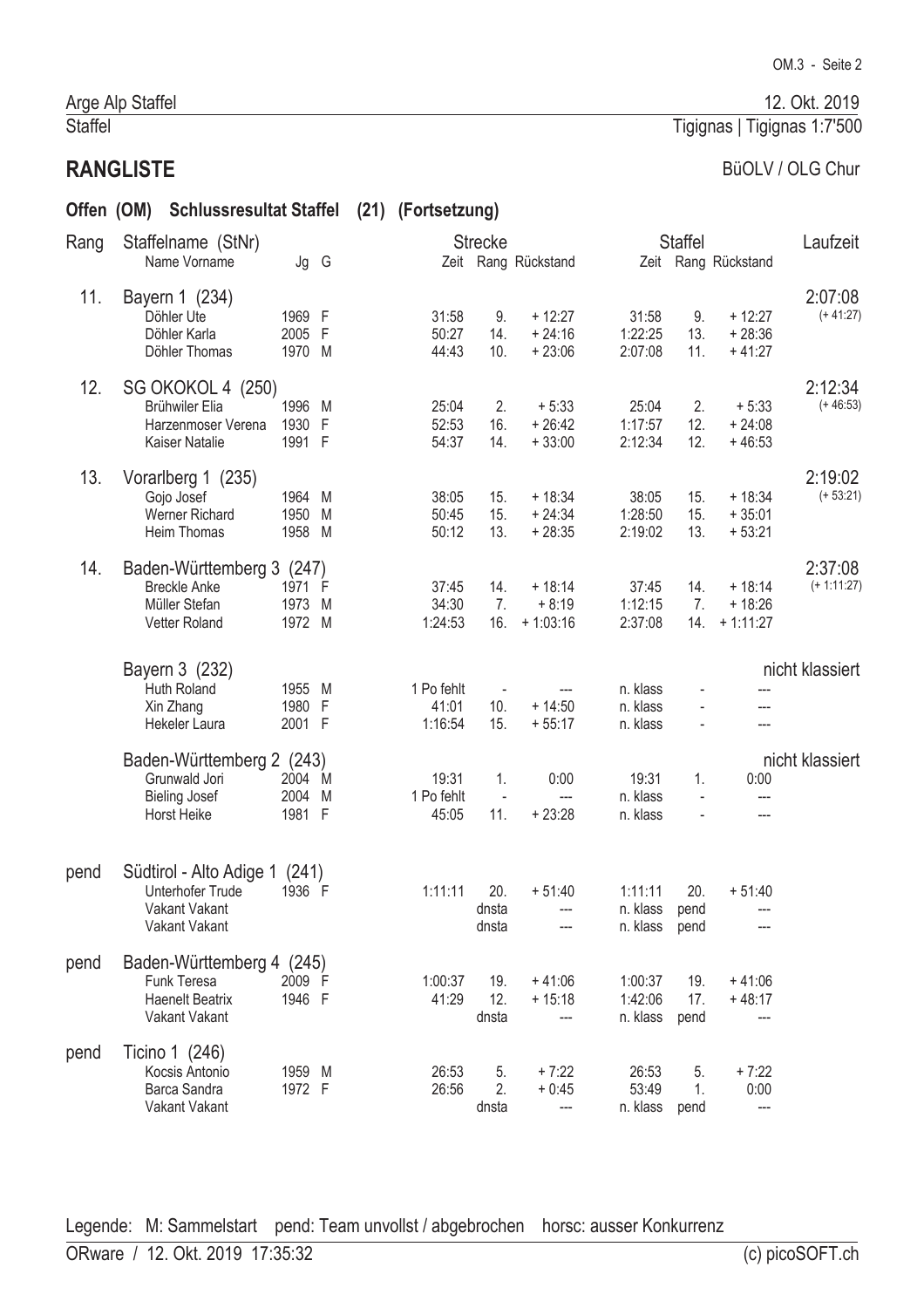# **RANGLISTE**

Arge Alp Staffel

Staffel

#### BüOLV / OLG Chur

# Offen (OM) Schlussresultat Staffel (21) (Fortsetzung)

| Rang | Staffelname (StNr)                                               |                  |  |                | <b>Strecke</b>      |                             |                               | <b>Staffel</b>     | Laufzeit              |  |
|------|------------------------------------------------------------------|------------------|--|----------------|---------------------|-----------------------------|-------------------------------|--------------------|-----------------------|--|
|      | Name Vorname                                                     | Jg G             |  |                |                     | Zeit Rang Rückstand         |                               |                    | Zeit Rang Rückstand   |  |
| pend | Thurgau 1 (251)<br>Wenk Martin<br>Vakant Vakant<br>Vakant Vakant | 1966 M           |  | 28:51          | dnsta<br>dnsta      | $+9:20$<br>$---$<br>$---$   | 28:51<br>n. klass<br>n. klass | pend<br>pend       | $+9:20$<br>---<br>--- |  |
| pend | Tirol 2 (253)<br>Rass Julia<br><b>Rass Gilbert</b><br>Vakant     | 1978 F<br>1975 M |  | 40:26<br>58:17 | 16.<br>18.<br>dnsta | $+20:55$<br>$+32:06$<br>--- | 40:26<br>1:38:43<br>n. klass  | 16.<br>16.<br>pend | $+20:55$<br>$+44:54$  |  |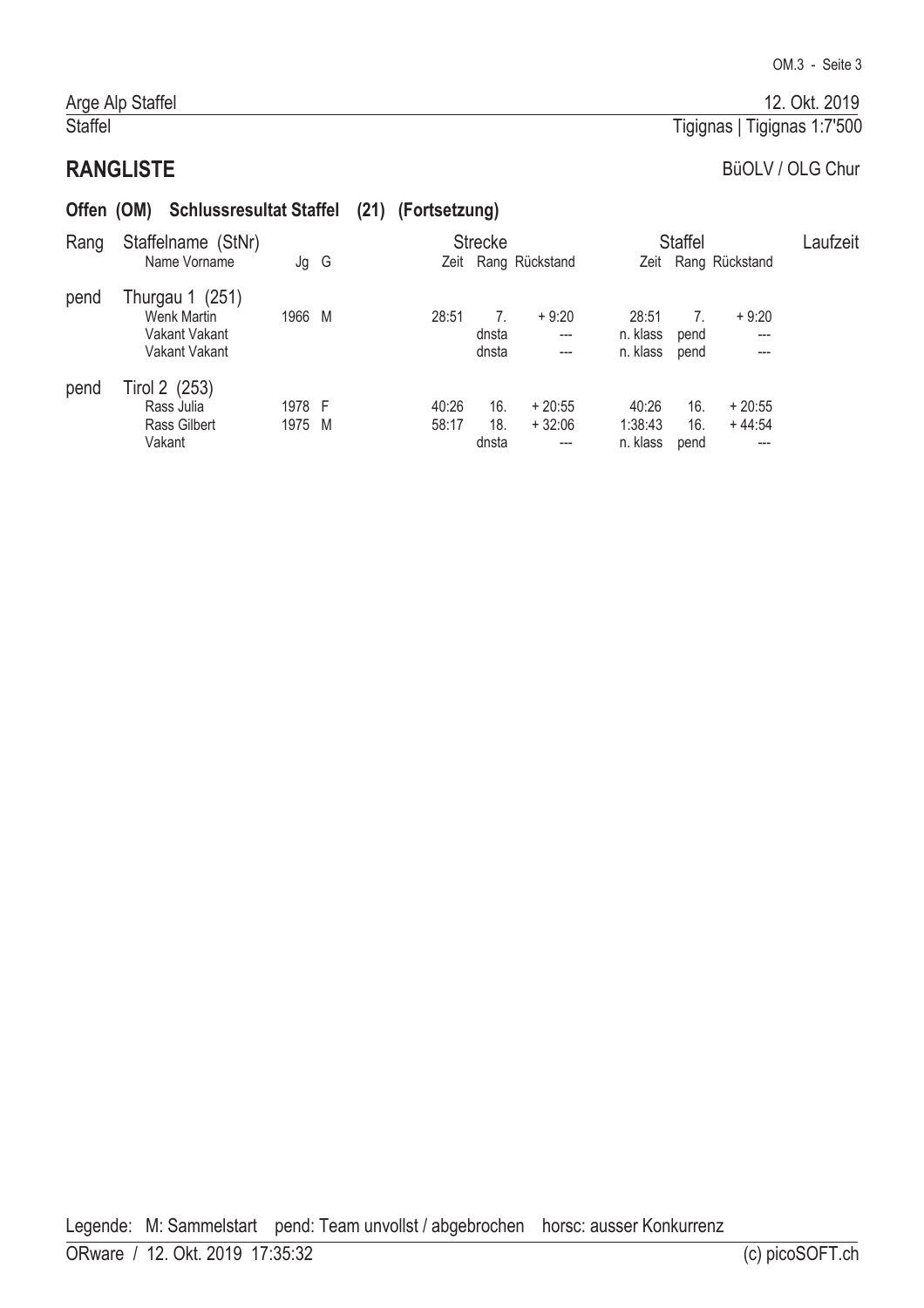#### BüOLV / OLG Chur

Tigignas | Tigignas 1:7'500

12. Okt. 2019

# Knaben -12 (H12) Schlussresultat Staffel (12)

| Rang | Staffelname (StNr)                                                         |                  |        |                | <b>Strecke</b> |                     |                      | <b>Staffel</b> |                      |                      |
|------|----------------------------------------------------------------------------|------------------|--------|----------------|----------------|---------------------|----------------------|----------------|----------------------|----------------------|
|      | Name Vorname                                                               | Jg G             |        |                |                | Zeit Rang Rückstand |                      |                | Zeit Rang Rückstand  | Laufzeit             |
| 1.   | Graubünden 1 (12)<br>Weber Ronny<br>Gujan Andri                            | 2007 M<br>2008   | M      | 16:34<br>13:54 | 4.<br>1.       | $+2:19$<br>0:00     | 16:34<br>30:28       | 4.<br>1.       | $+2:19$<br>0:00      | 30:28                |
| 2.   | Thurgau 1 (22)<br>Riediker Jannis<br>Röhrl Malin                           | 2008 M<br>2007 F |        | 14:15<br>17:43 | 1.<br>6.       | 0:00<br>$+3:49$     | 14:15<br>31:58       | 1.<br>2.       | 0:00<br>$+1:30$      | 31:58<br>$(+ 1:30)$  |
| 3.   | Südtirol - Alto Adige 1 (13)<br>Weitlaner Jonas<br><b>Weitlaner Niklas</b> | 2010<br>2008     | M<br>M | 16:35<br>16:06 | 5.<br>2.       | $+2:20$<br>$+2:12$  | 16:35<br>32:41       | 5.<br>3.       | $+2:20$<br>$+2:13$   | 32:41<br>$(+ 2:13)$  |
| 4.   | Bayern 1 (11)<br>Oechler Moritz<br>Hay Jack                                | 2008<br>2007 M   | M      | 16:41<br>16:42 | 6.<br>4.       | $+2:26$<br>$+2:48$  | 16:41<br>33:23       | 6.<br>4.       | $+2:26$<br>$+2:55$   | 33:23<br>$(+ 2:55)$  |
| 5.   | Graubünden 2 (14)<br>Wilhelm Matti<br>Richter Jackob                       | 2009<br>2007 M   | M      | 16:26<br>17:01 | 3.<br>5.       | $+2:11$<br>$+3:07$  | 16:26<br>33:27       | 3.<br>5.       | $+2:11$<br>$+2:59$   | 33:27<br>$(+ 2:59)$  |
| 6.   | SG1 (15)<br>Schmid Bastian<br>Wittenberg Timo                              | 2008<br>2008     | M<br>M | 14:16<br>19:23 | 2.<br>8.       | $+0:01$<br>$+5:29$  | 14:16<br>33:39       | 2.<br>6.       | $+0:01$<br>$+3:11$   | 33:39<br>$(+3:11)$   |
| 7.   | Thurgau 2 (20)<br><b>Mattle Linus</b><br>Mohn Jorin                        | 2008<br>2009     | M<br>M | 23:51<br>16:25 | 9.<br>3.       | $+9:36$<br>$+2:31$  | 23:51<br>40:16       | 9.<br>7.       | $+9:36$<br>$+9:48$   | 40:16<br>$(+ 9:48)$  |
| 8.   | Trentino 1 (16)<br>Gaio Maddalena<br>Armanini Domenico                     | 2007 F<br>2007 M |        | 24:48<br>18:37 | 10.<br>7.      | $+10:33$<br>$+4:43$ | 24:48<br>43:25       | 10.<br>8.      | $+10:33$<br>$+12:57$ | 43:25<br>$(+ 12:57)$ |
| 9.   | Südtirol - Alto Adige 2 (17)<br>Beltramba Jan<br>Pfeifhofer Felix          | 2012<br>2008     | M<br>M | 23:04<br>23:37 | 8.<br>9.       | $+8:49$<br>$+9:43$  | 23:04<br>46:41       | 8.<br>9.       | $+8:49$<br>$+16:13$  | 46:41<br>$(+ 16:13)$ |
| 10.  | Südtirol - Alto Adige 3 (19)<br>Klocker Elias<br>Rainer Julian             | 2009 M<br>2009   | M      | 22:28<br>26:58 | 7.<br>10.      | $+8:13$<br>$+13:04$ | 22:28<br>49:26       | 7.<br>10.      | $+8:13$<br>$+18:58$  | 49:26<br>$(+ 18:58)$ |
| pend | Ticino (18)<br>Vakant Vakant<br>Vakant Vakant                              |                  |        |                | pend<br>dnsta  |                     | n. klass<br>n. klass | pend<br>pend   |                      |                      |
| pend | SG H <sub>12</sub> (21)<br>Vakant Vakant<br>Vakant Vakant                  |                  |        |                | pend<br>dnsta  |                     | n. klass<br>n. klass | pend<br>pend   |                      |                      |